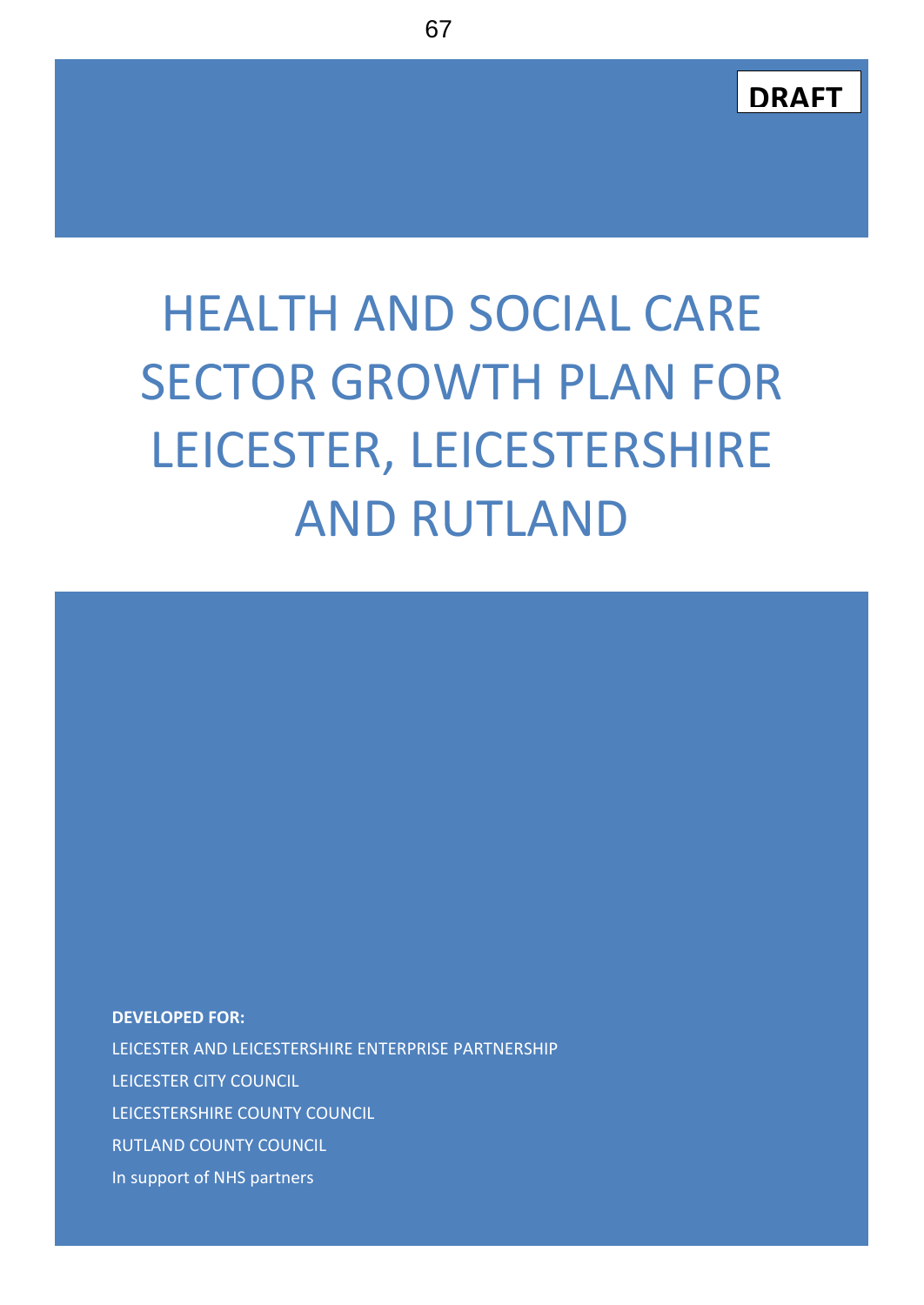# **CONTENTS**

| $\overline{2}$ |                                            |  |
|----------------|--------------------------------------------|--|
|                |                                            |  |
| 3              | <b>CHALLENGES AND OPPORTUNITIES IN LLR</b> |  |
|                |                                            |  |
| 4              |                                            |  |

# 68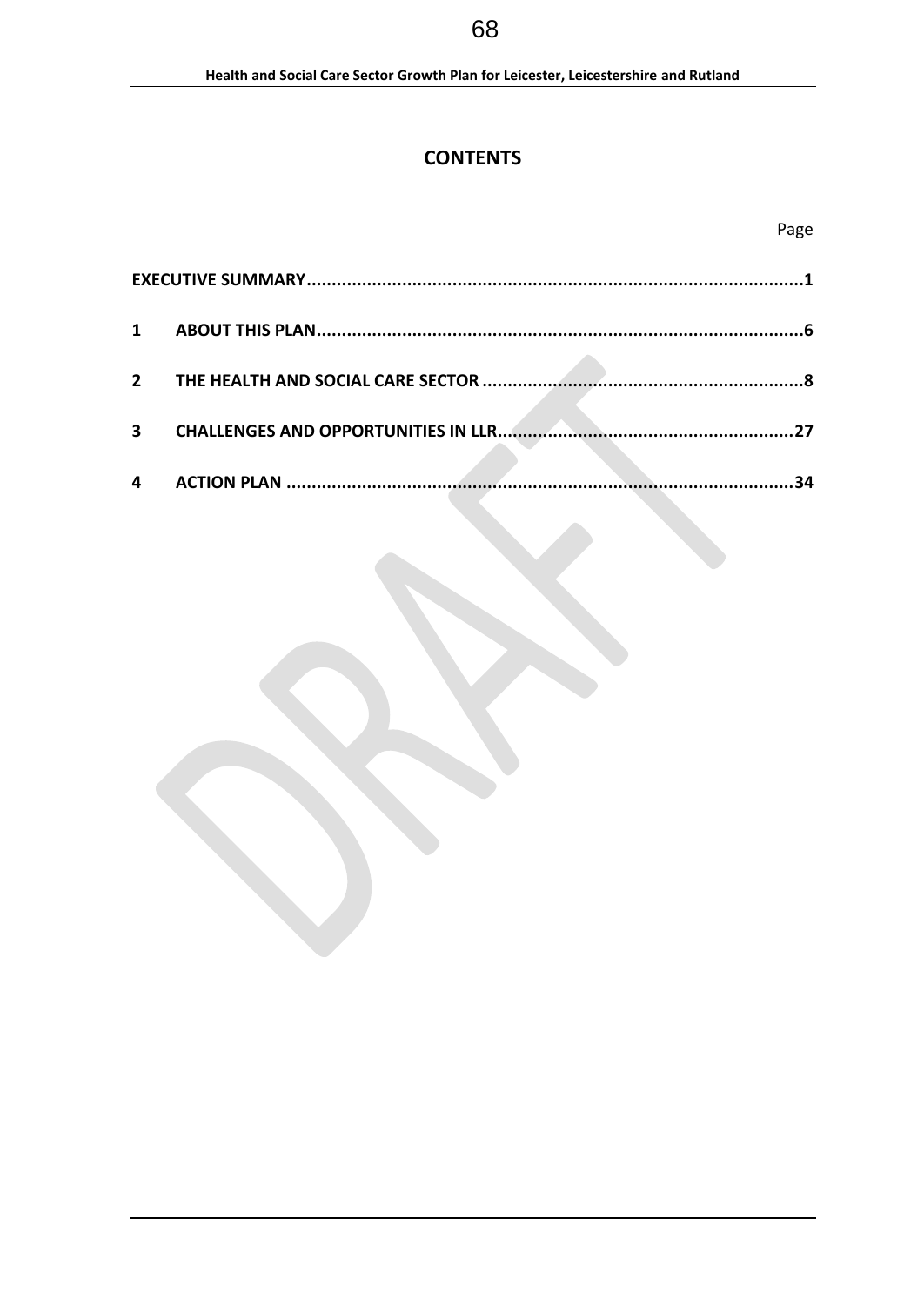# **EXECUTIVE SUMMARY**

# **Introduction**

- 1. In 2016, Leicestershire County Council, working in partnership with Leicester City Council, Rutland County Council, Leicestershire Enterprise Partnership (LLEP) commissioned a growth plan for health and social care in Leicester, Leicestershire and Rutland (LLR).
- 2. This document is the growth plan. It has been informed by a quantitative assessment of the sector and by primary research with more than 150 frontline workers, managers and stakeholders from across LLR. Thanks are owed to everyone that took part.
- 3. This is an ambitious but achievable plan that can deliver demonstrable change and improvement in all parts of LLR. It is designed to operate alongside, and add value to, other significant programmes of reform in the sector, including the Sustainability and Transformation Plan (STP). The growth plan will succeed through a strong and transparent partnership approach to delivery.

# **Recognising our strengths**

- 4. We have a large and committed health and social care workforce. The sector accounts for more than 54,000 jobs in LLR, contributes nearly £2bn each year to the local economy and underpins the productivity of all other industry sectors.
- 5. LLR is at the forefront of technological advancements in the sector. It is home to the Charnwood Campus – the UK's first Life Sciences Opportunity Zone – which will foster a new eco-system of industry, research institutes and government organisations working together to accelerate growth and commercialisation. The Charnwood Campus builds on LLR's rich legacy in pharmaceutical research, bioscience and medical equipment and devices.
- 6. The LLEP Strategic Economic Plan (SEP) refers to the Health and Social Care Sector as a large employing sector. The SEP is currently being refreshed and it does highlight the Health and Social Care Sector in the 'important for employment' category. The LLEP will be prioritising sector as part of the SEP refresh, this plan identifies that there is a case for the Health and Social Sector to be on that list.
- 7. LLR has well developed networks that work hard to address key issues in the sector. The Leicestershire Social Care Development Group, for example, has been supporting workforce development in the independent and voluntary sectors for over a decade, the recently formed Attraction and Retention Group and the LLR STP Workforce Development Group is developing responses to some of our most pressing workforce issues. These groups will play an important role in the implementation of this plan.

# **Acknowledging our challenges**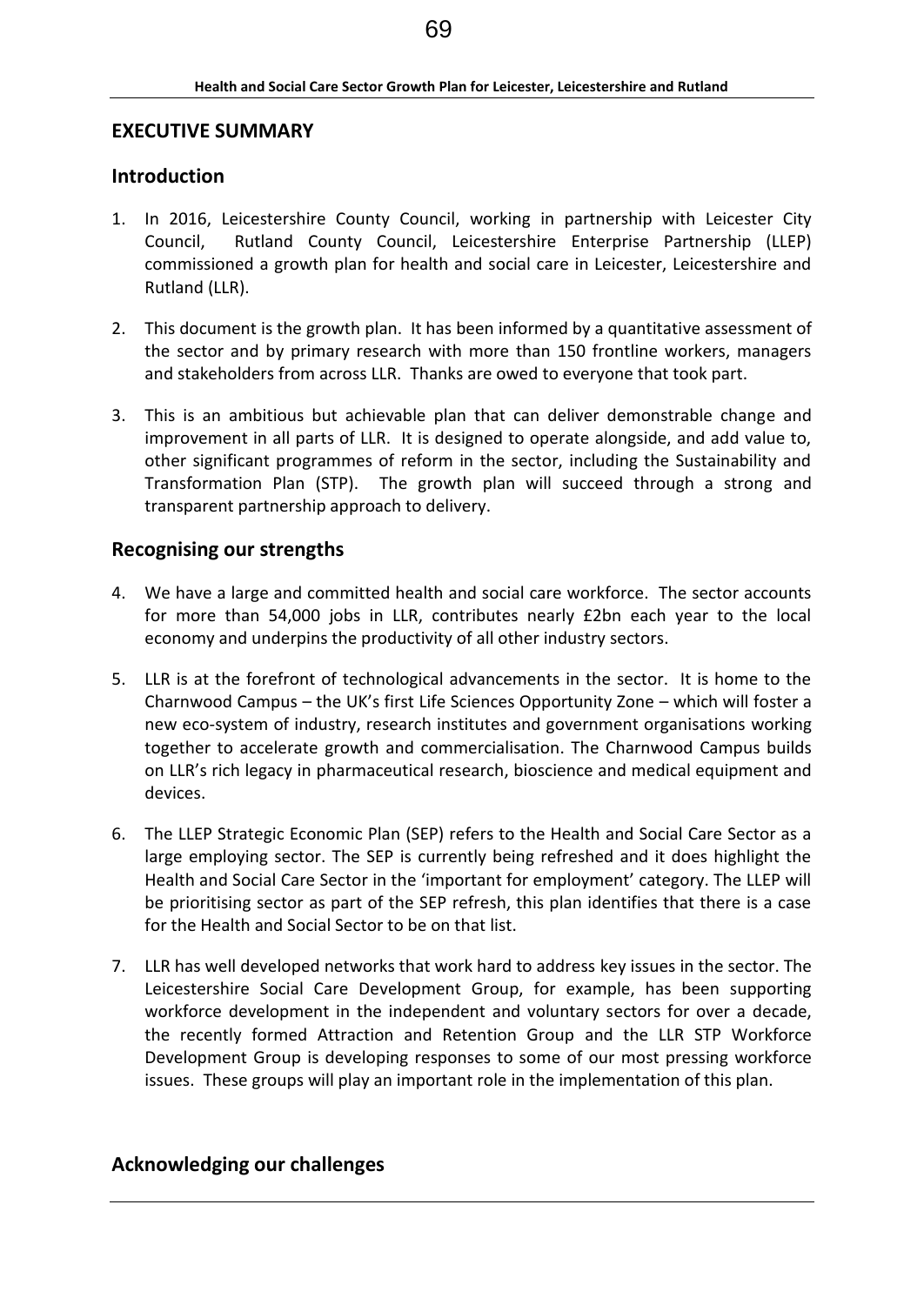- 8. We know that the sector and social care in particular has an image problem. This is a source of great frustration for the current workforce. More needs to be done to improve the public image of the sector, to address misconceptions and outdated stereotypes and to position jobs and careers in the sector in a more positive light. Those working in health and social care tell us that this should be amongst the highest priorities in this plan.
- 9. Participation in business support and business growth activities amongst health and care organisations in LLR appears to be limited. Eligibility issues of state-funded healthcare providers aside, this seems to be influenced by relatively low levels of knowledge of available products coupled with the constraints of operating in a difficult market. Yet there is some excellent business support available in LLR which could doubtless benefit health and social care employers. Helping the sector to explore and engage with this support is therefore important.
- 10. The skills requirements of many care-giving roles in the sector will change over the coming years, with the increase demand from a growing population, yet we know that it is currently difficult for social care providers to participate in structured or forwardlooking workforce development activities. We need to make it easier for care providers to engage in workforce development and should give further consideration to skills development programmes that straddle health and care.
- 11. There is a strong view from providers that jobs and careers in the sector, especially those in social care, are undersold to young people and potential career changers. With forecasts predicting that few other sectors will need to fill as many vacancies as health and social care over the next 10 years, it is becoming increasingly important that LLR residents have access to good quality and up-to-date information about the full spectrum of career opportunities on offer.

# **A plan of action**

- 12. The actions in the plan are structured under four key themes:
	- 1. Improving the image of the sector.
	- 2. Supporting the sector with resilience and growth.
	- 3. Developing and retaining the current workforce.
	- 4. Attracting a high quality workforce.
- 13. The next steps to deliver the plan should be managed and driven by an Implementation Group that includes senior representation from, the three LLR local authorities, the LLEP, the LLR Attraction and Retention Group and the STP Workforce workstream.
	- 14. For the implementation of this plan to be successful, a strong and collaborative partnership approach is required. This should be managed and driven by an Implementation Group (or equivalent) with responsibility for the delivery,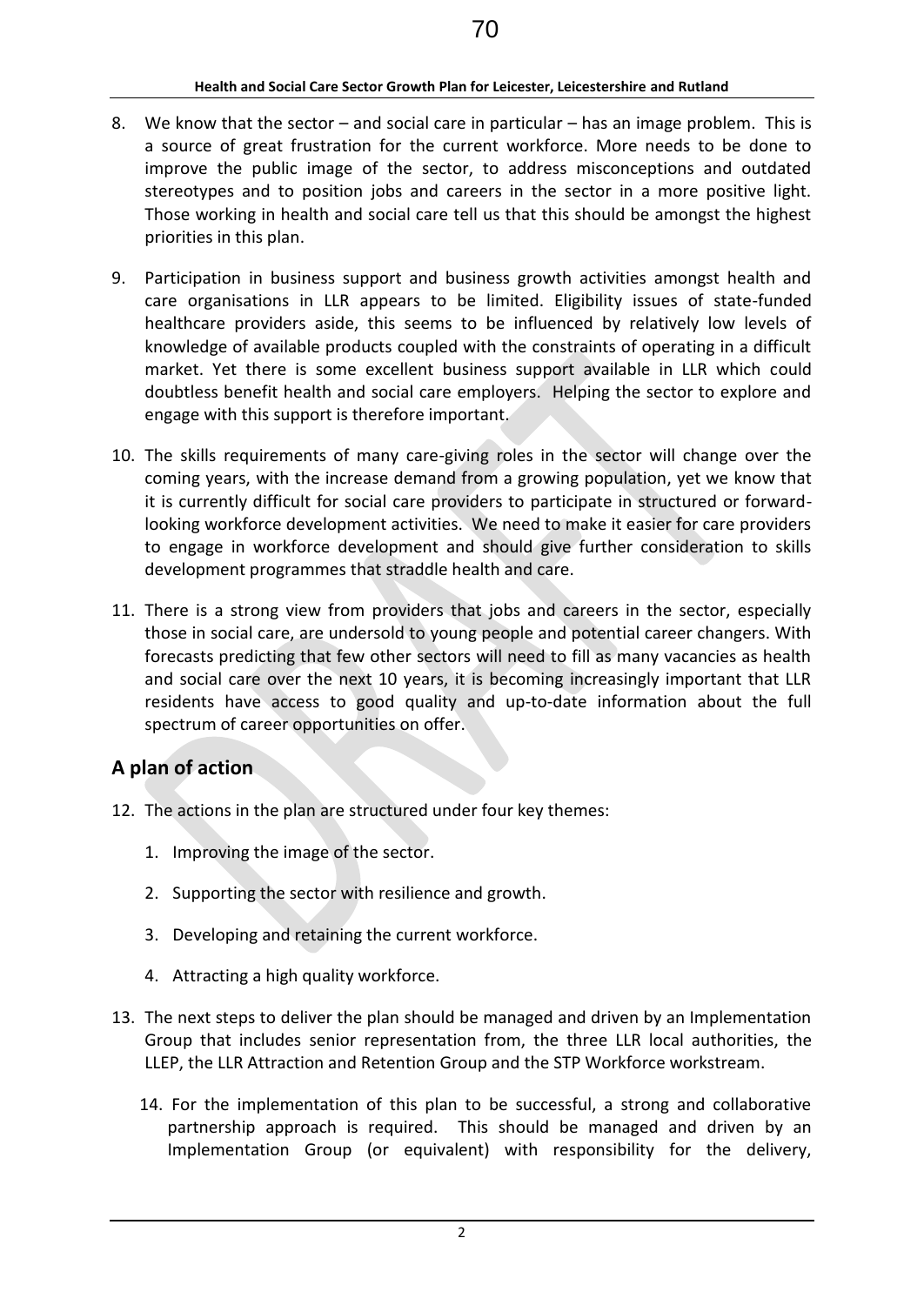monitoring and evaluation of the plan considering lead partners, timescales, funding and governance.

| Key Theme #1:      | Improve the Image of the Sector                                                                                                                                 |  |  |
|--------------------|-----------------------------------------------------------------------------------------------------------------------------------------------------------------|--|--|
| Action:            | LLR-wide multi-media campaign to improve the image of the sector $-$<br>especially social care $-$ and increase the number of quality individuals<br>recruited. |  |  |
|                    | 1. Work with local media (e.g. written press and radio) to develop and publicise<br>a series of positive news items about the health and care sector.           |  |  |
| <b>Activities:</b> | Recruit publicly recognised/celebrity 'Care Champions' to raise public<br>awareness of the value of social care and the careers it offers.                      |  |  |

| Key Theme #2:      | Support the Sector with Resilience and Growth                                                                                                                                                                                                                                                                                                                  |  |  |
|--------------------|----------------------------------------------------------------------------------------------------------------------------------------------------------------------------------------------------------------------------------------------------------------------------------------------------------------------------------------------------------------|--|--|
| <b>Action:</b>     | Enable and encourage more health and social care organisations in LLR to<br>access business support services that can help them grow, expand into<br>new/emerging market areas or become more resilient to current operating<br>conditions.                                                                                                                    |  |  |
|                    | Develop a 'local authority contractors pack' for social care providers<br>3.<br>containing information/signposting to business support services, workforce<br>development support, recruitment and retention resources etc.                                                                                                                                    |  |  |
|                    | 4. Active promotion of the LLEP's 'Business Gateway' and the Greater<br>Cambridge Greater Peterborough LEP's 'Signpost 2 Grow' services to health<br>and social care businesses, emphasising the availability of growth/expansion<br>advice and access-to-finance services.                                                                                    |  |  |
| <b>Activities:</b> | 5. Ensure, where possible, that 'health and social care' be included within the<br>list of eligible sectors for business support and workforce development<br>programmes in LLR.                                                                                                                                                                               |  |  |
|                    | Introduce an LLR-wide workstream with a remit to consider how local<br>6.<br>authorities could invest in the social care sector with maximum<br>impact/effectiveness. This may involve researching national and<br>international examples of good practice and considering how the services<br>and skills base of the private sector can be further developed. |  |  |

| Key Theme #3: K | Develop and Retain the Current Workforce                                                                              |
|-----------------|-----------------------------------------------------------------------------------------------------------------------|
| Action:         | Support and stimulate high quality workforce development activity in the<br>health and social care sector across LLR. |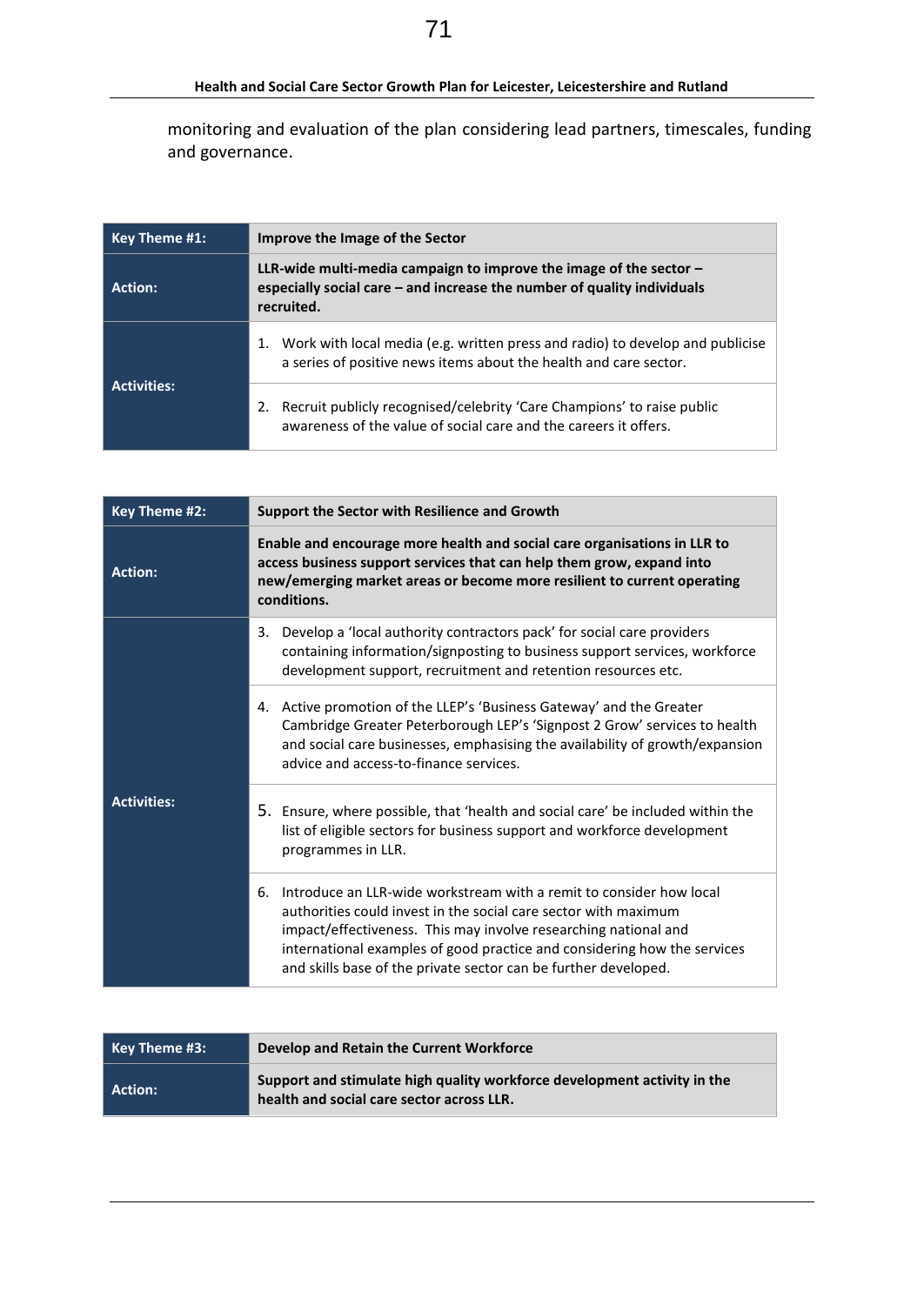|                    | 7. Develop and implement a business case for the introduction and ongoing<br>operation of an 'LLR Integrated Health and Social Care Apprenticeship'<br>project, drawing on learning from successful schemes in other parts of the<br>country (e.g. Kent and Norfolk).            |
|--------------------|----------------------------------------------------------------------------------------------------------------------------------------------------------------------------------------------------------------------------------------------------------------------------------|
|                    | 8. Deliver a sector-wide promotional campaign to promote the workforce<br>development potential of apprenticeships, the different levels of<br>apprenticeship now available and the 90% funding available to SMEs under<br>the new levy arrangements.                            |
| <b>Activities:</b> | 9. Seek to establish an 'LLR lifelong learning pilot for health and social care'<br>under the government's 2017 Spring Budget announcement on lifelong<br>learning funding.                                                                                                      |
|                    | 10. Establish a 'workforce and training planning' network to encourage social<br>care providers to share workforce plans and joint training opportunities.                                                                                                                       |
|                    | 11. Work with partners to help ensure that (health and) social care is<br>appropriately supported through discretionary funding for skills<br>development (e.g. ESF and post-Brexit equivalents).                                                                                |
|                    | 12. Engage in discussions with partners in other LEP areas that have stated an<br>interest in/preference for a formal care worker grading structure (e.g. D2N2)<br>to explore the feasibility of a cross-boundary programme to raise aspirations<br>and promote career pathways. |

| Key Theme #4:      | <b>Attracting a High Quality Future Workforce</b>                                                                                                                                                                 |  |  |
|--------------------|-------------------------------------------------------------------------------------------------------------------------------------------------------------------------------------------------------------------|--|--|
| <b>Action:</b>     | Better promotion of job and career opportunities in the health and social care<br>sector to young people in schools and other skills providers.                                                                   |  |  |
|                    | 13. Recruit Enterprise Advisors from social care to raise the visibility of the<br>sector and improve careers insights.                                                                                           |  |  |
| <b>Activities:</b> | 14. Develop/adapt/promote a 'careers pathway' tool for care (or health and<br>care) to demonstrate routeways through the sector and career progression<br>opportunities <sup>1</sup> .                            |  |  |
|                    | 15. Ensure that communication channels exist to keep education and skills<br>providers abreast of service re-design (e.g. through the STP) and what that<br>means for job and career opportunities in the sector. |  |  |
| <b>Action:</b>     | Improve access to job opportunities in the sector for people out of work and<br>potential 'career changers'                                                                                                       |  |  |
| <b>Activities:</b> | 16. Explore opportunities for closer working on recruitment strategies between<br>large employers in the sector and DWP/JC+, drawing on practice elsewhere<br>in the country.                                     |  |  |

**THE FORM THE 1999**<br>The forthcoming Skills for Care resource – 'Social care: a rewarding career for you' – may negate the need for the development of a new bespoke tool.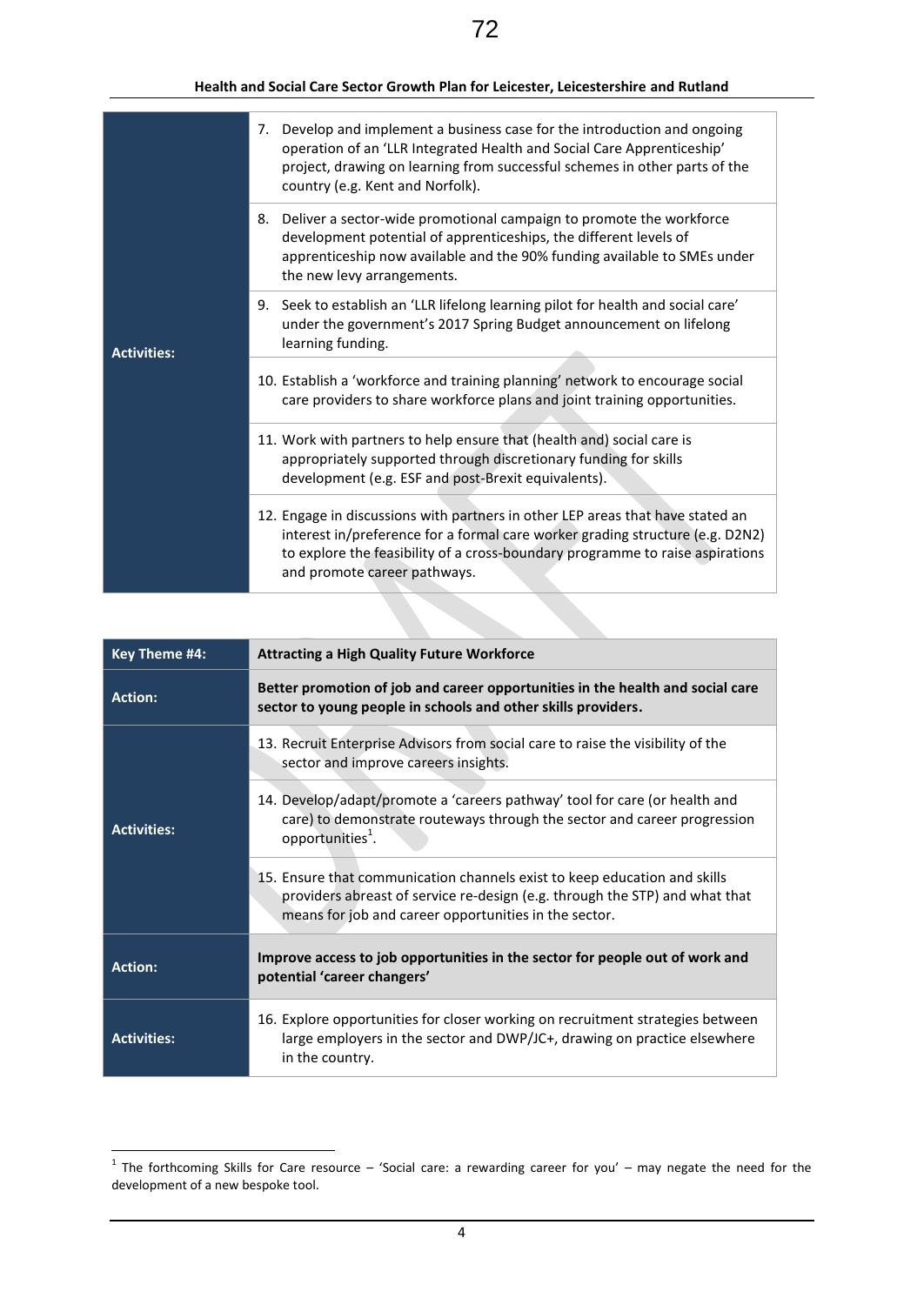17. Develop case studies of older entrants to the sector and promote these through local media to reach potential 'career changers' and through JC+ to reach unemployed workers.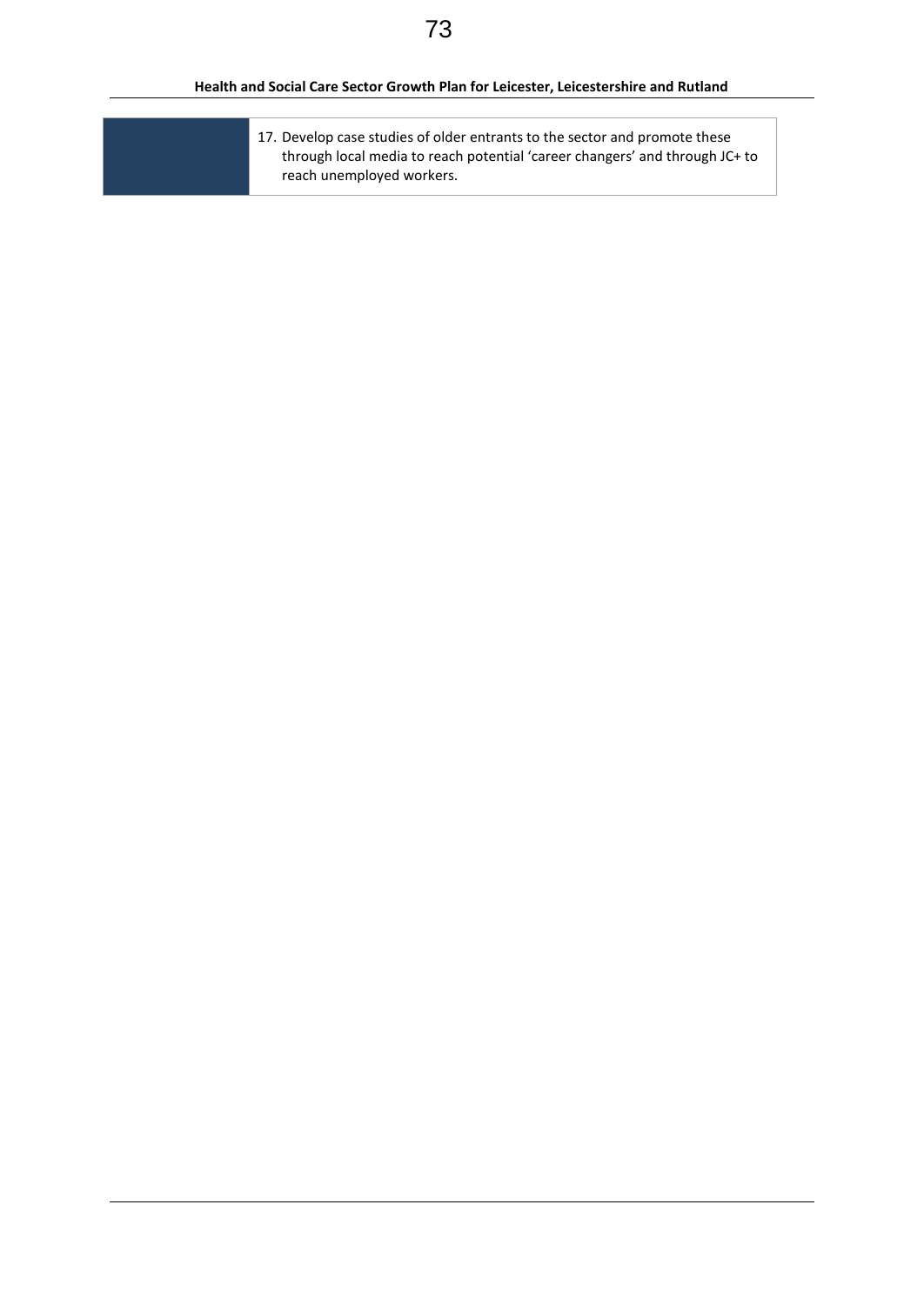# **1 ABOUT THIS PLAN**

# **Introduction**

- 1.1 The health and social care sector is one of the fundamental foundations of our national economy. It underpins our wellbeing and safety, employs one in ten of all working age residents in England<sup>2</sup> and fulfils an essential role in maintaining productivity.
- 1.2 In Leicester, Leicestershire and Rutland (LLR), the health and social care sector accounts for more than 54,000 jobs<sup>3</sup>. It serves a population of more than one million people and makes an estimated annual contribution of £1.8bn to the LLR economy<sup>4</sup>.
- 1.3 In 2016, the Leicester and Leicestershire Enterprise Partnership (LLEP), working in partnership with Leicester City Council, Leicestershire County Council and Rutland County Council, commissioned a growth plan for health and social care in LLR. This was in recognition not only of the scale of the sector and its importance to a vibrant LLR economy, but also of the opportunity it presented for key partners to work together on well recognised challenges.
- 1.4 The main output from the work is this document the growth plan. It considers the scale and composition of the health and social care sector and identifies challenges and opportunities, both national and local. More importantly, it proposes a series of achievable and measurable actions that partners in LLR will take forward to deliver demonstrable change and improvement in the sector.

# **Approach**

- 1.5 A three-stage methodology has informed the development of the growth plan:
	- **Stage 1:** a quantitative assessment of the health and social care sector, including sub-sectoral composition, economic contribution and characteristics of the workforce.
	- **Stage 2:** one-to-one and roundtable consultations with strategic stakeholders, local authority commissioners, NHS workforce planners and representatives (usually managers) from health and social care providers across LLR. These primary research activities gathered further evidence on the challenges and opportunities facing the sector and explored causal drivers. In addition, 60 frontline workers from social care completed a short online survey about their views of working in the sector. In total, more than 150 individuals have contributed to the work.
	- **Stage 3:** the development and validation (with stakeholders) of the proposed actions for the growth plan.

<sup>&</sup>lt;sup>2</sup> [https://www.kingsfund.org.uk/time-to-think-differently/trends/professional-attitudes-and-workforce/overview-health](https://www.kingsfund.org.uk/time-to-think-differently/trends/professional-attitudes-and-workforce/overview-health-and-social-care-workforce)[and-social-care-workforce](https://www.kingsfund.org.uk/time-to-think-differently/trends/professional-attitudes-and-workforce/overview-health-and-social-care-workforce)

<sup>3</sup> Business Register and Employment Survey

<sup>4</sup> Estimate by York Consulting LLP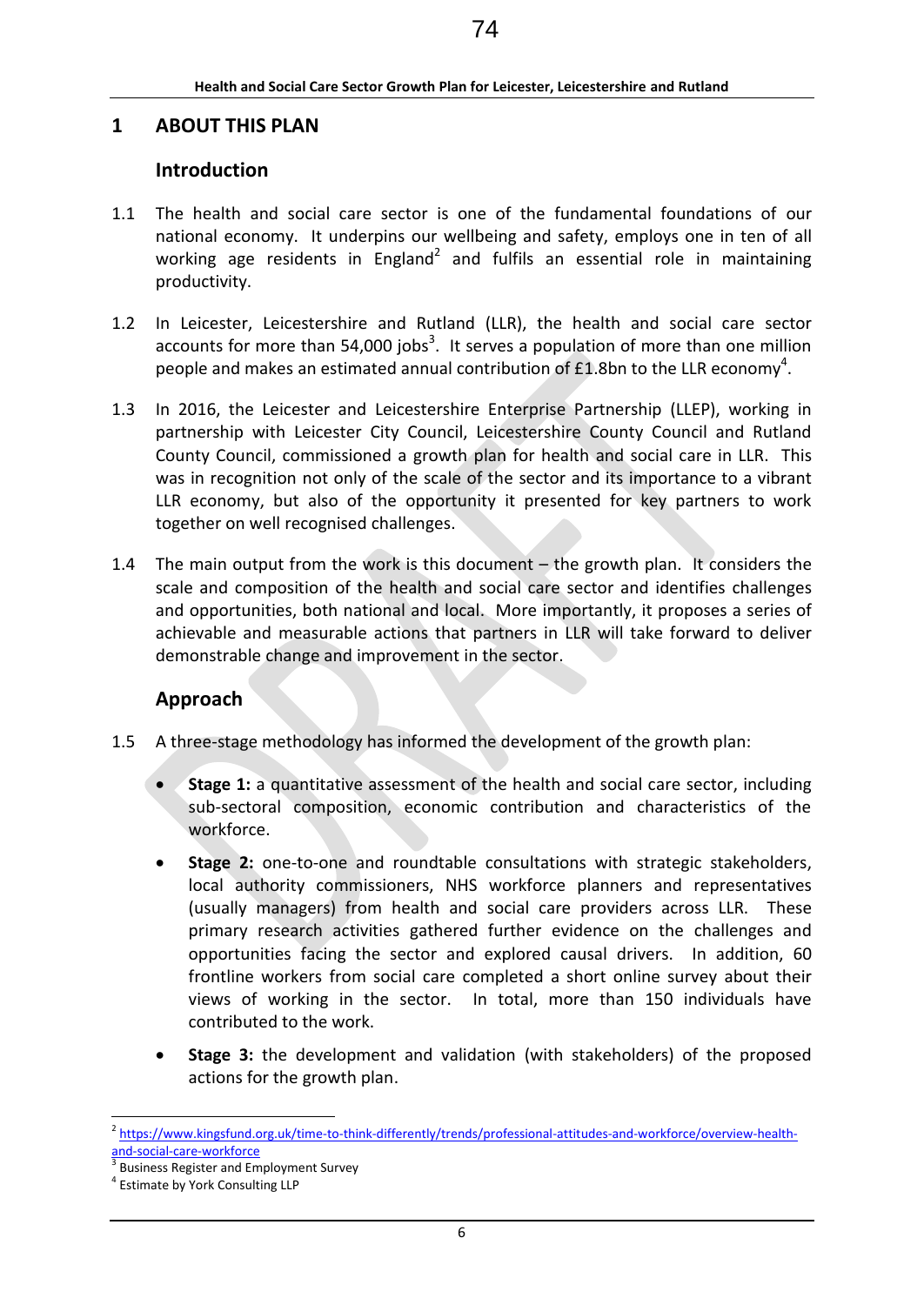# **Focusing on the Achievable**

- 1.6 Unsurprisingly, issues related to funding and financial resources were regularly cited during the primary research as being amongst the most significant challenges in health and social care. For some of the consultees, and especially those working in social care, a perceived shortage of sufficient central government funding sits at the heart of many of the sector's difficulties.
- 1.7 This growth plan does not try to shy away from the issue of funding, nor does it attempt to downplay the significance attached to it by many of the individuals who contributed to the research. Nonetheless, the amount of funding that is available to the sector – which is driven by government policy and decision making – cannot realistically be influenced by this plan. Therefore, whilst it seems logical to assume that some of the issues in the sector could be made less severe through increased funding, none of the actions contained in this document make a direct call for government to channel more money into the sector. That said, this plan can be used to inform and support the lobbying of government on a range of important issues, including funding.
- 1.8 Funding aside, there are other macro factors that will have a bearing on how and at what pace the actions in this plan can be delivered. These include the implications of Brexit (noting the relatively high concentration of migrant labour in the sector), the restructuring of health and care provision via Sustainability and Transformation Plans and the extent and nature of future integration across health and social care.
- 1.9 It therefore follows that this plan can only be one determinant of change in the sector. Many other determinants, some backed by far greater resources, are also at play. What this plan can do, however, is influence partners' efforts around shared objectives, add value to other programmes of change and leave a positive legacy in each of the thematic areas around which it is structured.

# **Defining the Sector**

1.10 In the context of this growth plan, the health and social care sector is defined as covering services delivered by the National Health Service (NHS) and private providers including hospitals, General Practitioner (GP) services, residential care homes, domiciliary care, day services and care in the community.

# **Acknowledgements**

1.11 Thanks go to everyone that has made a contribution to the development of this growth plan. In particular, the managers and staff working in the sector who took part in one-to-one consultations, engagement events and surveys are thanked sincerely for their input.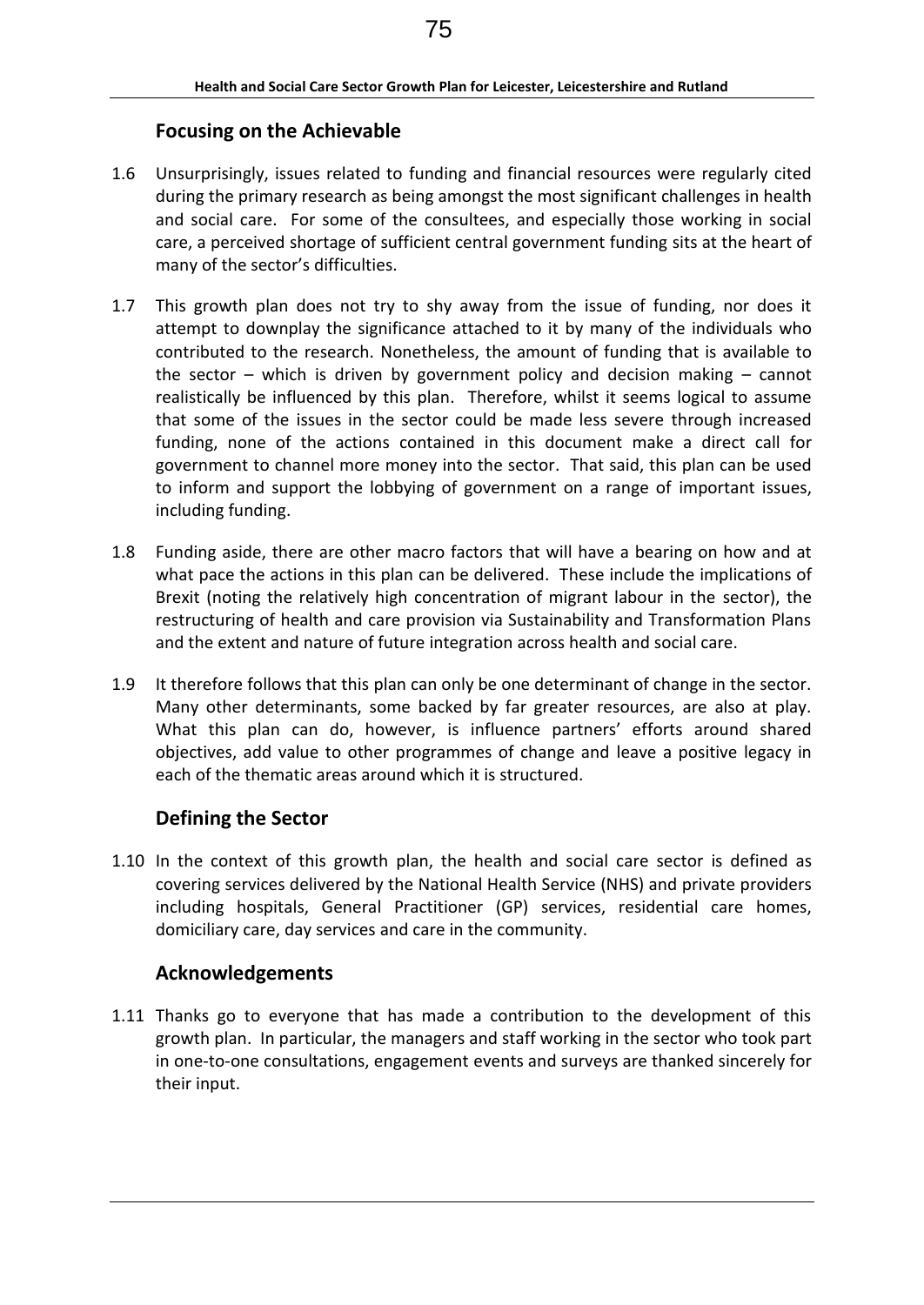# **2 THE HEALTH AND SOCIAL CARE SECTOR**

# **Introduction**

2.1 The sub-sections below provide headline statistics on the scale and composition of the health and social care sector, starting with a national summary and then moving on to LLR.

# **National Summary: Healthcare<sup>5</sup>**



- 2.2 The NHS in England employs approximately 1.2 million people. It is the fifth largest employer in the world and includes more than 350 job roles. Research<sup>6</sup> has found the NHS to be the most impressive healthcare system in the world. Total spend on the NHS in 2016/17 was approximately £101bn. This equates to an estimated 13% of all government spending in that year<sup>7</sup>.
- 2.3 Organisations and individuals with key roles within the healthcare system in England include the following:
	- **Secretary of State for Health:** overall responsibility for the work of the Department of Health.
	- **Department of Health:** responsible for strategic leadership and funding for both health and social care in England.

<sup>&</sup>lt;u>.</u> <sup>5</sup> <http://content.digital.nhs.uk/catalogue/PUB23046/nhs-work-stat-oct-2016-pdf.pdf> and <http://www.nhs.uk/NHSEngland/thenhs/about/Pages/overview.aspx> 6 [http://www.commonwealthfund.org/~/media/files/publications/fund-](http://www.commonwealthfund.org/~/media/files/publications/fund-report/2014/jun/1755_davis_mirror_mirror_2014.pdf)

[report/2014/jun/1755\\_davis\\_mirror\\_mirror\\_2014.pdf](http://www.commonwealthfund.org/~/media/files/publications/fund-report/2014/jun/1755_davis_mirror_mirror_2014.pdf)

<sup>7</sup> [http://www.ukpublicspending.co.uk/government\\_expenditure.html](http://www.ukpublicspending.co.uk/government_expenditure.html)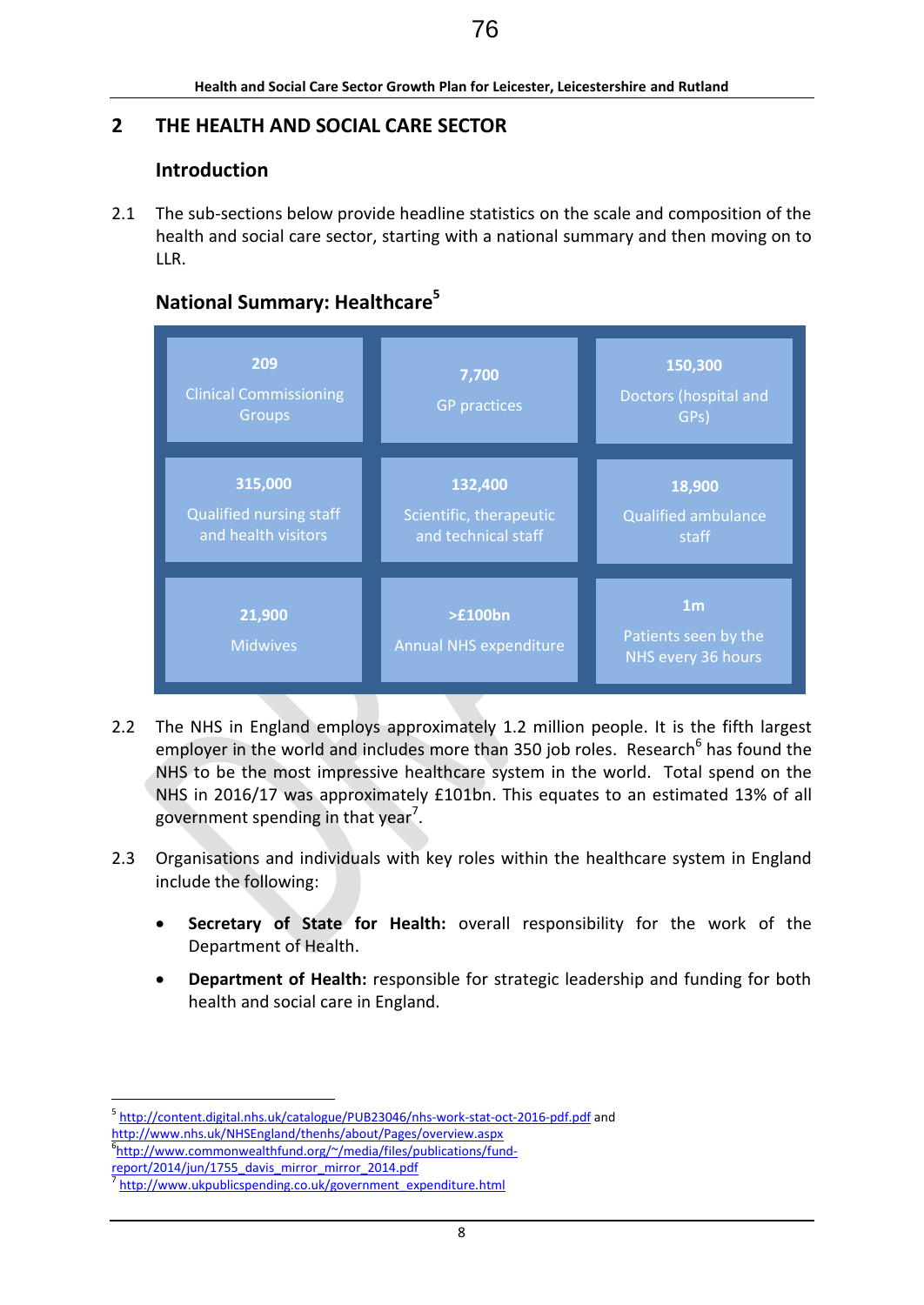- **NHS England:** sets the priorities and direction for the NHS, manages approximately £100bn of the NHS budget and commissions primary care services such as GPs, pharmacists and dentists.
- **Clinical Commissioning Groups (CCGs):** clinically led statutory NHS bodies responsible for the planning and commissioning of healthcare services in their local areas. CCGs replaced Primary Care Trusts in 2013. They commission most secondary care services (including planned hospital care and mental health services) and play a part in the commissioning of GP services.
- **Health and Wellbeing Boards:** established by local authorities to act as a forum for local commissioners across the NHS, social care, public health and other services. The boards aim to increase democratic input into strategic decisions, strengthen working relationships and encourage integrated commissioning.
- **Public Health England:** provides national leadership and expert services to support public health. Also works with local government and the NHS to respond to emergencies.
- **NHS Improvements:** most hospitals, ambulance services, emergency care and mental health services are provided by NHS Trusts and Foundation Trusts. The key difference between the two is that Foundation Trusts are free from central government control and are not performance managed by health authorities. They are able to raise capital from both the public and private sectors (within borrowing limits).
- Vanguards: introduced in 2015 as part of the NHS Five Year Forward View<sup>8</sup>, the 50 vanguards in England are tasked with developing new care models and redesigning the health and care system, where required. The LLR vanguard is known as the Leicester, Leicestershire and Rutland System Resilience Group<sup>9</sup>.
- **Health Education England:** responsible for workforce planning, education commissioning and education provision within the NHS in England. Health Education England recruits doctors and dentists into training and funds and supports the training of a range of multi-professional staff and apprentices.
- **Regulators:** responsibility for regulating particular aspects of care is now shared across a number of different bodies, such as the Care Quality Commission (CQC), NHS Improvement<sup>10</sup> and individual professional regulatory bodies, such as the [General Medical Council,](http://www.gmc-uk.org/) Nursing and [Midwifery Council,](http://www.nmc-uk.org/) [General Dental Council](http://www.gdc-uk.org/Pages/default.aspx) and the [Health and Care Professions Council.](http://www.hpc-uk.org/)
- **Healthwatch:** Healthwatch's were established across the Country in 2013 to give local people an effective voice about their local health and social care services. The key functions of Healthwatch are to; gather and share the views of members of the public who use health and social care services. Influence the planning, commissioning, delivery, re-design and scrutiny of health and care services. Assess

<sup>&</sup>lt;u>.</u> 8 <https://www.england.nhs.uk/wp-content/uploads/2014/10/5yfv-web.pdf>

<sup>&</sup>lt;sup>9</sup> <https://www.england.nhs.uk/ourwork/new-care-models/vanguards/care-models/uec/leic/>

<sup>&</sup>lt;sup>10</sup> An umbrella organisation that brings together Monitor, NHS Trust Development Authority, Patient Safety, the National Reporting and Learning System, the Advancing Change Team and the Intensive Support Teams.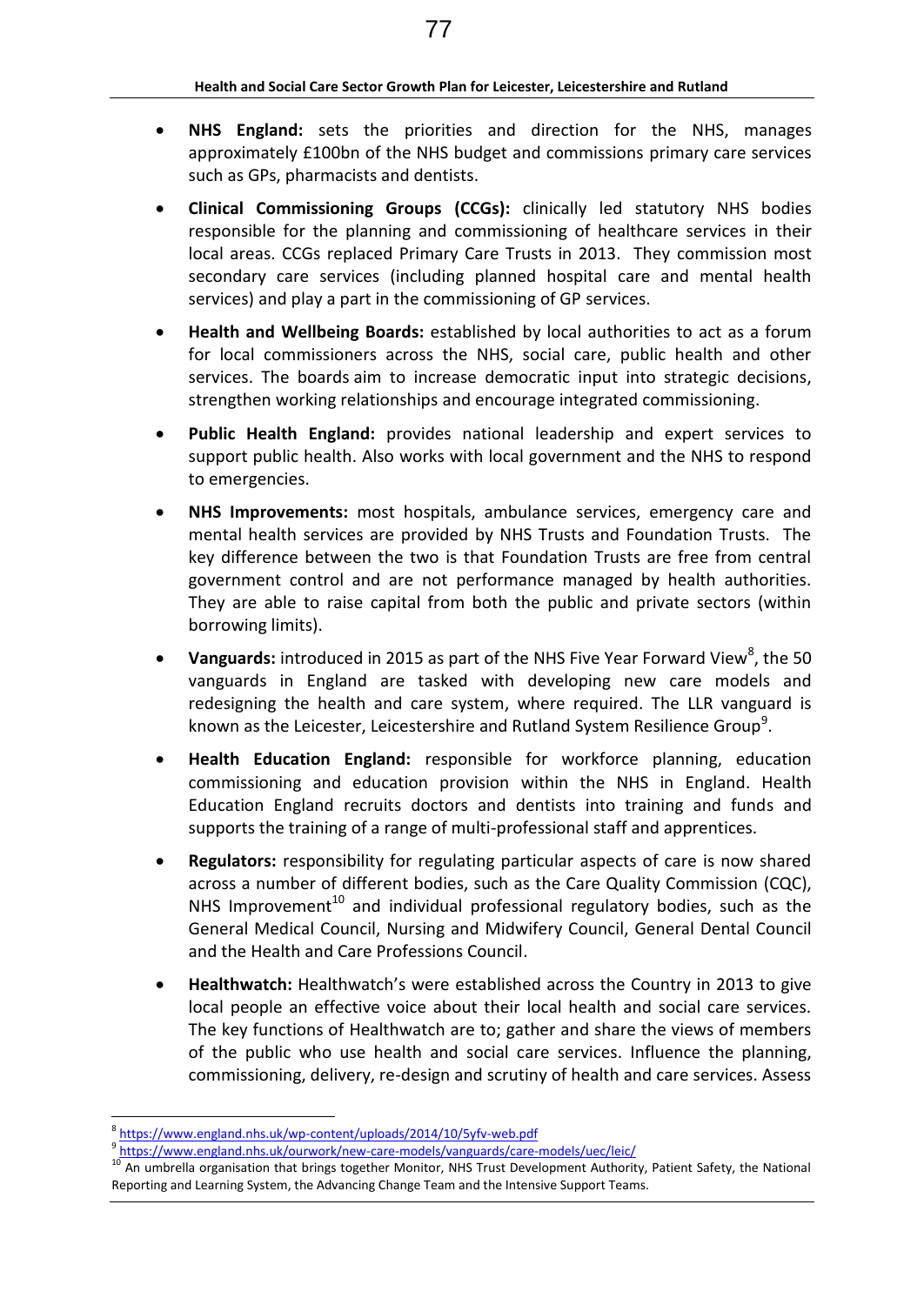the standard of local health are care provision and make recommendations for improvement based on the views of service users. Help people access and make choices about health and care services.

- 2.4 Compared with the nation's workforce as a whole, the healthcare workforce is well qualified. Three fifths (60%) hold at least one qualification at NVQ Level 4 or above (i.e. equivalent to at least a Higher National Diploma), compared with 37% across the full working age population of England $^{11}$ . The healthcare workforce also differs from the national workforce in a number of other significant regards. For example<sup>12</sup>:
	- The proportion of the workforce aged 16-24 in healthcare is approximately half that seen in the whole economy.
	- 80% of the healthcare workforce is female, compared with 49% of the country's workforce as a whole.
	- Part-time workers account for 42% of the healthcare workforce compared with 31% of the national workforce.
- 2.5 Whilst the NHS and its workforce is constantly evolving to respond to the changing health needs of the population, recent years have seen new strains placed on the system. For example:
	- Increases in life expectancy have resulted in a sharp rise in the number of people with chronic conditions such as heart failure and arthritis.
	- The number of people with health issues related to obesity and other avoidable conditions has also increased substantially.
	- It is generally accepted within the sector that there is an over-reliance on emergency and urgent care.
- 2.6 In response, the NHS England Five Year Forward View<sup>13</sup> places a clear focus both on prevention and on greater (and more effective) integration between health and social care. To support the implementation of the Five Year Forward View, the NHS and local authorities have developed Sustainability and Transformation Plans (STPs): placebased programmes of reform built around the needs of local populations.
- 2.7 Key excerpts from the draft STP for LLR are included towards the end of this section. Given that STPs are currently the main vehicle through which reform, including workforce reform, of local health and care systems are being taken forward, the significance of the STP for LLR to the implementation of this growth plan is clear.

<sup>&</sup>lt;sup>11</sup> Annual Population Survey.

 $12$  Figures in the bullet points taken from Skills for Health [\(www.skillsforhealth.org.uk\)](http://www.skillsforhealth.org.uk/)

<sup>13</sup> <https://www.england.nhs.uk/wp-content/uploads/2014/10/5yfv-web.pdf>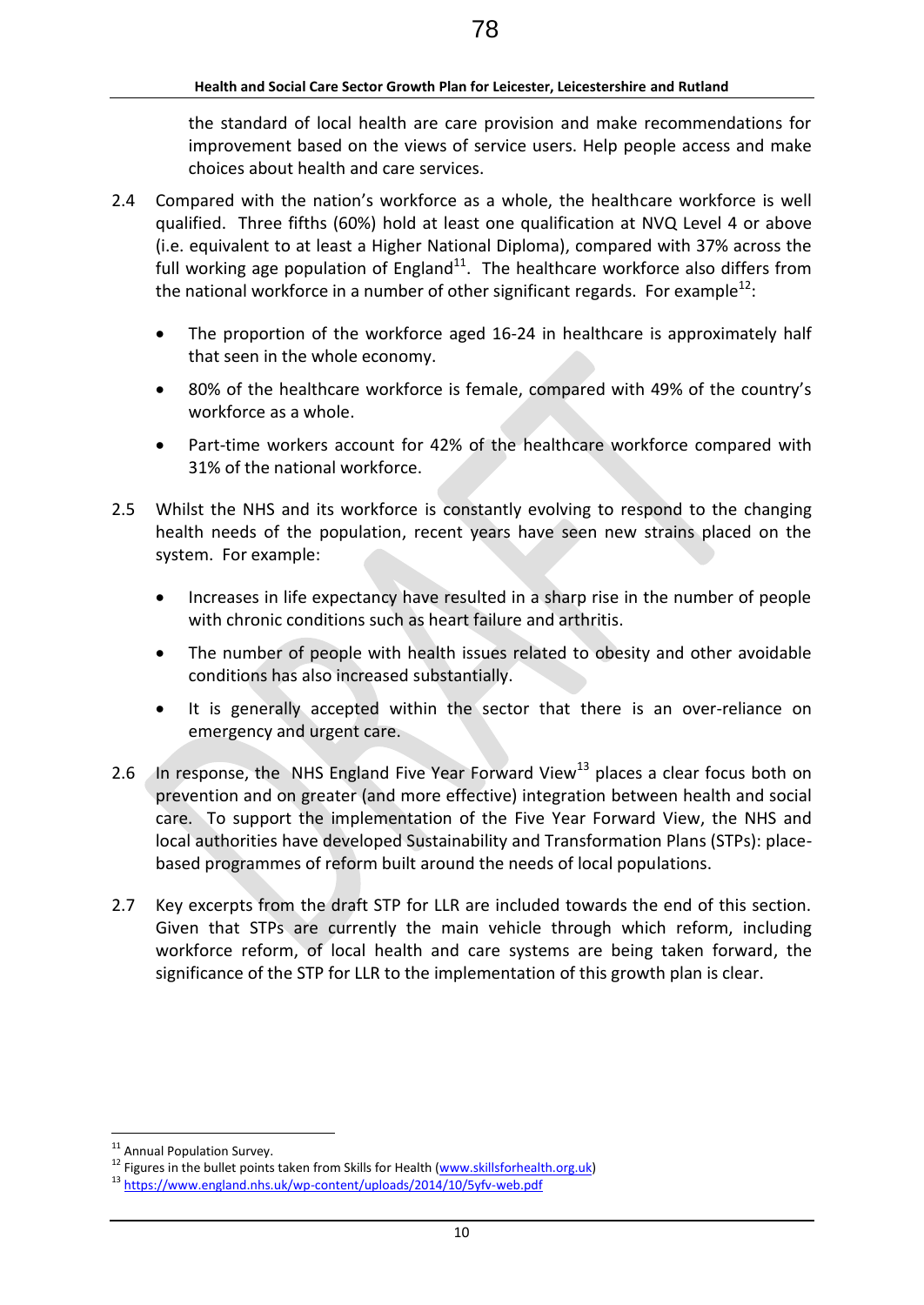# **National Summary: Social Care<sup>14</sup>**



- 2.8 Social care in England is defined as the provision of [social work,](https://en.wikipedia.org/wiki/Social_work) [personal care,](https://en.wikipedia.org/wiki/Personal_care) [protection](https://en.wikipedia.org/w/index.php?title=Protection_service&action=edit&redlink=1) or [social support](https://en.wikipedia.org/wiki/Social_support) services to children or adults in need, vulnerable or at risk, or adults with needs arising from illness, disability, old age or poverty. <sup>15</sup>. An estimated 1.6 million people work in social care<sup>16</sup>, three quarters of whom are in direct care-giving roles. The sector makes an annual contribution of approximately £40 billion to the national economy<sup>17</sup>.
- 2.9 Local commissioners, mainly based in local authorities, oversee a market that includes numerous different types of social care provision, including support/care for:
	- The elderly.
	- People with mental health issues or addiction problems.
	- People with learning or physical disabilities.
	- Victims of abuse/neglect or domestic violence.
- 2.10 Social care is purchased either by public bodies after assessments or is accessed on a self-funded basis by the public. It is delivered via community support and activities, advisory services and advocacy, provision of equipment to manage disabilities, home/domiciliary care or day care, housing options with care support, residential nursing home care and support for [informal carers.](https://en.wikipedia.org/w/index.php?title=Informal_carer&action=edit&redlink=1)

<sup>&</sup>lt;sup>14</sup> [www.ukhca.co.uk;](http://www.ukhca.co.uk/) [www.skillsforcare.org.uk;](http://www.skillsforcare.org.uk/) [www.nationalcareassociation.co.uk;](http://www.nationalcareassociation.co.uk/) www.ifs.org.uk

<sup>15</sup> [www.scie.org.uk](http://www.scie.org.uk/)

<sup>16</sup> Business Register and Employment Survey.

<sup>&</sup>lt;sup>17</sup> Office for National Statistics.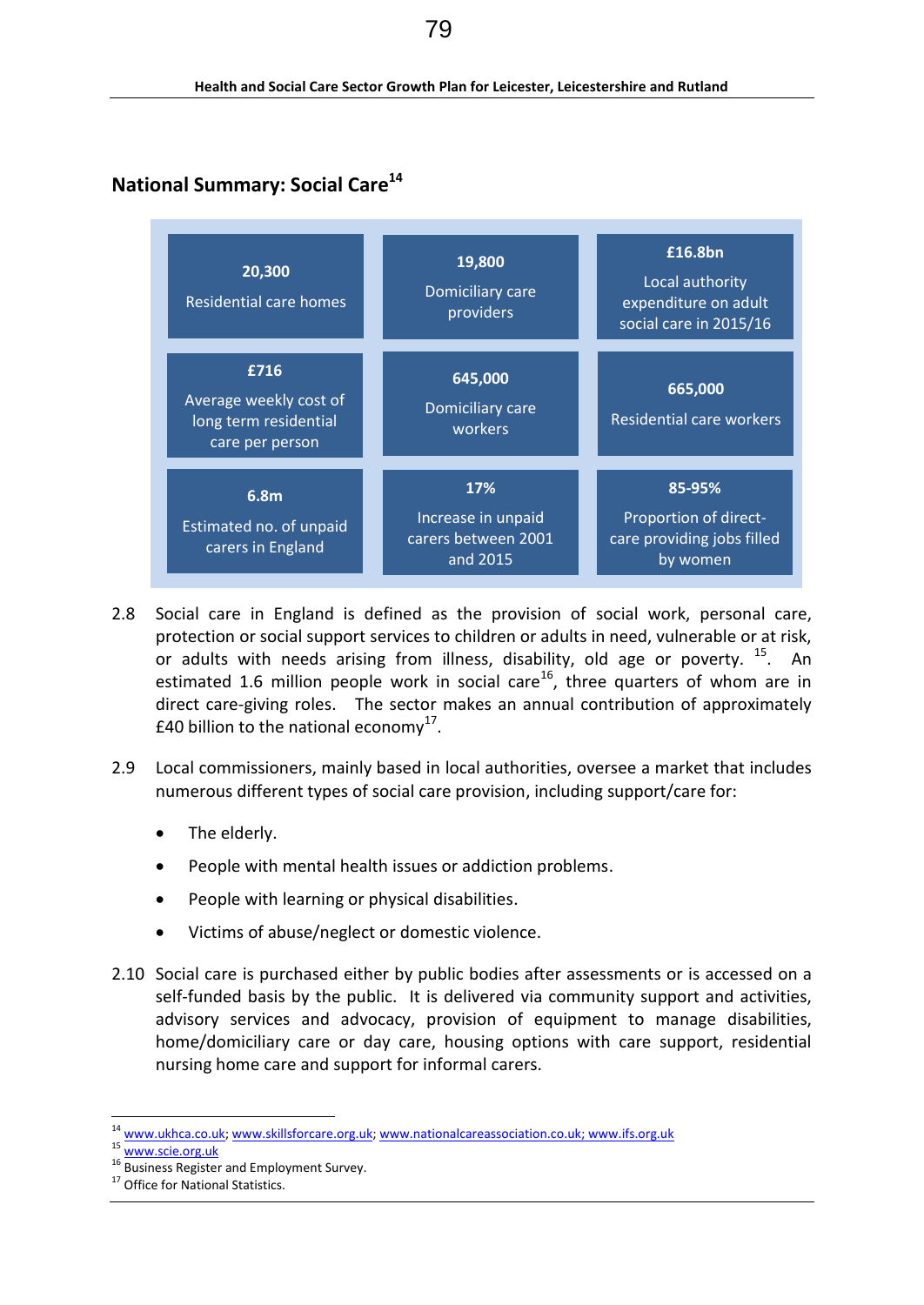- 2.11 Organisations and individuals with key roles within the social care system in England include the following:
	- **Secretary of State for Health:** overall responsibility for the work of the Department of Health.
	- **Department of Health:** responsible for strategic leadership and funding for both health and social care in England. The Department of Health works with the Department for Communities and Local Government to input to the spending review to determine the overall funding settlement for local authorities and the allocation of that settlement between authorities.
	- **Local authorities:** responsible for meeting the needs of people eligible for care, supporting them and their carers, and funding care for those people with needs who meet financial eligibility criteria. Local authorities also contingency plan to ensure that care is maintained where providers fail financially and services cease. They work with the NHS to promote integration and joined-up services.
	- **Professional associations:** the social care sector has various professional associations which seek to promote high standards of care and provide representation with local and national policy makers and regulators. National associations include (although are not limited to) the UK Home Care Association and the National Care Association. Regionally, the East Midlands Care Association (Emcare) has been in existence for 30 years and represents care home providers across LLR.
	- **Social care providers:** covering a broad spectrum of care and support services including residential care, domiciliary care, community support and activities, day centres and supported accommodation. Social care providers employ over one and a half million people in England.
	- **Care Quality Commission:** the CQC monitors, inspects and rates registered care providers to ensure quality. It takes enforcement action where quality is poor and has the power to close providers where appropriate.
- 2.12 In 2014/15, local authorities in England received an estimated 1.9 million requests for social care support from new clients<sup>18</sup>. This equates to an average of approximately 7,300 requests from new clients on each working day of the year. Over the same period, 890,000 people in England accessed long-term social care support<sup>19</sup>.
- 2.13 In the majority of cases, social care support appears to be well received by those who access it. Analysis of the Adult Social Care Outcomes for 2015/16, for example, shows that 85% of service users in England reported that the service(s) they received helped make them feel safe and secure. More than three quarters (76%) said it had helped to give them greater control over their daily lives.

<sup>&</sup>lt;sup>18</sup> [http://content.digital.nhs.uk/article/6750/New-requests-for-adult-social-care-support-actioned-by-councils-approaches](http://content.digital.nhs.uk/article/6750/New-requests-for-adult-social-care-support-actioned-by-councils-approaches-two-million)[two-million](http://content.digital.nhs.uk/article/6750/New-requests-for-adult-social-care-support-actioned-by-councils-approaches-two-million)

 $19$  ibid.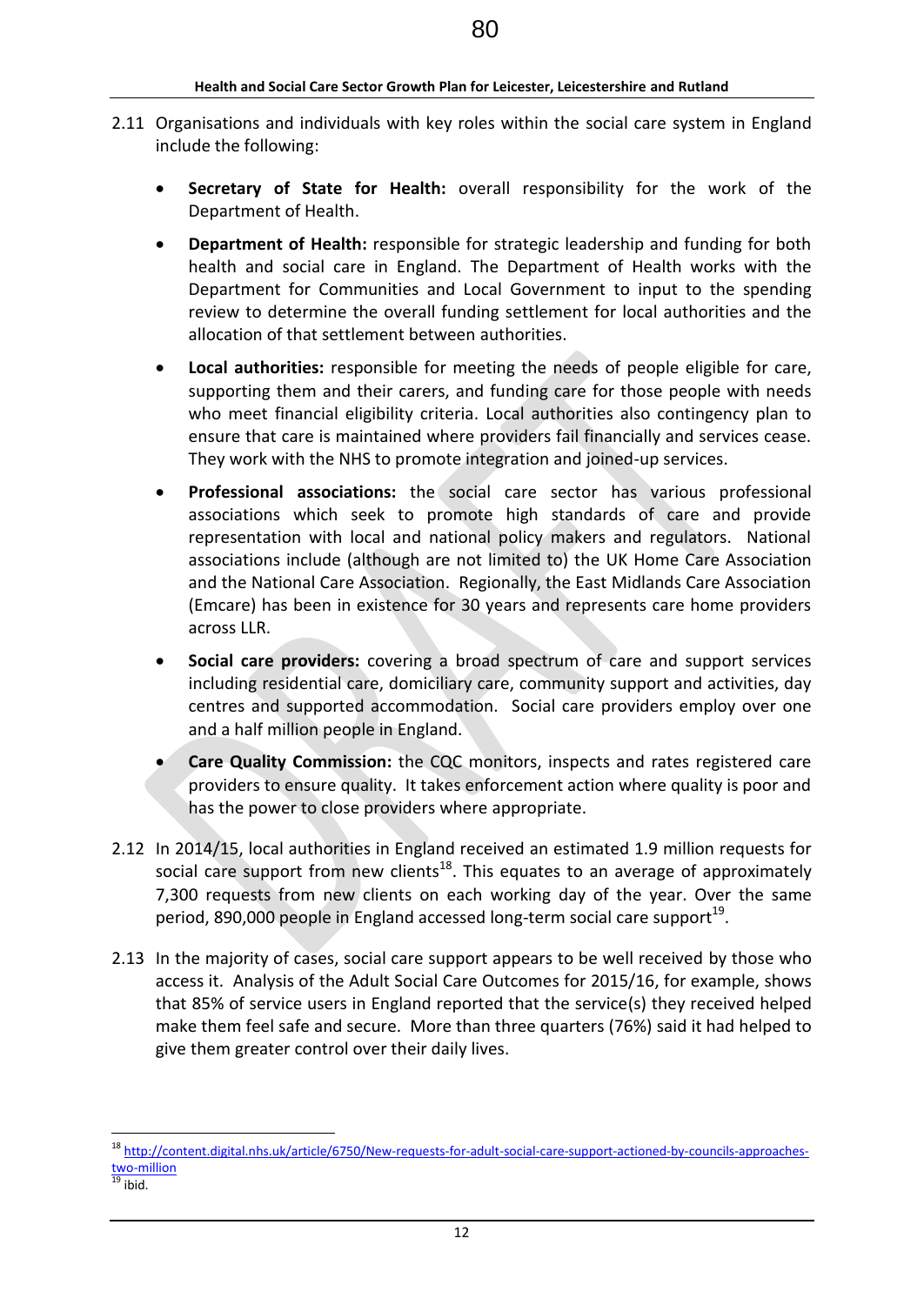- 2.14 Turning to the workforce, it remains the case that the social care workforce is, on average, less well qualified than the country's workforce as a whole. In particular, 13% of the social care workforce have a qualification at Level 4 or above, compared with 37% of the nation's full workforce. Social care also has greater concentrations of workers with no formal qualifications and those whose highest qualification is at Level 2 (equivalent to 5 GCSEs at grade C or above) $^{20}$ .
- 2.15 The qualification profile of the health and social care workforce naturally varies by occupation. Care workers and ancillary staff (not providing care) are the most likely to have lower level or no qualifications, while those in more highly skilled roles, such as occupational therapists, registered nurses and social workers, are much more likely to have qualifications at Level 4 or above<sup>21</sup>.
- 2.16 In part reflecting the qualification profile of its workforce, social care is a relatively low paying sector. It is estimated that almost a quarter (24%) of workers in the sector have a zero hours contract, including almost half (49%) of those providing domiciliary care<sup>22</sup>. Based on data from 2016, an estimated 2.5% of jobs – approximately 27,500 posts – were paid below the minimum wage. Only in hairdressing (7.0%), childcare (4.0%) hospitality (3.8%) and cleaning (3.7%) was this proportion higher<sup>23</sup>. However, the true figure for social care is likely to rise considerably when it is considered that many domiciliary care workers are not paid for travel time.
- 2.17 Staff turnover in social care, compared with the vast majority of other sectors, is very high. While the average annual turnover rate in England is 15%, many social care roles far exceed this, with 32% of registered nurses and 27% of care workers leaving their job each year (this compares with average turnover of 11% in the NHS)<sup>24</sup>. Much has been written on this topic, within which is the running theme that when staff turnover is high and unfilled vacancies are prevalent, organisations suffer. Experienced staff are put under more pressure, often resulting in new and inexperienced staff receiving less support. There can also be a damaging impact on the care experienced by service users (the Care Quality Commission found in 2015 that 20% of nursing homes did not have enough staff on duty to ensure safe care for residents) and can lead to poor staff morale.
- 2.18 Yet social care needs more workers. Demographic trends and population projections consistently predict that demand for social care services for adults and older people will increase significantly over the years ahead. For example:
	- The number of people in the UK aged 85+ is forecast to double over the next two  $decades<sup>25</sup>$ .

<sup>-</sup><sup>20</sup> Annual Population Survey

<sup>&</sup>lt;sup>21</sup> [http://www.skillsforcare.org.uk/NMDS-SC-intelligence/NMDS-SC/Workforce-data-and-publications/State-of-the-adult](http://www.skillsforcare.org.uk/NMDS-SC-intelligence/NMDS-SC/Workforce-data-and-publications/State-of-the-adult-social-care-sector.aspx)[social-care-sector.aspx](http://www.skillsforcare.org.uk/NMDS-SC-intelligence/NMDS-SC/Workforce-data-and-publications/State-of-the-adult-social-care-sector.aspx)

<sup>22</sup> [http://www.skillsforcare.org.uk/NMDS-SC-intelligence/NMDS-SC/Workforce-data-and-publications/State-of-the-adult](http://www.skillsforcare.org.uk/NMDS-SC-intelligence/NMDS-SC/Workforce-data-and-publications/State-of-the-adult-social-care-sector.aspx)[social-care-sector.aspx](http://www.skillsforcare.org.uk/NMDS-SC-intelligence/NMDS-SC/Workforce-data-and-publications/State-of-the-adult-social-care-sector.aspx)

<sup>23</sup> <https://www.ons.gov.uk/releases/peopleinemploymentonazerohourscontractmar2017>

<sup>&</sup>lt;sup>24</sup> [http://www.skillsforcare.org.uk/NMDS-SC-intelligence/NMDS-SC/Workforce-data-and-publications/State-of-the-adult](http://www.skillsforcare.org.uk/NMDS-SC-intelligence/NMDS-SC/Workforce-data-and-publications/State-of-the-adult-social-care-sector.aspx)[social-care-sector.aspx](http://www.skillsforcare.org.uk/NMDS-SC-intelligence/NMDS-SC/Workforce-data-and-publications/State-of-the-adult-social-care-sector.aspx)

<sup>25</sup> <http://www.local.gov.uk/adult-social-care-funding-2016-state-nation-report>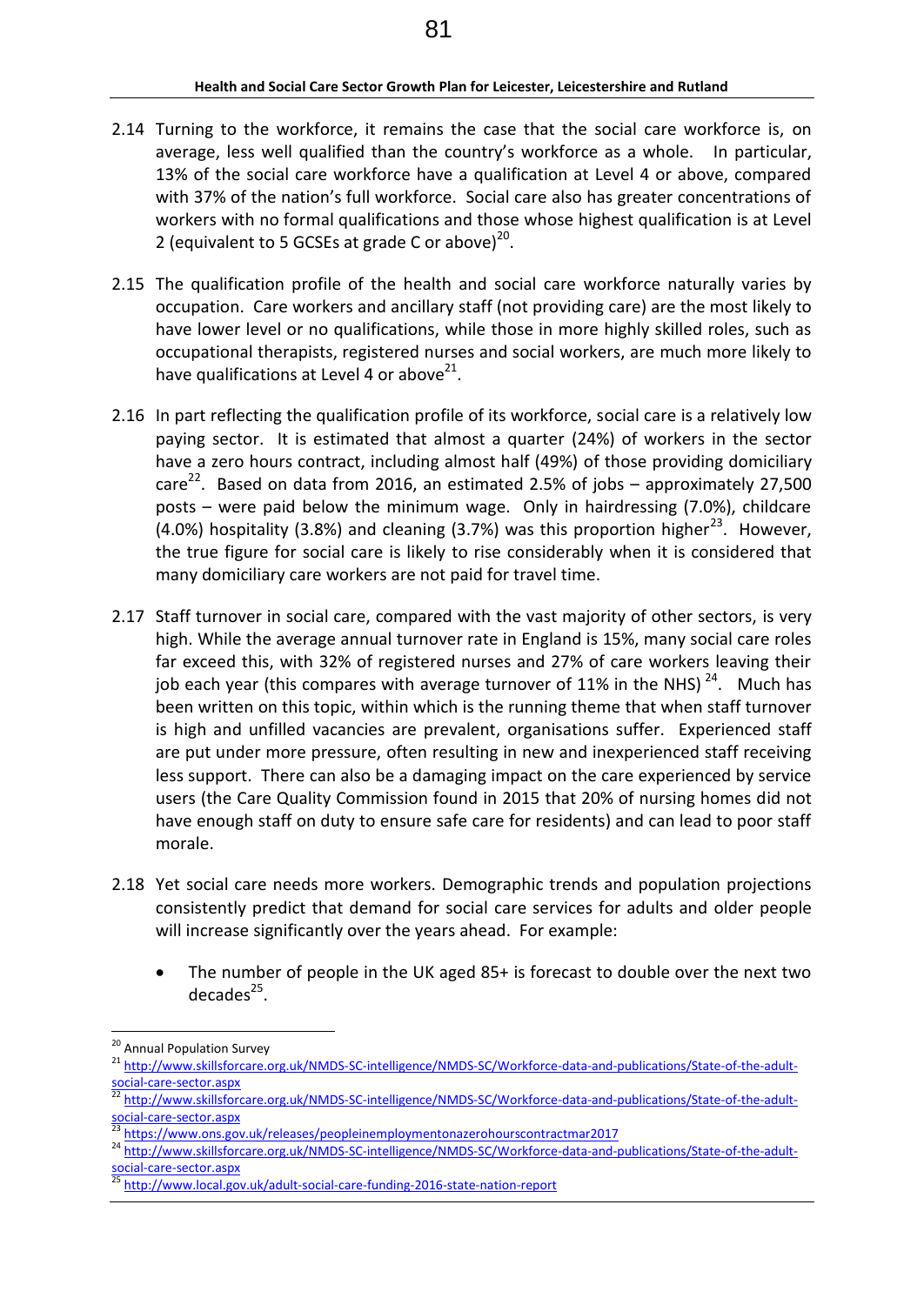- Over the same period, the number of adults with a learning disability is expected to increase by at least a third<sup>26</sup>.
- The number of people in England and Wales aged 65+ with dementia is forecast to reach almost 2 million by 2030 – an increase of more than 80% on 2010  $levels<sup>27</sup>$ .
- 2.19 To meet the changing profile of demand, services will need to be delivered differently and the skill-sets of some roles in social care will need to change. The shape, composition and skills base of the social care workforce will also be affected by the government's focus on promoting greater choice. This includes increased take-up of direct payments and personal budgets and greater community based, integrated delivery.
- 2.20 These changes are reflected in The Future of Work: Jobs and Skills in 2030<sup>28</sup> (UKCES) which predicts:
	- Increased demand for home care and tele-care services, particularly for the elderly, as the high costs of nursing and residential care stimulate more homebased provision.
	- Growth in community models and social entrepreneurship (e.g. home-based care networks), based on principles of decentralisation.
	- An increasing requirement for social care workers to handle advanced care technology, e.g. care robots.
	- Increased demand for digital skills in the workforce.
	- Increased demand for inter-disciplinary skill-sets.
- 2.21 The topic of funding in social care has been a high profile issue for some time. Spending on social care fell by 9% in real terms in the five years to 2016, and the Local Government Association, representing leaders of 370 English and Welsh authorities, has predicted a funding shortfall of between £1.3bn and £2.6bn by 2020, with fears that some councils could be challenged in the high court for not providing a statutory minimum standard of care<sup>29</sup>. Other concerns include:
	- **Increasing numbers of care homes for the elderly becoming insolvent**. Research by the BBC found that 69 home care companies closed during the three months to March 2017, while 95 care firms had ended contracts with local authorities over the same period<sup>30</sup>.
	- **The risk of care providers focusing their business on the south east of England** (which has the highest proportion of self-funders) and, in doing so, leaving the less affluent parts of England under-resourced.

<sup>&</sup>lt;u>.</u>  $26$  ibid

 $27$  ibid

<sup>28</sup> <https://www.gov.uk/government/publications/jobs-and-skills-in-2030>

<sup>29</sup> [www.local.gov.uk](http://www.local.gov.uk/)

<sup>30</sup> <http://www.bbc.co.uk/news/uk-39321579>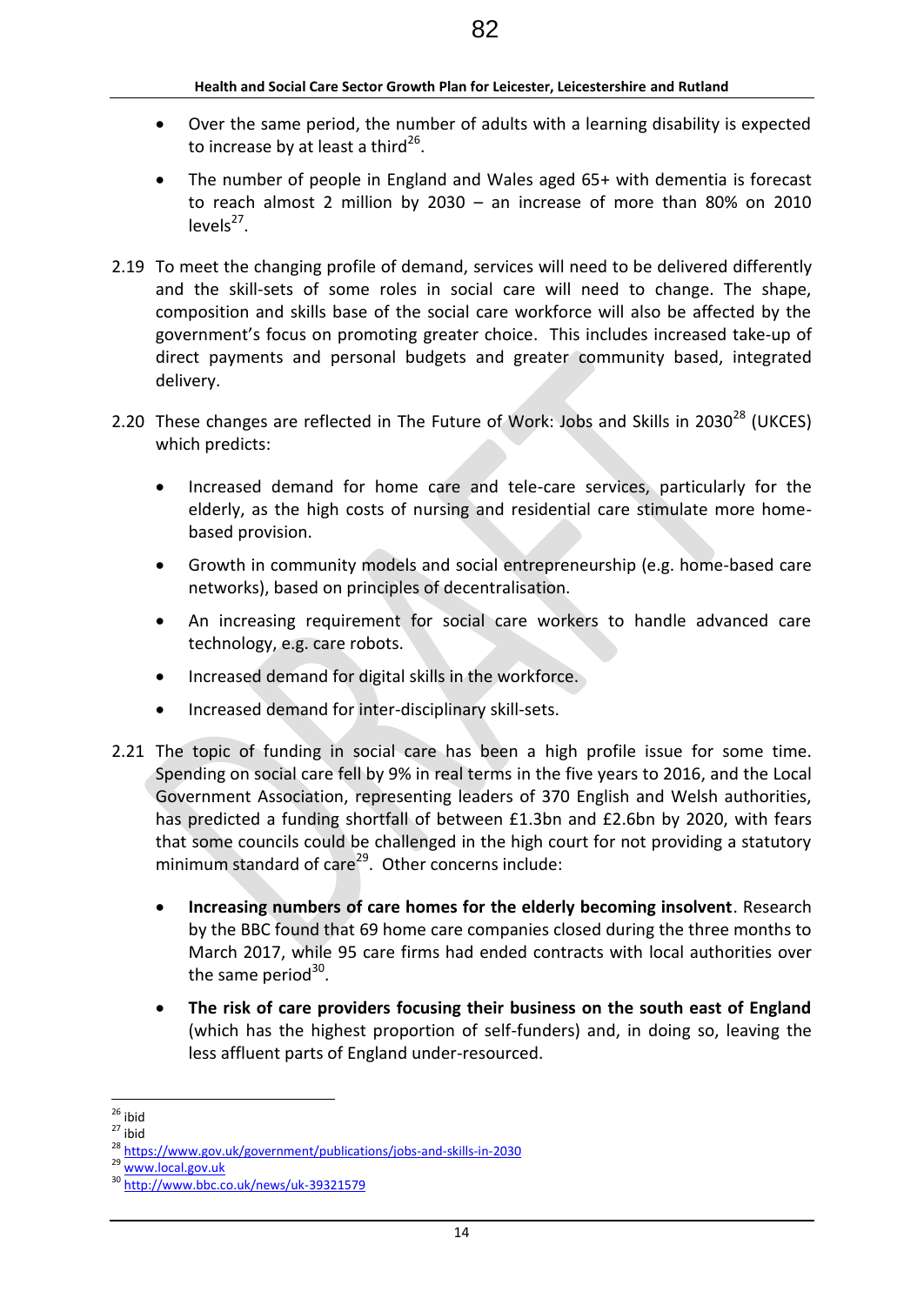- **Growing pressures on the NHS as a result of funding issues in social care**. Recent research has found that 9 in 10 GPs believe that reductions in social care have contributed to the pressures faced in their surgeries<sup>31</sup>, while 99% of NHS leaders believe that cuts in social care funding are putting increased pressure on the  $NHS<sup>32</sup>$ .
- 2.22 As noted in Section One, this plan does not make any proposals or calls for additional government funding, as doing so extends well beyond the reach of what can realistically be achieved through the work. It is nonetheless important to acknowledge the operating/financial context that exists within social care and the extent to which many of the people consulted for this work feel it is impacting upon quality of care, staff retention and workforce morale. This first-hand feedback, gathered from all parts of the social care sector in LLR, could potentially support the lobbying of government on the topic of funding and related policy decisions.



# **The Health and Social Care Sector in LLR<sup>33</sup>**

#### **The Population**

<u>.</u>

2.23 The health and social care sector in LLR serves a population of almost 1.1 million people. Across LLR as a whole, the age structure of the population is in line with the age structure nationally, although there are local variations. Most notably, the city of Leicester has an above average proportion of younger residents, while East Leicestershire and Rutland has an above average proportion of residents aged over  $50^{34}$ .

 $31$  Medeconnect survey of 1,000 regionally representative GPs in February 2017.

<sup>32</sup> <http://nhsconfed.org/news/2015/06/2015-member-survey>

<sup>&</sup>lt;sup>33</sup> Office for National Statistics, Skills for Care and York Consulting estimates.

<sup>&</sup>lt;sup>34</sup> STP for LLR, available a[t https://www.leicestercityccg.nhs.uk/about-us/local-sustainability-transformation-plans-stp/](https://www.leicestercityccg.nhs.uk/about-us/local-sustainability-transformation-plans-stp/)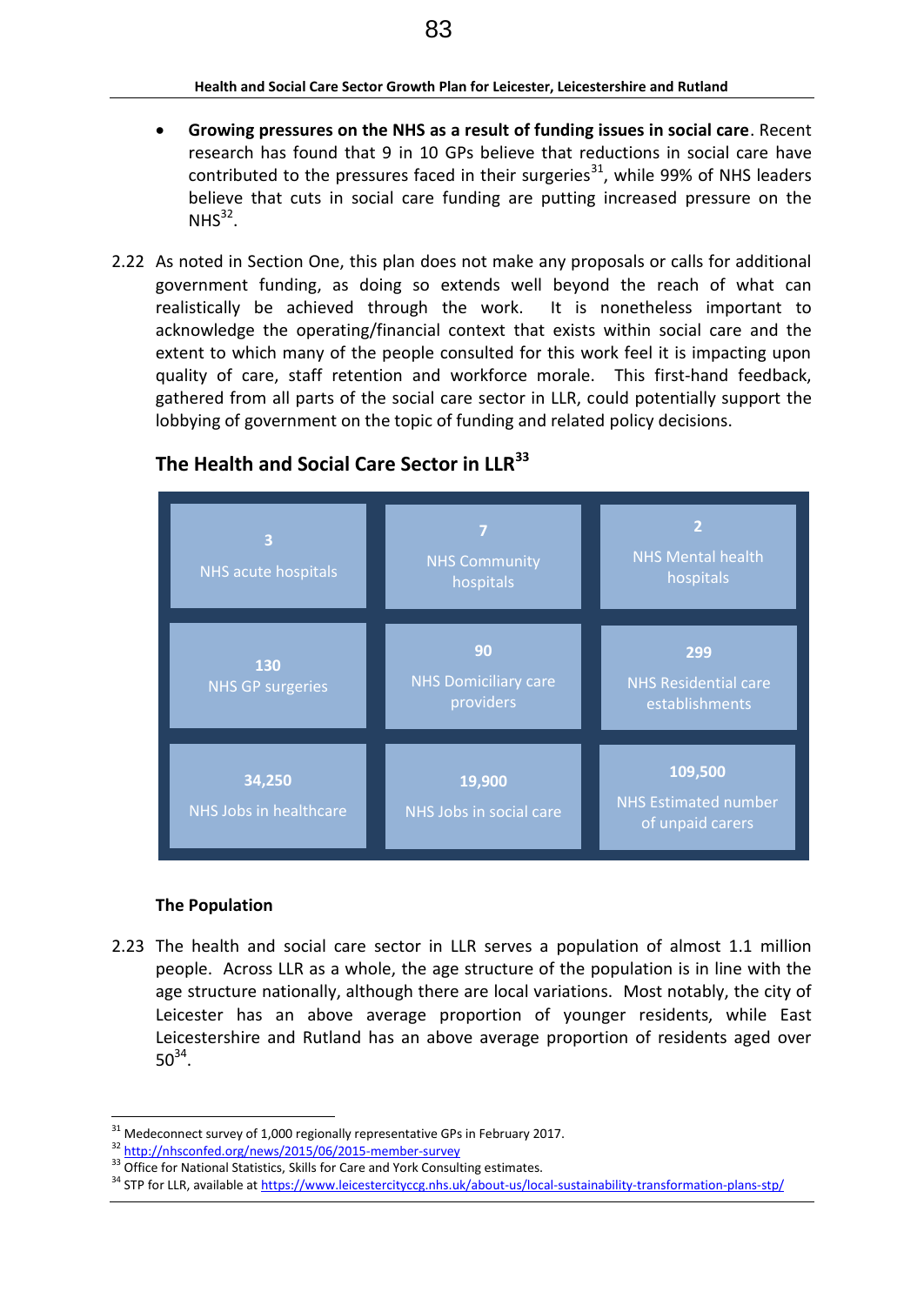- 2.24 Variations are also evident in terms of the health and wellbeing of the population in different parts of LLR. For example<sup>35</sup>:
	- **Life expectancy:** in Leicester the average life expectancy is 77 years for males and 82 years for females. This is lower than in both Leicestershire (81 for males and 84 for females) and Rutland (81 years for males and 85 for females).
	- **Mental health need:** East Leicestershire and Rutland and West Leicestershire have relatively high levels of dementia (reflecting the older population in these parts of LLR), whereas the city of Leicester has high levels of psychosis. Levels of depression are relatively high across LLR.
	- **Cancer survival rates:** one year survival rates from cancer vary notably across LLR, from a low of 66.9% in Leicester to a high of 70.2% in East Leicestershire and Rutland.
	- **Diabetes:** 43.8% of diabetes patients in Leicester city have all three of the NICE recommended treatments targets compared with 41.9% of patients in East Leicestershire and Rutland.

## **The Patient Experience**

- 2.25 Data from the National Patient Survey Programme shows that in most categories, the views of patients in LLR are broadly in line with the views of patients nationally. This includes emergency/A&E services, waiting lists and planned admissions, maternity services, operations and procedures and the overall patient experience<sup>36</sup>. There are also a number of areas where the CQC has praised the services provided in LLR. These include intensive/critical care at Leicester Royal Infirmary and Leicester General Hospital, and provision for children and young people at Glenfield Hospital, amongst others. Domiciliary care in LLR is also rated well.
- 2.26 However, there are areas where it is acknowledged (including in the STP) that patients in LLR have an experience of care that is not as good as it should be. These include:
	- **GPs:** National GP Survey data (2016) shows that patient feedback on GP services is less positive (although not significantly so) than the national average<sup>37</sup>. Across LLR, 10% of GP practices received a 'Requires Improvement' rating. An 'Inadequate' rating was given to 3% of LLR GP practices.
	- **Hospitals:** the three main hospitals in LLR have each been rated by the CQC as 'Requires Improvement' in their most recent inspection.
	- **Residential Care:** across LLR, 40% of care homes have been rated as 'Requires Improvement'. This compares with approximately 34% nationally.
- 2.27 The STP for LLR makes clear its commitment to addressing care and quality gaps and eradicating poor patient experience.

<sup>&</sup>lt;u>.</u> <sup>35</sup> All figures in the bullet points: ibid

<sup>36</sup> <http://www.cqc.org.uk/provider/RWE/surveys>

<sup>37</sup> <https://gp-patient.co.uk/slidepacks/January2016>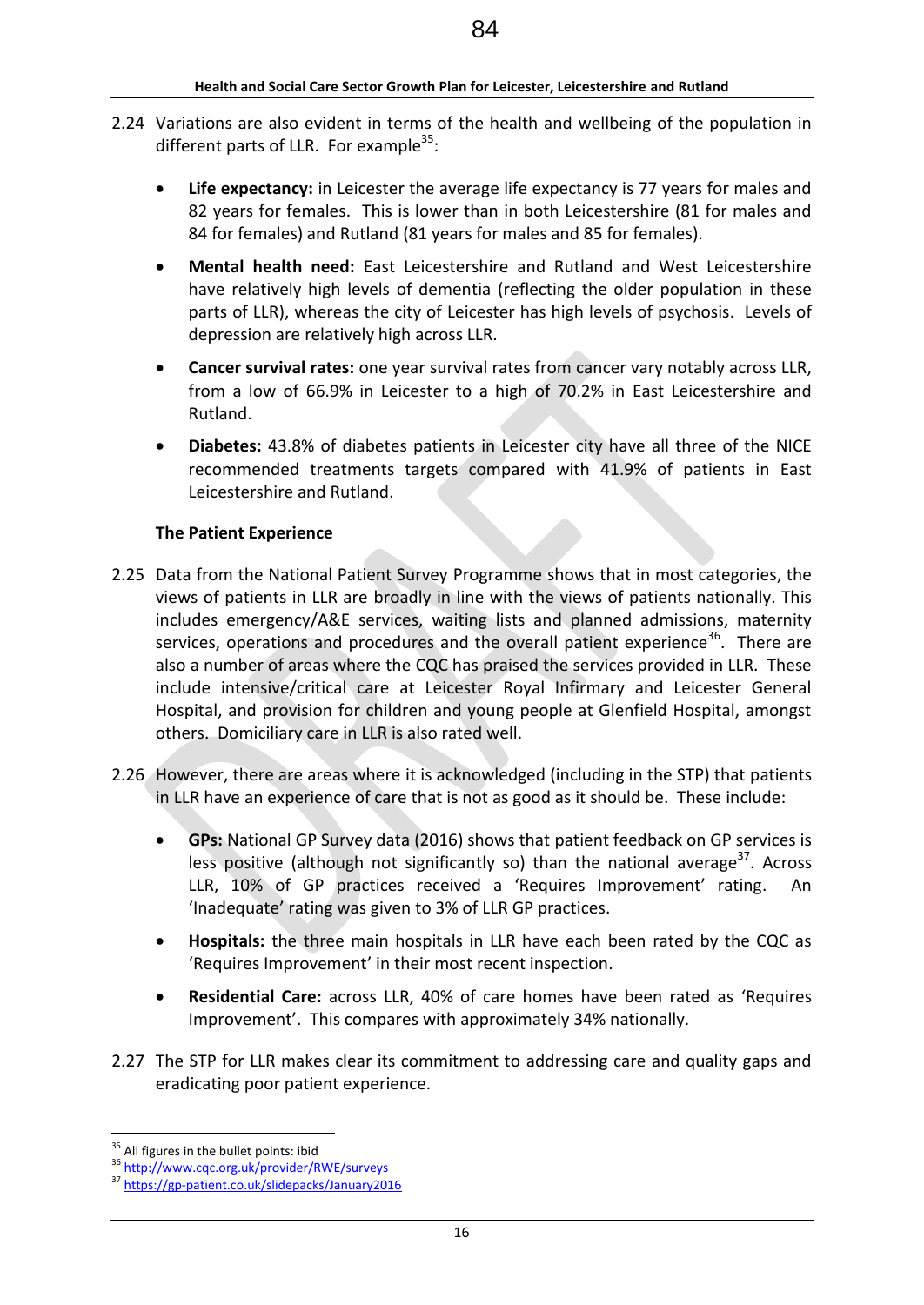#### **The Workforce: Key Characteristics**

2.28 Health and social care accounts for 11.7% of all jobs in LLR. Based on employment volume, only wholesale and retail and manufacturing are larger (Table 2.1). It is estimated that the number of jobs in health and social care has increased by 14% (+6,750 jobs) since 2010.

| Table 2.1: Top ten largest sectors in LLR by employment volume |         |                       |  |
|----------------------------------------------------------------|---------|-----------------------|--|
| Sector (one-digit Standard Industrial Classification)          | Jobs    | % of LLR total jobs   |  |
| Wholesale and retail                                           | 75,750  | 16.2%                 |  |
| Manufacturing                                                  | 62,750  | 13.4%                 |  |
| Health and social care                                         | 54,150  | 11.7%                 |  |
| Education                                                      | 50,000  | 10.7%                 |  |
| Administrative and support service activities                  | 41,100  | 8.8%                  |  |
| Professional, scientific and technical activities              | 34,550  | 7.4%                  |  |
| Transportation and storage                                     | 26,500  | 5.7%                  |  |
| Accommodation and food service activities                      | 25,450  | 5.4%                  |  |
| Construction                                                   | 21,650  | 4.6%                  |  |
| Public administration and defence                              | 19,500  | 4.2%                  |  |
| Total                                                          | 469,000 | 88.1% of all LLR jobs |  |

Source: Business Register and Employment Survey (2015)

2.29 Over three fifths (61%) of LLR's health and social care workforce is based in Leicester. Leicestershire accounts for 37% of the workforce and Rutland for 2% (reflecting its much smaller population). The healthcare workforce, in particular, is concentrated in Leicester (Table 2.2). This is influenced by the prevalence of large NHS hospitals in the city.

| Table 2.2: Health and social care employment by LLR sub-area |        |               |             |       |  |
|--------------------------------------------------------------|--------|---------------|-------------|-------|--|
|                                                              |        | <b>Health</b> | Social care |       |  |
|                                                              | No.    | %             | No.         | %     |  |
| Leicester                                                    | 25,675 | 75.0%         | 7,400       | 37.3% |  |
| Leicestershire                                               | 8,195  | 23.9%         | 11,880      | 59.8% |  |
| Rutland                                                      | 375    | 1.1%          | 580         | 2.9%  |  |
| Total                                                        | 34,245 | 100%          | 19,860      | 100%  |  |

Source: Business Register and Employment Survey (2015)

2.30 The health and social care workforce in LLR is predominately (80%) female. In terms of its age structure, it is older than the LLR's all-industry workforce, the most notable difference being the under-representation of workers under the age of 25 (Table 2.3). However, this is by no means an LLR-specific anomaly; the health and social care workforce nationally has an older age profile than the all-industry workforce.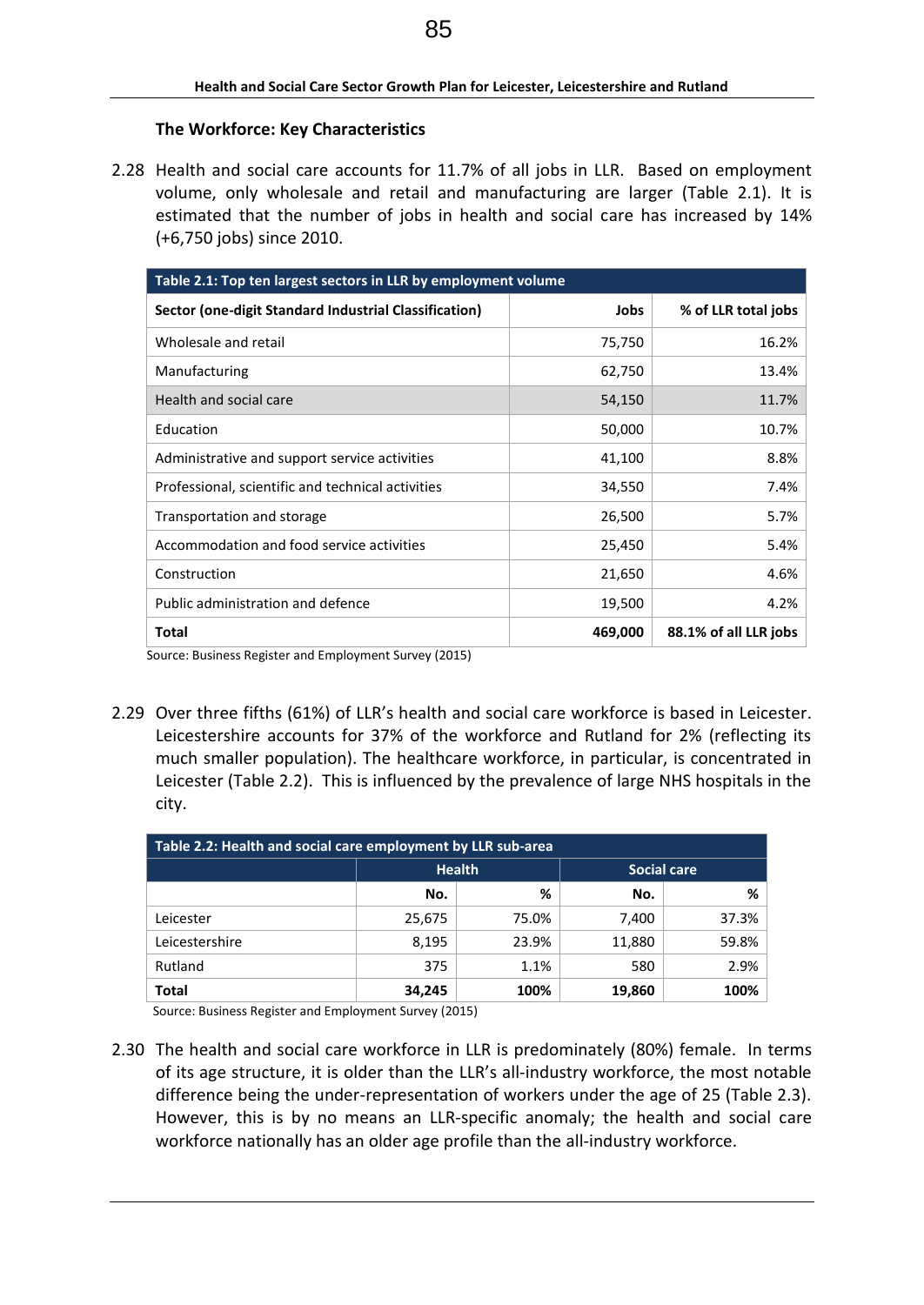| Table 2.3: Workforce age profile |                                             |                                   |  |
|----------------------------------|---------------------------------------------|-----------------------------------|--|
|                                  | LLR health and social care<br>workforce (%) | LLR all-industry<br>workforce (%) |  |
| 50 and over                      | 30.8%                                       | 29.6%                             |  |
| 25-49                            | 59.5%                                       | 57.4%                             |  |
| Under 25                         | 9.7%                                        | 13.0%                             |  |
| <b>Total</b>                     | 100%                                        | 100%                              |  |

Source: National Census (2011)

- 2.31 Turning to qualification levels, the data unsurprisingly shows that the LLR health and social care workforce is, overall, more highly qualified than the LLR workforce as a whole. As shown in Table 2.4, nearly half of the health and social care workforce (46.7%) is qualified to at least Level 4, compared with 32.2% across all industries combined.
- 2.32 Whilst more localised data for the qualification profile in health and care is not publicly available, LLR is likely to reflect the rest of the country in that a far greater proportion of the highly qualified workers in the sector will be in healthcare than in social care.

| Table 2.4: Workforce qualification profile (1 of 2) |                                             |                                   |  |  |
|-----------------------------------------------------|---------------------------------------------|-----------------------------------|--|--|
|                                                     | LLR health and social care<br>workforce (%) | LLR all-industry<br>workforce (%) |  |  |
| Level 4 qualifications and above                    | 46.7%                                       | 32.2%                             |  |  |
| Level 3 qualifications                              | 16.3%                                       | 15.3%                             |  |  |
| Apprenticeships and other qualifications            | 5.1%                                        | 9.6%                              |  |  |
| Level 2 qualifications                              | 16.1%                                       | 16.6%                             |  |  |
| Level 1 qualifications                              | 9.6%                                        | 14.8%                             |  |  |
| No qualifications                                   | 6.1%                                        | 11.5%                             |  |  |
| <b>Total</b>                                        | 100%                                        | 100%                              |  |  |

Source: Annual Population Survey (2015)

2.33 There is very little difference between the qualifications profile of the LLR health and social care workforce and the health and social care workforce nationally (Table 2.5). In fact, against none of the categories in the table does the difference exceed one percentage point.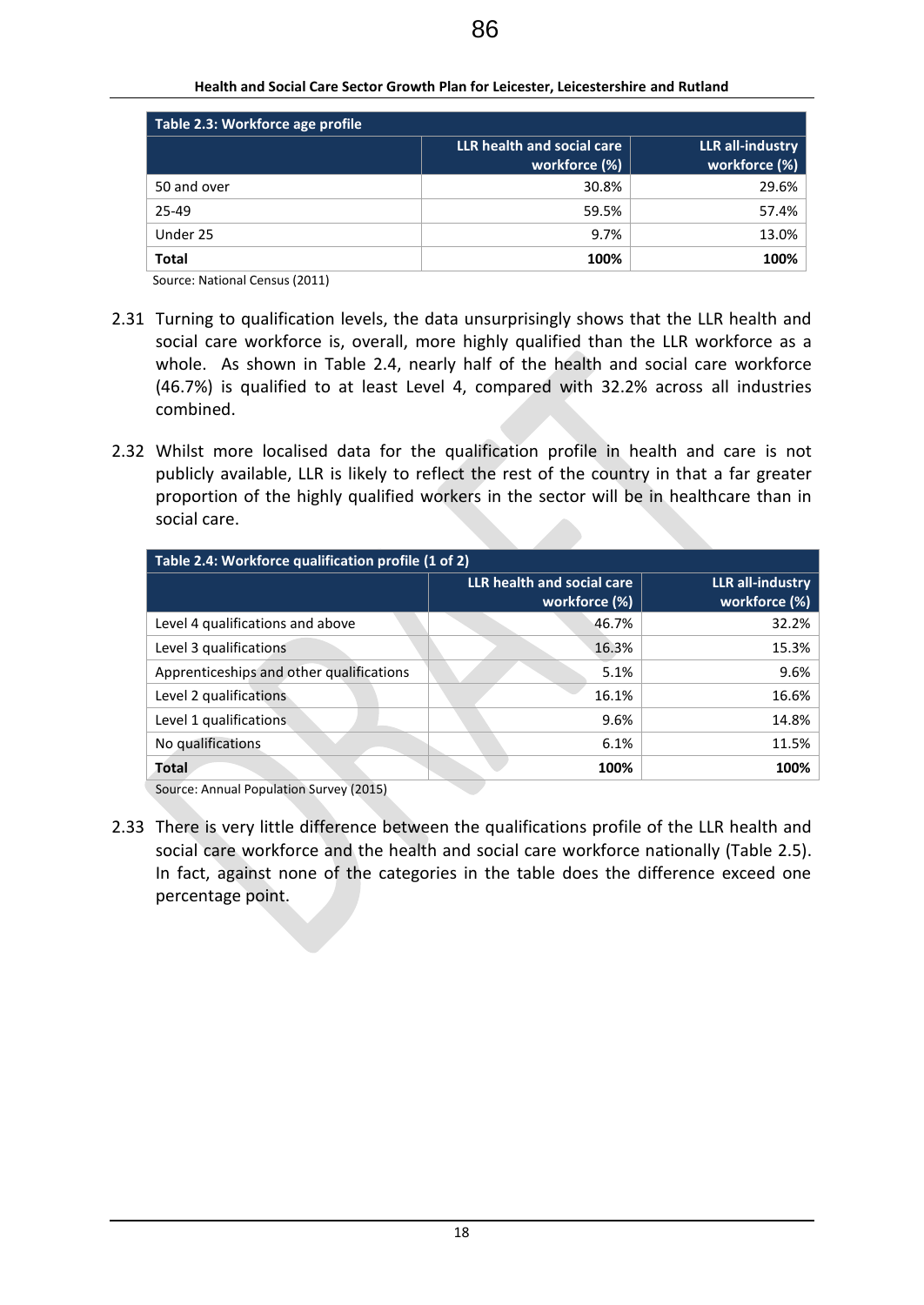| Table 2.5: Workforce qualification profile (2 of 2) |                                             |                                                            |  |
|-----------------------------------------------------|---------------------------------------------|------------------------------------------------------------|--|
|                                                     | LLR health and social care<br>workforce (%) | <b>National health and</b><br>social care<br>workforce (%) |  |
| Level 4 qualifications and above                    | 46.7%                                       | 47.6%                                                      |  |
| Level 3 qualifications                              | 16.3%                                       | 16.3%                                                      |  |
| Apprenticeships and other qualifications            | 5.1%                                        | 4.8%                                                       |  |
| Level 2 qualifications                              | 16.1%                                       | 16.4%                                                      |  |
| Level 1 qualifications                              | 9.6%                                        | 9.5%                                                       |  |
| No qualifications                                   | 6.1%                                        | 5.4%                                                       |  |
| <b>Total</b>                                        | 100%                                        | 100%                                                       |  |

**Health and Social Care Sector Growth Plan for Leicester, Leicestershire and Rutland**

Source: Annual Population Survey (2015)

#### **Composition of the Workforce**

2.34 Based on data from 2015, almost two-fifths of the LLR health and social care workforce can be categorised within the (somewhat broad) definition of 'hospital activities' (Table 2.6). This is by far the largest category used in the data; only one other category ('other human health activities', which includes disciplines such as occupational therapy, speech therapy and chiropody) accounts for more than 10% of the workforce. In the table, the green shaded rows are healthcare and the purple shaded rows are social care.

| Table 2.6: Composition of the health and social care workforce in LLR                       |        |       |  |
|---------------------------------------------------------------------------------------------|--------|-------|--|
| Sub-sector                                                                                  | No.    | %     |  |
| <b>Hospital activities</b>                                                                  | 20,750 | 38.4% |  |
| Other human health activities                                                               | 8,230  | 15.2% |  |
| Social work activities without accommodation for the elderly and disabled                   | 5,005  | 9.3%  |  |
| Other social work activities without accommodation not elsewhere<br>classified              | 4,445  | 8.2%  |  |
| Other residential care activities                                                           | 3,900  | 7.2%  |  |
| Residential care activities for the elderly and disabled                                    | 3,475  | 6.4%  |  |
| General medical practice activities                                                         | 3,350  | 6.2%  |  |
| Child day-care activities                                                                   | 2,075  | 3.8%  |  |
| Dental practice activities                                                                  | 1,575  | 2.9%  |  |
| Residential nursing care activities                                                         | 760    | 1.4%  |  |
| Specialist medical practice activities                                                      | 250    | 0.5%  |  |
| Residential care activities for learning disabilities, mental health and<br>substance abuse | 200    | 0.4%  |  |
| Medical nursing home activities                                                             | 90     | 0.2%  |  |
| <b>Total</b>                                                                                | 54,105 | 100%  |  |

Source: Business Register and Employment Survey 2015 (note that figures on workforce size differ to other figures stated in the report due to sub-sector rounding).

#### **Comparing the Size of the Workforce with Other Areas**

2.35 The health and social care workforce in Leicester and Leicestershire serves a population of approximately 1,017,900 people. This equates to 53.2 health and social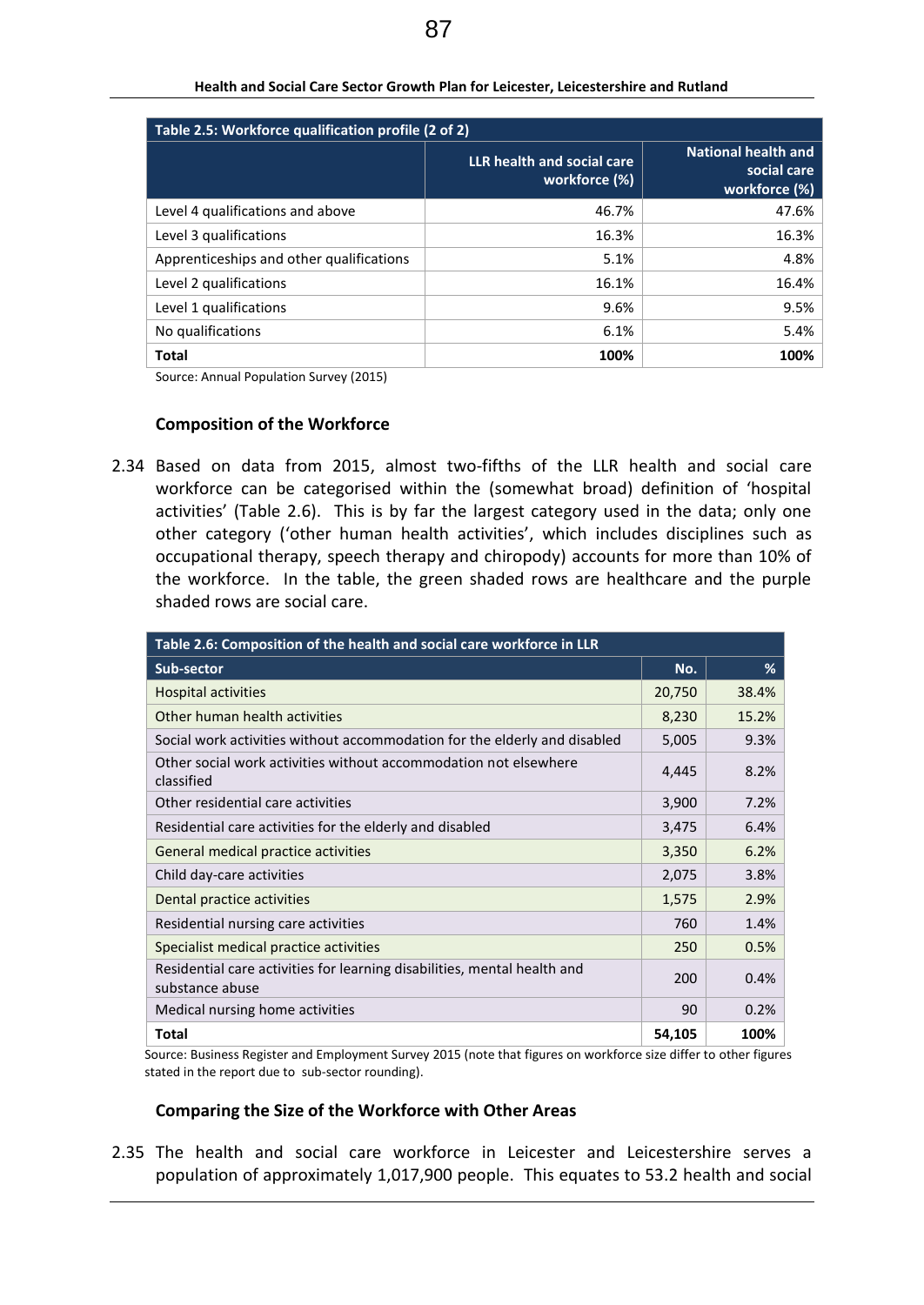care jobs per 1,000 residents (note that data availability prevents Rutland from being included in this aspect of the analysis). The national average is 58.5 jobs per 1,000 residents. As shown in Table 2.7, there is considerable local variation, ranging from more than 70 jobs per 1,000 residents in the Liverpool City Region, the Tees Valley and the West of England, to fewer than 50 in Hertfordshire.

- 2.36 There could be several reasons why these differences in job density exist. They include the health and care needs of different local populations, the way in which services are structured and the extent and impact of efficiency measures. This plan certainly does not make any recommendation that the health and social care workforce in LLR should be increased simply on the basis of achieving parity with other areas. However, by way of illustration:
	- The health and social care workforce in Leicester and Leicestershire would need to grow by approximately 5,150 jobs to achieve the same 'jobs per 1,000 residents' as the current national average (Figure 2.1).
	- Approximately 4,300 more health and social care jobs would be needed in Leicester and Leicestershire to have the same job density as the Derby, Derbyshire, Nottingham and Nottinghamshire LEP area<sup>38</sup>.

| Table 2.7: Employment in health and social care per 1,000 residents |                                                          |                                                           |
|---------------------------------------------------------------------|----------------------------------------------------------|-----------------------------------------------------------|
| <b>Rank</b>                                                         | Local Enterprise Partnership area                        | <b>Health and social care</b><br>jobs per 1,000 residents |
| 1                                                                   | Liverpool City Region                                    | 72.2                                                      |
| 2                                                                   | <b>Tees Valley</b>                                       | 71.9                                                      |
| 3                                                                   | West of England                                          | 71.0                                                      |
| 4                                                                   | Solent                                                   | 67.9                                                      |
| 5                                                                   | Lancashire                                               | 66.8                                                      |
| 6                                                                   | Heart of the South West                                  | 66.7                                                      |
| 7                                                                   | Gloucestershire                                          | 65.2                                                      |
| 8                                                                   | Oxfordshire                                              | 64.4                                                      |
| 9                                                                   | Dorset                                                   | 63.8                                                      |
| 10                                                                  | Cumbria                                                  | 63.7                                                      |
| 11                                                                  | Sheffield City Region                                    | 63.3                                                      |
| 12                                                                  | North East                                               | 62.3                                                      |
| 13                                                                  | Coast to Capital                                         | 61.4                                                      |
| 14                                                                  | Cheshire and Warrington                                  | 61.3                                                      |
| 15                                                                  | Leeds City Region                                        | 60.1                                                      |
| 16                                                                  | <b>Greater Manchester</b>                                | 59.7                                                      |
| 17                                                                  | Humber                                                   | 58.7                                                      |
| 18                                                                  | London                                                   | 58.6                                                      |
| 19                                                                  | York, North Yorkshire and East Riding                    | 58.2                                                      |
| 20                                                                  | Derby, Derbyshire, Nottingham and Nottinghamshire (D2N2) | 57.7                                                      |
| 21                                                                  | New Anglia                                               | 57.0                                                      |

<sup>&</sup>lt;u>.</u> <sup>38</sup> York Consulting estimates.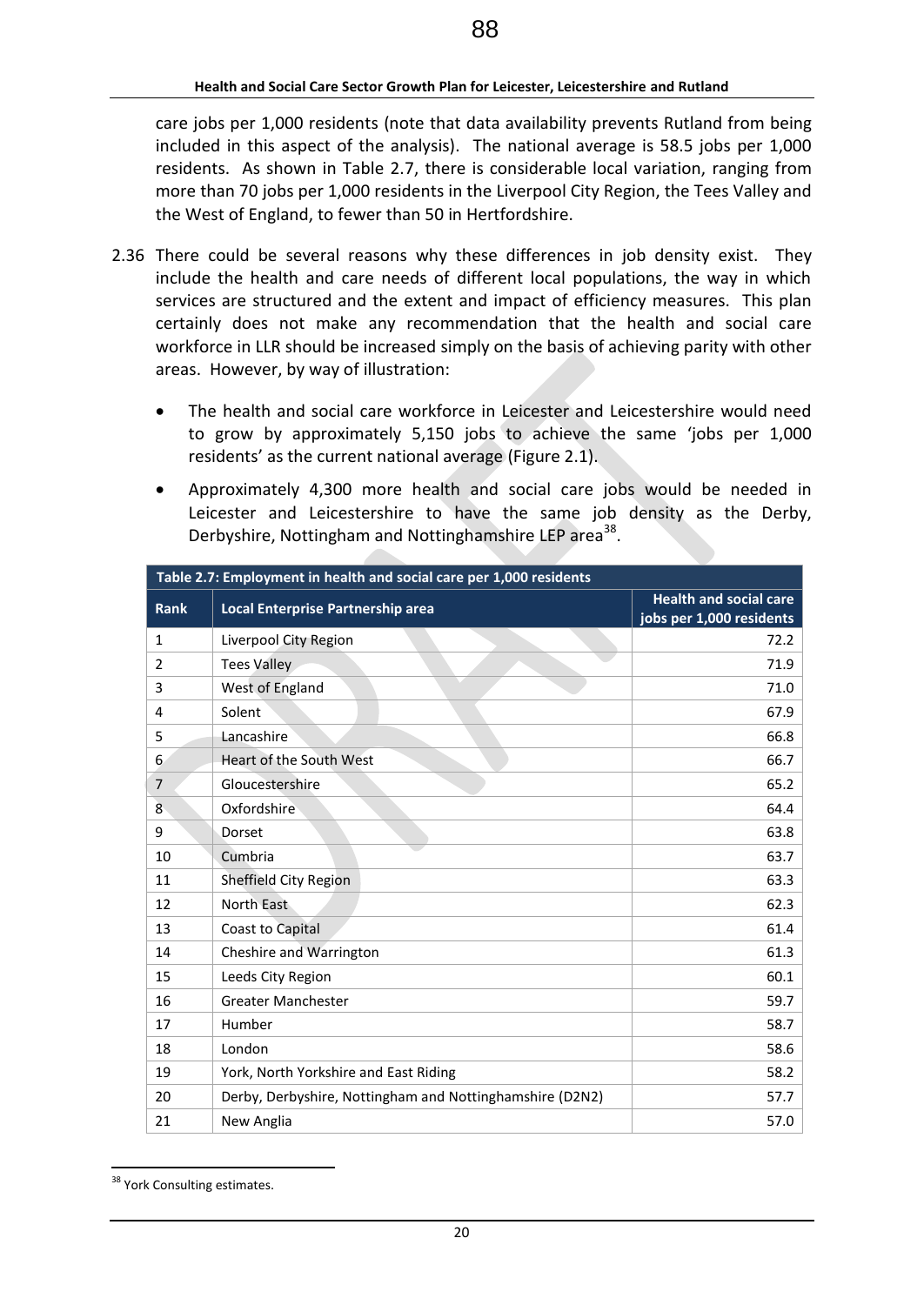|    | Table 2.7: Employment in health and social care per 1,000 residents |      |
|----|---------------------------------------------------------------------|------|
| 22 | Cornwall and Isles of Scilly                                        | 55.1 |
| 23 | South East                                                          | 54.7 |
| 24 | Greater Birmingham and Solihull                                     | 54.5 |
| 25 | Stoke-on-Trent and Staffordshire                                    | 54.4 |
| 26 | Greater Cambridge and Greater Peterborough (GCGP)                   | 54.2 |
| 27 | Greater Lincolnshire                                                | 53.4 |
| 28 | Leicester and Leicestershire (excludes Rutland)                     | 53.2 |
| 29 | The Marches                                                         | 53.0 |
| 30 | Northamptonshire                                                    | 53.0 |
| 31 | Enterprise M3                                                       | 52.4 |
| 32 | Swindon and Wiltshire                                               | 52.1 |
| 33 | South East Midlands                                                 | 51.6 |
| 34 | Coventry and Warwickshire                                           | 51.4 |
| 35 | Worcestershire                                                      | 51.2 |
| 36 | <b>Buckinghamshire Thames Valley</b>                                | 50.7 |
| 37 | <b>Black Country</b>                                                | 50.2 |
| 38 | Thames Valley Berkshire                                             | 50.1 |
| 39 | Hertfordshire                                                       | 46.2 |
|    | <b>England average</b>                                              | 58.5 |

**Health and Social Care Sector Growth Plan for Leicester, Leicestershire and Rutland**

Source: York Consulting (derived from 2015 Business Register and Employment Survey and population data)

- 2.37 Figure 2.1 shows the gap to the national average job density in health and care, expressed in numbers of jobs, for Leicester and Leicester and the six LEP areas that are contiguous with LLR. The key points to note are that:
	- In all seven areas, more health and social care jobs would be needed to achieve parity with the national average. This ranges from an estimated increase of 1,630 jobs in D2N2 to 7,930 jobs in Greater Birmingham and Solihull.
	- The picture changes somewhat when the gap in job numbers is considered as a proportion of the current health and social care workforce. The variation across areas against this measure is significant: it ranges from 13.9% in Coventry and Warwickshire to 1.3% in D2N2. It is 7.3% in Greater Birmingham and Solihull, 7.8% in Greater Cambridge Greater Peterborough, 9.5% in Leicester and Leicestershire, 9.5% in Greater Lincolnshire and 10.4% in Northamptonshire.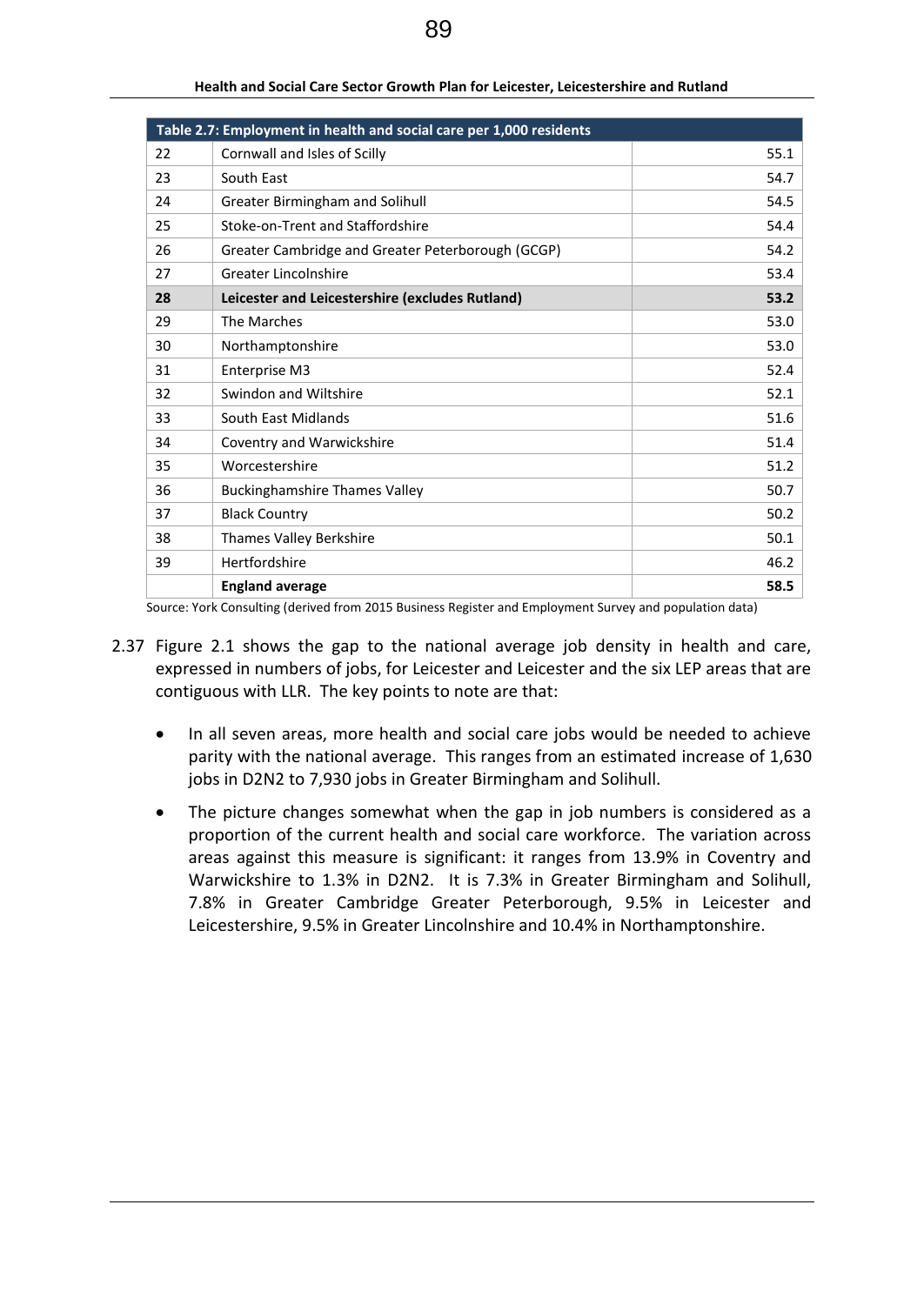

**Health and Social Care Sector Growth Plan for Leicester, Leicestershire and Rutland**

Source: York Consulting (derived from 2015 Business Register and Employment Survey and population data)

#### **Unpaid Carers**

- 2.38 Data from the 2011 Census suggests that, at that point in time, there were approximately 103,500 unpaid carers in  $LR^{39}$ . This equates to 11.4% of the LLR population providing some form of unpaid care. The equivalent figure nationally was 10.2%. In other words, the LLR population includes an above average proportion of unpaid carers.
- 2.39 Between 2001 and 2011, the number of unpaid carers in LLR increased by 10.6% (+9,900 unpaid carers). If the same rate of increase were to have continued between 2011 and 2017, then at the time of writing there would be approximately 109,500 unpaid carers in LLR.

#### **Economic Significance**

2.40 Annual GVA<sup>40</sup> in LLR is approximately  $£22.5bn<sup>41</sup>$ . Approximately 8% of this (£1.8bn) can be attributed to the health and social care sector. Whilst this in itself is a very significant contribution, it is also important to consider the GVA in other sectors that health and social care *enables* via the provision of effective health and wellbeing services to the population. Whilst it is not possible to quantify this, it is fair to assume that it would amount to a significant value.

<sup>&</sup>lt;sup>39</sup> National Census.

<sup>40</sup> Gross Value Added (GVA) is a widely used measure of the goods and services produced in an area, industry or sector.

<sup>&</sup>lt;sup>41</sup> Office for National Statistics.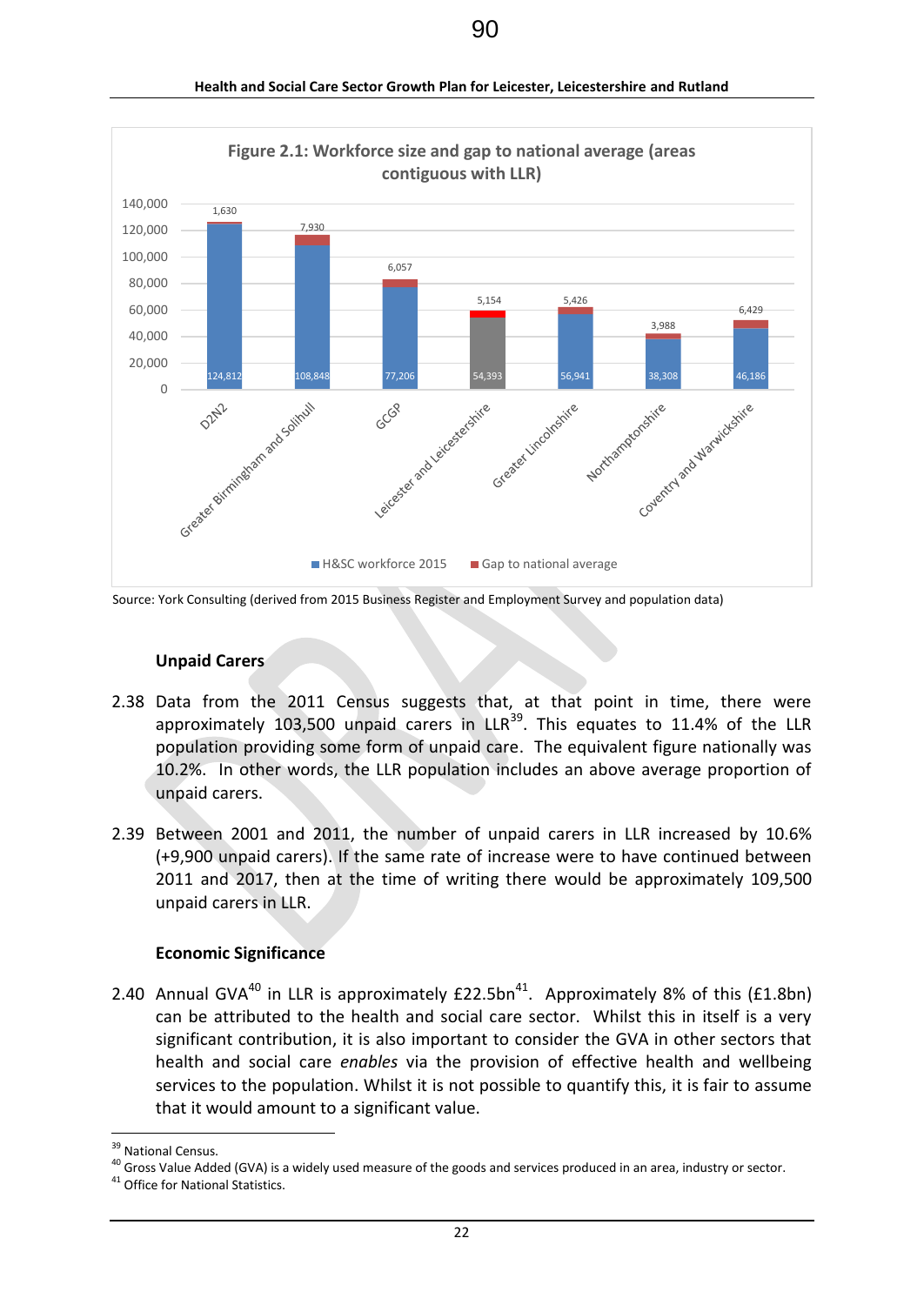- 2.41 As shown in Table 2.8, the median salary for health and social Care in LLR was £17,308 in 2015. This is 63% of the all-industry average for England. It is also lower than the national average for health and social care, although this is influenced (in part at least) by the inclusion of London and South East salary data in the national figures.
- 2.42 Breaking the data down into 'health', 'residential social care' and 'non-residential social care (also Table 2.8) reveals significant, although unsurprising, differences:
	- Average salaries in health are around a third higher than they are in nonresidential social care;

| Table 2.8: Average salaries – health and social care and all-industry comparison |                               |                       |                       |
|----------------------------------------------------------------------------------|-------------------------------|-----------------------|-----------------------|
|                                                                                  | <b>Health and social care</b> |                       | <b>All industries</b> |
|                                                                                  | <b>LLR</b> median             | <b>England median</b> | <b>England median</b> |
| Health                                                                           | £20,762                       | £22,342               |                       |
| <b>Residential Social Care</b>                                                   | £13,227                       | £14,258               |                       |
| Non-Residential Social Care                                                      | £13,921                       | £15,007               |                       |
| <b>Total</b>                                                                     | £17,308                       | £18,658               | £27,600               |

They are higher still than in residential social care.

Source: Annual Survey of Hours and Earnings (2015)

#### **Looking Ahead: the STP, Integrated Teams and Changes in the Market**

- 2.43 It is not the intention here to cite the STP for LLR extensively, not least because it is soon to be updated. However, it is of note that the November 2016 draft (the most recent in public circulation at the time of writing<sup>42</sup>) contains the following observations, priorities and proposals (amongst much else) which together not only make the case for change but also outline how that change will be delivered:
	- **Total spend on health and social care in LLR in 2016/17 was £2.1 billion.** It is estimated that under a 'do nothing' scenario, the system deficit by 2020/21 will be £399.3m, comprising a £341.6m deficit in health and a £57.7m deficit in social care.
	- **Service re-configuration is required to ensure clinical and financial sustainability.**  Subject to consultation, this may include consolidating care onto two acute hospital sites, consolidating maternity provision onto one site and moving from seven community hospitals with inpatient beds to six.
	- **New models of care focused on prevention, moderating demand growth are needed**. These include integrated locality teams, a new model for primary care, effective and efficient planned care and an integrated urgent care offer.
- 2.44 Picking on the third of the bullet points above, the STP proposes that an increasingly large proportion of care will be delivered by locality based integrated teams. As these teams develop, they will:

<sup>&</sup>lt;u>.</u> <sup>42</sup> <http://www.bettercareleicester.nhs.uk/>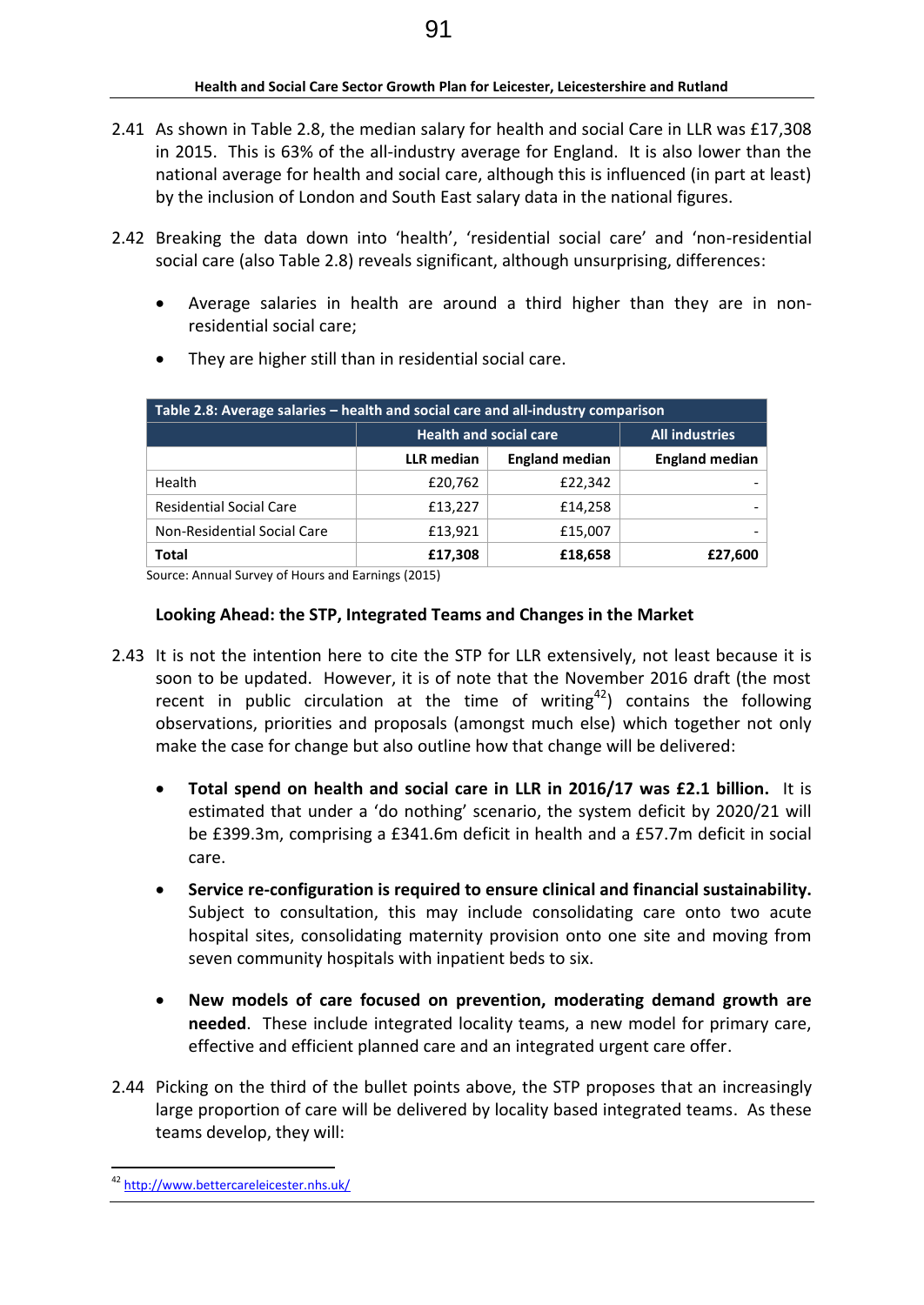- Be responsible and accountable for the care of all patients within their defined geographical area.
- Operate under a single leadership team.
- Have joint accountability for care coordination and outcomes for their population.
- Provide care in local communities and people's own homes, in turn reducing dependency on acute care.
- Create a standardised consistent offer for LLR citizens with interventions delivered at a local level.
- Focus on prevention, the individual's responsibility for their own health and wellbeing, early diagnosis and management of risk factors.
- Create a more cost efficient and clinically effective person centred model of care.
- 2.45 The geographic spread of integrated teams will be based on ten established localities across LLR, each with a population of between 63,000 and 121,000.
- 2.46 The significance of the new model to this growth plan is that will require significant change in how the workforce is aligned and led. There will be joint accountability for care co-ordination and outcomes across organisational teams and boundaries and current staffing and skill mix will be reviewed. As proposed in Section Four, it will therefore be very important for those responsible for this plan to maintain a regular dialogue with those responsible for the implementation of the STP.
- 2.47 Looking specifically at social care, the profile of the market is changing in LLR, as it is nationally. Amongst the most significant changes is the rapid growth in the market of the private sector. As an example, in 1993, 5% of state-funded home-care services were provided by the private sector. By 2012 this had risen to 89%<sup>43</sup>. Across adult social care as a whole, the private sector is now by far the largest employer, accounting for over two thirds of all adult social care workers. The statutory sector now employs just over one in ten workers<sup>44</sup>.
- 2.48 Accurately estimating the number of people who fund their own care and support ('self-funders') remains difficult, although the general acceptance is that this cohort is growing and will continue to do so<sup>45</sup>. In LLR, there are significant variations by local authority area that are in keeping with local socio-economic characteristics. In Leicester, for example, self-funding is relatively rare (c. 1,200 people<sup>46</sup>), whereas in Rutland, approximately 75% of all social care is self-funded<sup>47</sup>. Self-funders are making very significant decisions which, if poorly informed or advised, can result in them falling back on to local authority funding.

<sup>&</sup>lt;sup>43</sup> The Future of the NHS? Lessons from the market for social care in England. Centre for Health and the Public Interest (2013).

 $4$  The state of the adult social care sector and workforce in England. Skills for Care (2015).

<sup>&</sup>lt;sup>45</sup> Older people who self-fund their social care: A guide for health and wellbeing boards and commissioners. OPM Group (2013).

[https://www.whatdotheyknow.com/request/direct\\_payment\\_and\\_self\\_funder\\_u\\_151](https://www.whatdotheyknow.com/request/direct_payment_and_self_funder_u_151)

<sup>&</sup>lt;sup>47</sup> Figure from Rutland County Council.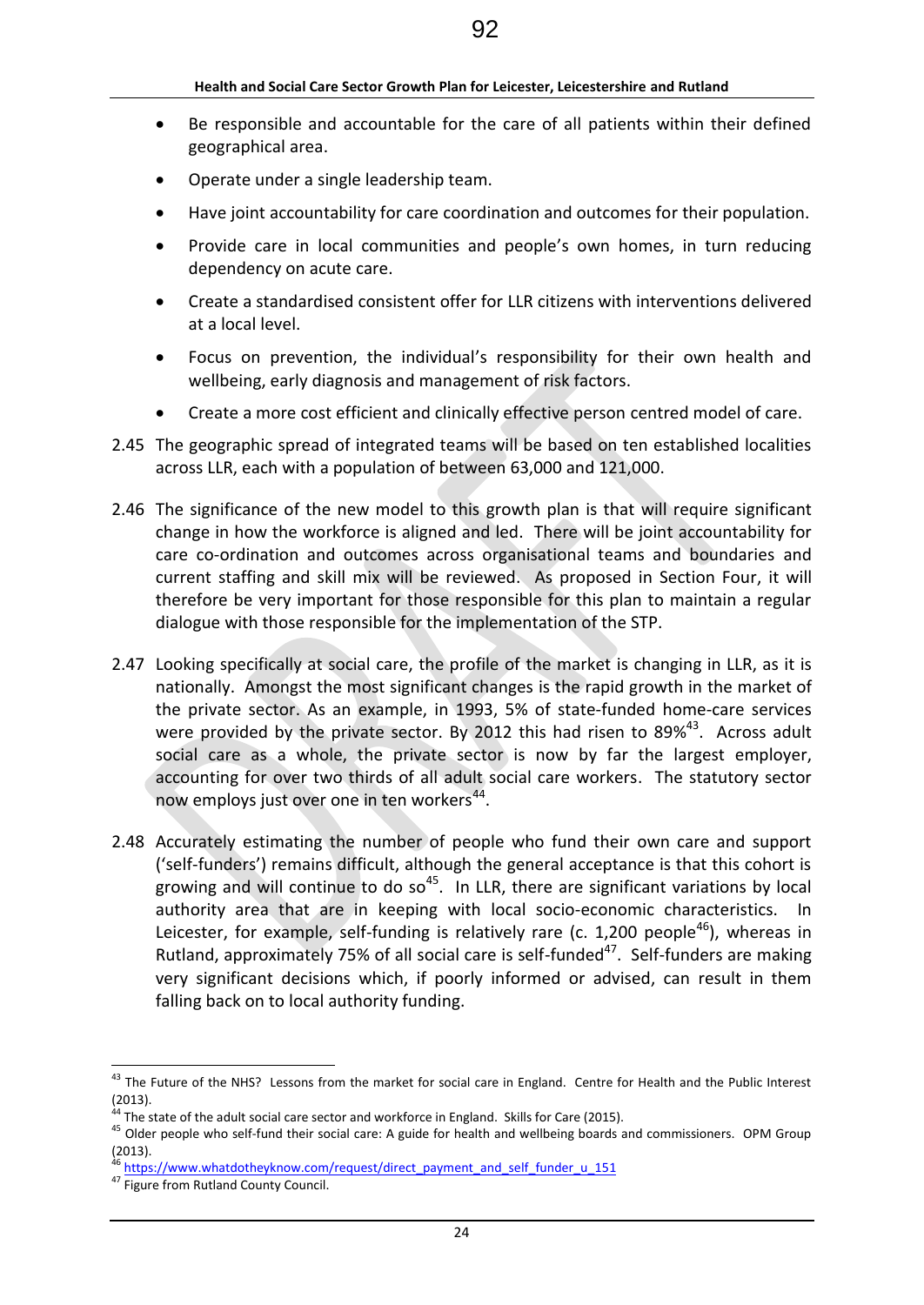2.49 These significant changes to the profile of supply and demand in the care sector require local authorities to review their investments into the sector and to ask whether these continue to generate maximum impact. It is also the case that local areas are in competition for private sector investment and must seek to develop an attractive environment for such investment. This is evidently true in LLR, hence the inclusion of an action in this plan to introduce a workstream looking specifically at investments and areas for further development.

# **Recognising the Strengths of the Sector in LLR**

- 2.50 Despite the challenges facing the sector (summarised under four key themes in Section Three), it is wrong to assume that the starting point for the delivery of this plan is one of universal challenge. On the contrary, there are many examples in the sector of where the direction of travel is positive and which, individually and collectively, provide a very solid foundation upon which to take forward the actions in the plan. These include (in no order of significance):
	- **Charnwood Campus:** a new Life Sciences Technology Park situated in Loughborough offering an environment to "inspire discovery, encourage collaboration and accelerate business growth for the med-tech and biopharma community<sup>"48</sup>. Charnwood Campus is the UK's first Life Sciences Opportunity Zone and offers high quality, modern laboratories and production plants. It has been designed as a fully integrated drug discovery and development capability to support end-to-end drug development projects. The intention is that the campus will foster an eco-system of local business, leading research institutes (including the region's universities) and government organisations to promote business growth, simplify access to support and accelerate the pathway from concept to commercialisation. It will further build on the East Midlands' legacy of pharmaceutical research and development and its strengths in bioscience, medical equipment and devices, pharmaceuticals and biotechnology.
	- **Leicestershire Social Care Development Group (LSCDG):** this LLR-wide network of social care providers has been in operation for over a decade and exists to raise quality and support workforce development in the independent and voluntary sector. The LSCDG provides free and subsidised training across a range of topics and provides and news and signposting service for providers. It is a legal partnership between Leicestershire County Council, Leicester City Council and Rutland County Council.
	- **Recognising the importance of the sector to the local economy:** in all areas of the country, the health and care sector is amongst the largest in terms of employment volume. The recruitment and retention issues prevalent in LLR are mirrored elsewhere and forecasts consistently point to a large replacement demand challenge in the years ahead. Yet at the time of writing, only 11 of the 39 LEPs in England have identified health and social care as a priority sector for investment and development. The majority still make little or no mention of the sector in their strategic plans or statements of funding priorities. The Leicester and

<sup>&</sup>lt;u>.</u> <sup>48</sup> <http://charnwoodcampus.com/about/life-sciences-opportunity-zone/>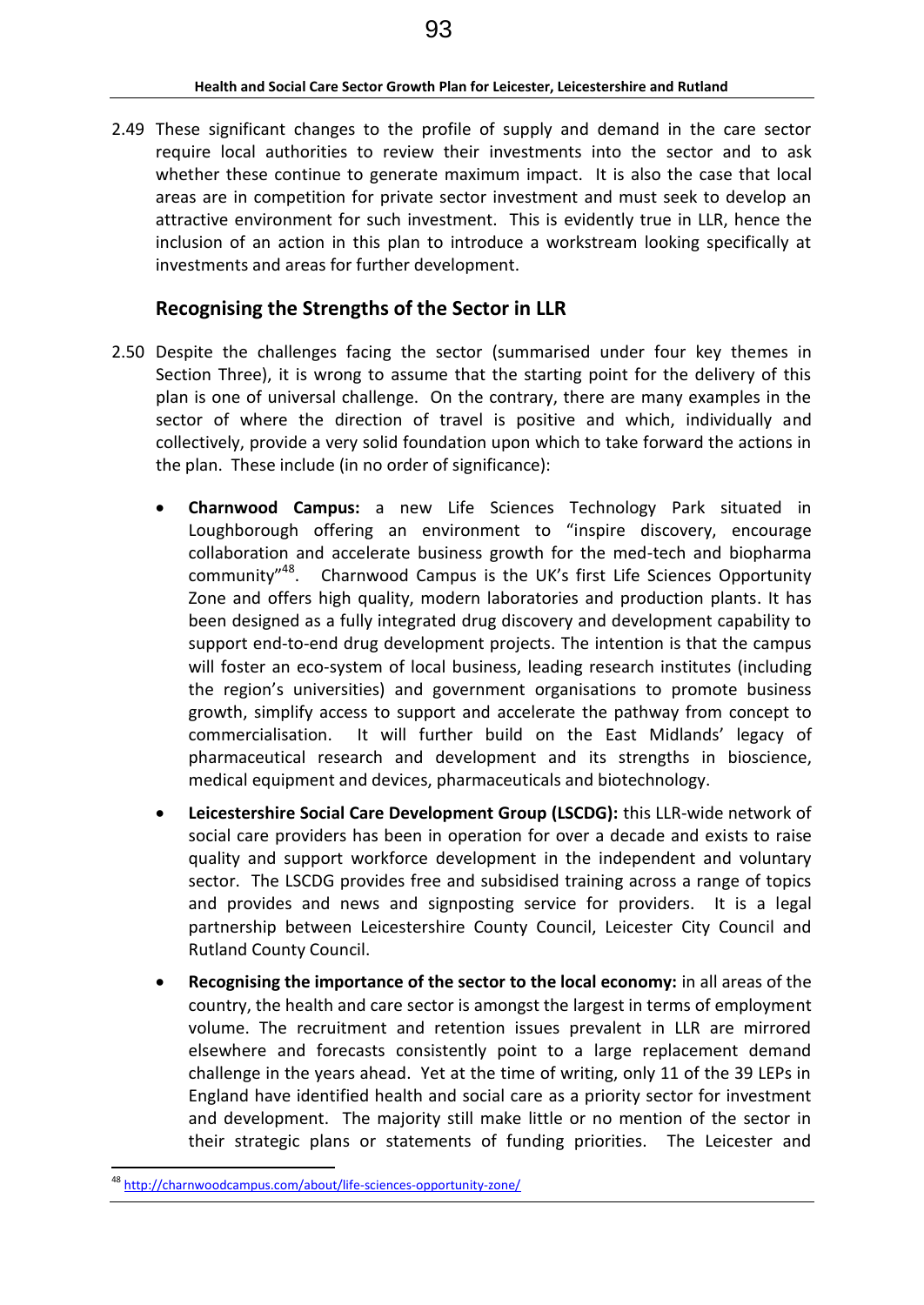Leicestershire LEP is amongst the 11 that have identified health and care as a priority. Moving forwards this should bode well for the sector and its interaction with the business support community.

- **Strong Growth Hub offer:** both the Leicester and Leicestershire Enterprise Partnership and the Greater Cambridge Greater Peterborough Enterprise Partnership make considerable and regular efforts to promote their Growth Hub offers across the business base and to be as inclusive as possible.
- **A committed and motivated social care workforce:** feedback from frontline social care workers has not been obtained for this study on a scale that guarantees statistical robustness (i.e. it cannot be assumed that the opinions of the workers who contributed to the study are representative of workers across the sector in LLR as a whole). However, the anecdotal feedback that was gathered nonetheless demonstrates high levels of pride in the work and commendable commitment in circumstances that can be challenging. Perhaps most significantly, it highlights the personal and professional gratification that workers receive from helping their clients. The quotations overleaf, all of which are from social care workers in LLR, capture the essence of many of the responses when people were asked to identify what they enjoy the most about working in social care.

"Knowing I'm helping people to have the best quality of life they can have."

"Helping the service users to gain new skills and be able to live with more independence."

"Seeing service users accomplish things, the happiness this brings and the confidence that grows in them."

"Being able to put a smile on their faces and feel like you have given them a purpose."

Source: York Consulting Survey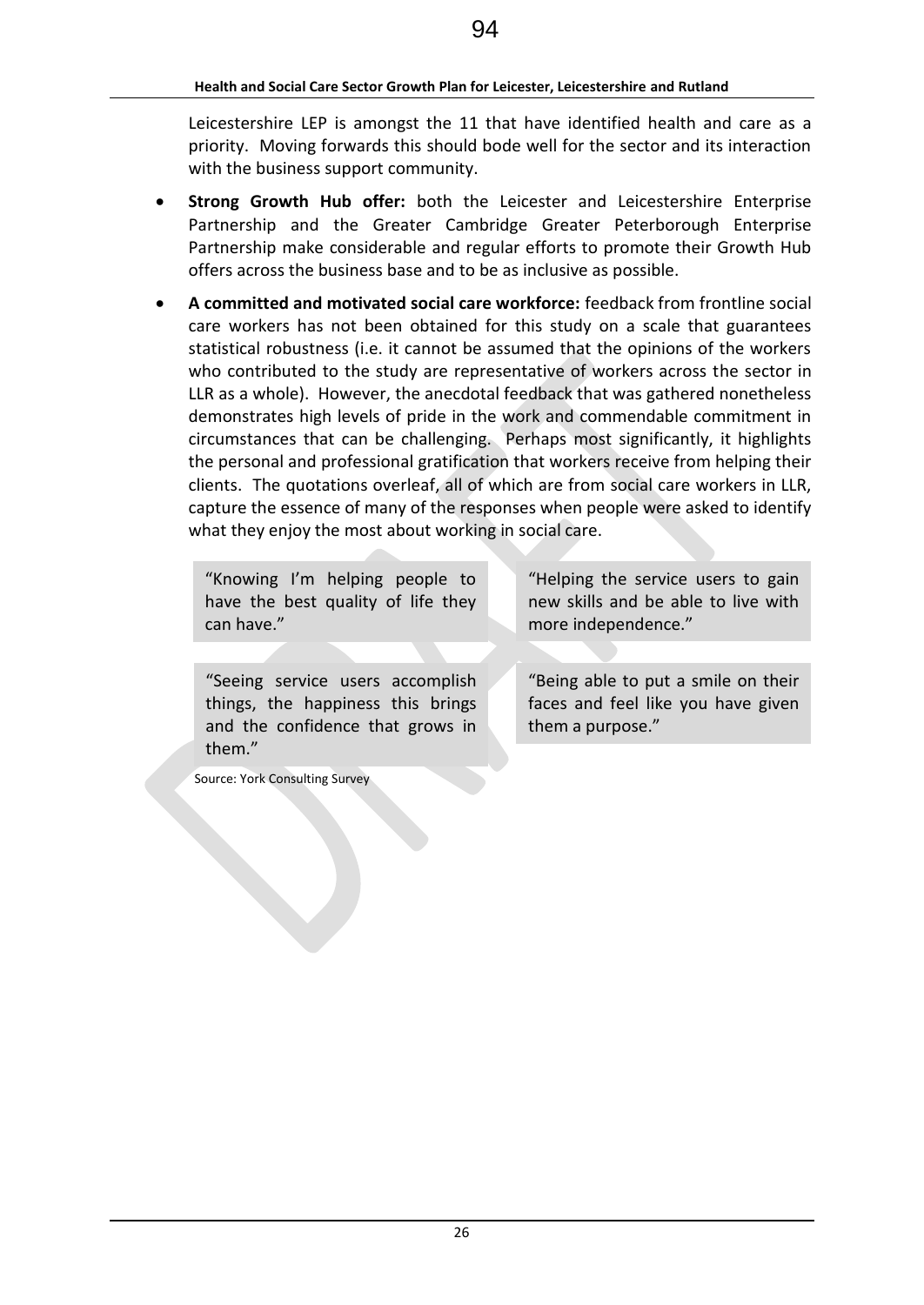# **3 CHALLENGES AND OPPORTUNITIES IN LLR**

# **The Key Themes**

- 3.1 The health and social care sector is large, diverse and complex. Each of its sub-sectors has its own specific issues and challenges. Some of these are locally nuanced. As such, it is neither desirable nor achievable, especially given the current context of sector reform and STPs, for this growth plan to try and reach across the sector in its entirety or to make inroads into all of its challenges. Any attempt to do so would result in a plan of such size, and with such resource demands, that its implementation would be impossible. It would also overlap directly with other significant programmes of sector reform, such as the STPs.
- 3.2 The aim here is therefore to focus on those issues, challenges and opportunities where a new, complementary programme of work  $-$  i.e. the actions proposed in Section Four – can make a measurable difference to the sector over the short to medium term. Explained in the shaded boxes on the following pages, these issues, challenges and opportunities can be categorised under four headings:
	- The image of the sector.
	- The resilience and growth of the sector.
	- The development and retention of the current workforce.
	- Attracting a high quality future workforce.
- 3.3 It is these headings under which the actions in Section Four are structured. As such, the shaded boxes that follow introduce the key topics against which this plan intends to deliver demonstrable, positive change. Future iterations of the plan may focus on different topics as the needs of the sector change and the national and local policy landscape evolves.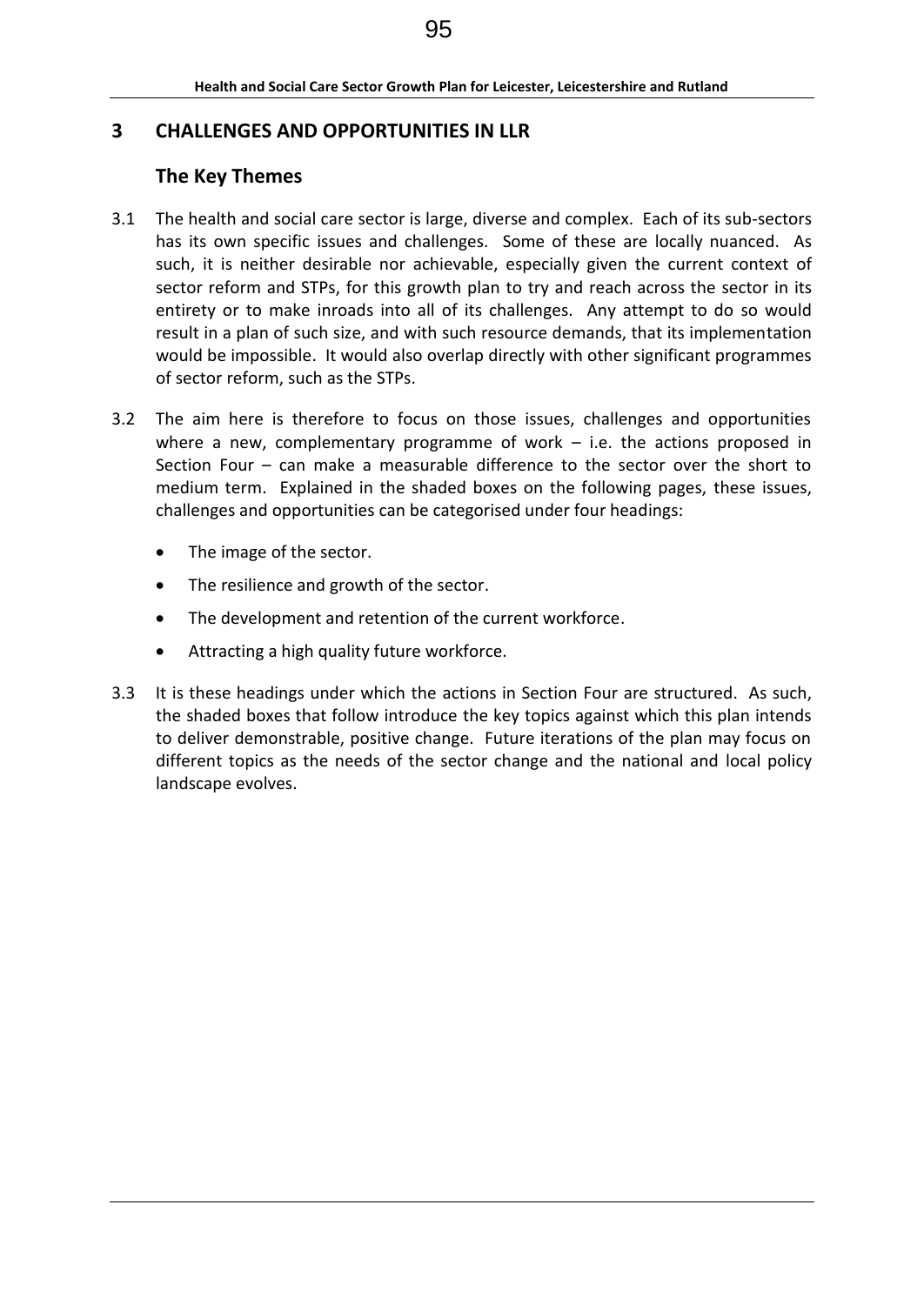# **Theme 1: Image of the Health and Social Care Sector**

- Across the 150+ individuals who contributed to the development of this plan, there is almost unanimous agreement that social care suffers from a poor public image, that it has done for many years, and that high profile incidents of abuse and neglect, however isolated, have compounded the problem.
- This view resonates with national research/commentary which has exposed a lack of awareness about social care<sup>49</sup>, a sense of distrust towards the profession<sup>50</sup> and concerns amongst a high proportion of the population about locating themselves or a family member in a care home<sup>51</sup>.
- At the consultation events undertaken to gather evidence for this plan, the public image of social care was repeatedly cited as being amongst the most significant challenges facing the sector. For many, it is one of the main causes of recruitment and retention problems in social care.
- The consultation events also revealed the common view, echoed nationally, that whilst the challenges of working in the sector should not be misrepresented to potential entrants, negative perceptions tend to dominate public opinion of the sector and crowd out the positive messages about the rewards, opportunities and job satisfaction that it can offer. This is a source of great frustration and concern, especially given the growth of other industries in LLR that are competing for labour from the same pool.
- Work has been ongoing for some time to raise the profile of jobs and careers in social care, including Skills for Care's *I Care… Ambassadors* programme and, more recently, the formation of the LLR's Attraction and Retention Group. Those working in the sector appreciate this, but there is a strong view that more needs to be done to successfully challenge engrained perceptions, however outdated they may be.
- There would be strong support from within the sector for a local campaign in LLR, endorsed/fronted by a recognised local figure or celebrity, that sought to position the sector, its value to society and the jobs and careers it offers, in a more positive light.

<sup>&</sup>lt;u>.</u>  $49$  Expectations & aspirations: public attitudes towards social care, IPPR and PWC.

<sup>50</sup> [https://www.theguardian.com/social-care-network/social-life-blog/2014/jan/10/social-work-needs-postitive-news](https://www.theguardian.com/social-care-network/social-life-blog/2014/jan/10/social-work-needs-postitive-news-stories)[stories](https://www.theguardian.com/social-care-network/social-life-blog/2014/jan/10/social-work-needs-postitive-news-stories)

[https://www.carehome.co.uk/news/article.cfm/id/1559073/care-homes-suffering-from-image-problem-as-medica](https://www.carehome.co.uk/news/article.cfm/id/1559073/care-homes-suffering-from-image-problem-as-medica-focuses-on-negative-dementia-statistics)[focuses-on-negative-dementia-statistics](https://www.carehome.co.uk/news/article.cfm/id/1559073/care-homes-suffering-from-image-problem-as-medica-focuses-on-negative-dementia-statistics)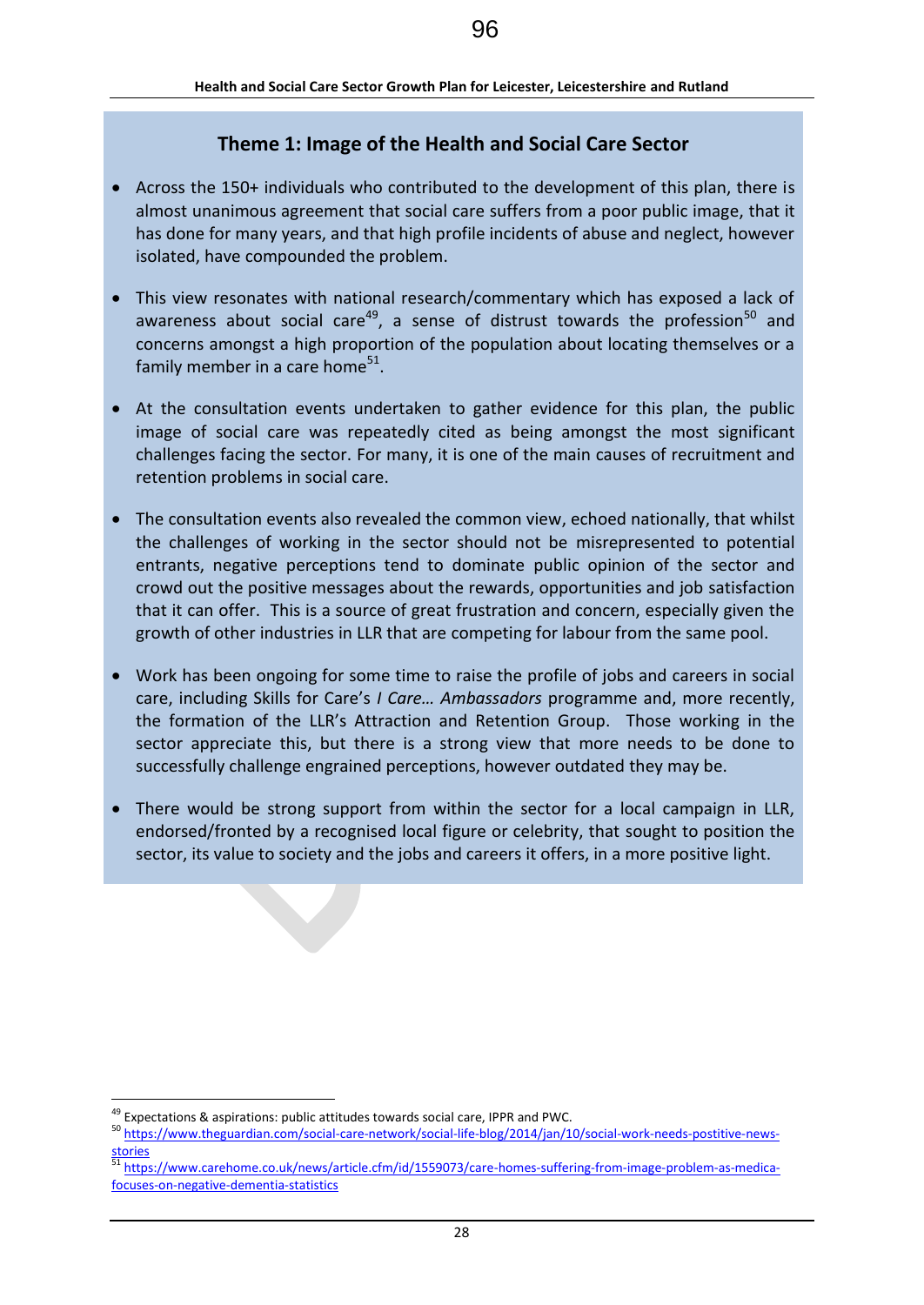# **Theme 2: The Resilience and Growth of the Sector**

- Consultation feedback gathered for this plan suggests that many social care providers operate with an immediate-term focus regarding business planning. Longer-term considerations around growth, diversification and exit/sustainability planning are far lower priorities than the here-and-now issues of tight operating margins and staffing concerns. This is not to suggest that providers are not business savvy, but rather that they feel it unavoidable to focus to any significant extent on anything other than immediate-term issues.
- Social care employers tend not to see themselves as typical users or recipients of business support services. Anecdotal feedback suggests that knowledge of the LLEP's 'Business Gateway' and the Greater Cambridge Greater Peterborough LEP's 'Signpost 2 Grow' services, for example, is relatively low amongst social care organisations.
- Knowledge of where and how to access workforce development support and resources to support recruitment and retention activities is also mixed. This is not to be critical of those that offer such support/resources; on the contrary, there is clearly some excellent support and information available. However, employers (and in particular smaller employers) report that they can become deterred and confused by what they perceive to be regularly changing funding streams and eligibility criteria.
- Consultation feedback suggests that employers in social care would welcome a single pack or 'reference manual' (physical or virtual) to help them navigate towards and through the business support and workforce development landscape.
- The above two points are predicated upon an assumption that good quality business support helps organisations to become more resilient and to grow. Relatively few robust research studies exist in this space, although where they do<sup>52</sup>, they typically reveal stronger business performance, growth and resilience to market conditions amongst supported organisations than non-supported equivalents.
- The social care market is changing, with private investment representing the biggest area of growth (both in terms of suppliers and customers) and self-funding on the rise in parts of LLR. Local authorities have the challenge of keeping pace with this changing market and ensuring that their investments deliver maximum value. This study has uncovered considerable enthusiasm for meeting this challenge and for cross-partner working to support those parts of the sector with the greatest development potential.

<sup>&</sup>lt;sup>52</sup> E.g. 'Exploring the Long-Term Impact of Business Support Services', Enterprise Research Centre, 2015 and 'Assessing the Effectiveness of Business Support Services in England: Evidence from a Theory-Based Evaluation', Warwick Business School, 2008.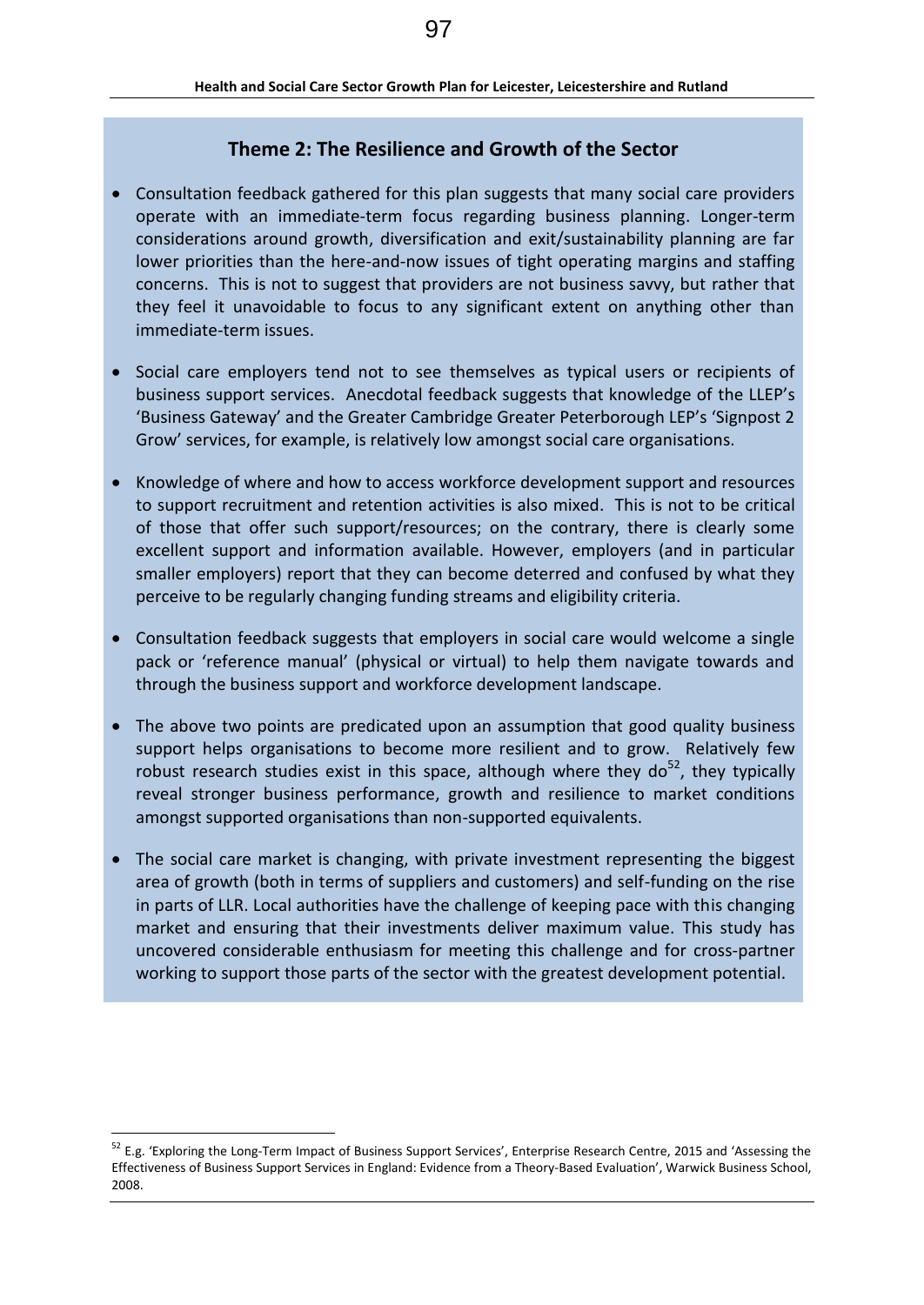## **Theme 3: Development and Retention of the Current Workforce**

- Compared with other sectors and the national average, the rate of staff turnover in the health and social care is very high. This is especially the case in social care, where it is estimated that there are around 80,000 live vacancies on any given day<sup>53</sup>.
- There are many reasons why this is the case. The demands of the work, the prevalence of jobs in other sectors with similar pay but less challenging conditions, the tendency of care workers to move employers for relatively modest pay increases and the general transiency of the workforce all play a part. The absence of a formal grading structure and pay banding system in social care is also seen by some as a contributory factor.
- Regardless of the reasons, the high rates of turnover are damaging to employers from both a cost perspective and in terms of continuity of care. Managers attending the consultation events spoke of the demands on their time caused by turnover issues and the extent to which this prevented them from giving sufficient attention to other issues such as longer term business strategy and planning.
- National data most notably the UK Employer Skills Survey shows that a higher proportion of employers in health and social care provide training for their staff than is the case for all industries combined<sup>54</sup>. However, this is influenced by the heavily regulated nature of healthcare and the prevalence of induction/mandatory training in social care. Feedback at the consultation events supports findings from other research which states that many providers in social care find it very challenging (from a time and finance perspective) to make staff available for training beyond that which is legally required and/or is absolutely essential to the role<sup>55</sup>. This is in spite of the glut of evidence demonstrating a positive correlation between workforce development and staff retention.
- Looking ahead, it is expected that demand for digital skills in the workforce will increase, as will demand for home care and tele-care services. Increased personalisation and the integration of health and social care services will generate greater demand for inter-disciplinary skill-sets, while care workers will be expected to work competently with advanced care technology such as care robots<sup>56</sup>. Social care providers are aware of this general direction of travel, but for some the response will require a programme of upskilling and re-skilling for which they are not yet suitably prepared.
- Elsewhere in the country, integrated Health and Social Care Apprenticeship Pilots have been run very successfully. The indications from this research are that the introduction

<sup>53</sup> Skills for Care.

<sup>54</sup> UK Employer Skills Survey 2015. Results available at: [https://www.gov.uk/government/publications/ukces-employer](https://www.gov.uk/government/publications/ukces-employer-skills-survey-2015-uk-report)[skills-survey-2015-uk-report](https://www.gov.uk/government/publications/ukces-employer-skills-survey-2015-uk-report)

<sup>&</sup>lt;sup>55</sup> E.g[. https://www.theguardian.com/social-care-network/2013/oct/30/main-challenges-homecare-survey-findings](https://www.theguardian.com/social-care-network/2013/oct/30/main-challenges-homecare-survey-findings) and [http://www.communitycare.co.uk/2015/04/23/home-care-training-gaps-risk-fatal-consequences-service-users-says](http://www.communitycare.co.uk/2015/04/23/home-care-training-gaps-risk-fatal-consequences-service-users-says-unison/)[unison/](http://www.communitycare.co.uk/2015/04/23/home-care-training-gaps-risk-fatal-consequences-service-users-says-unison/) 

<sup>56</sup> <https://www.gov.uk/government/publications/jobs-and-skills-in-2030>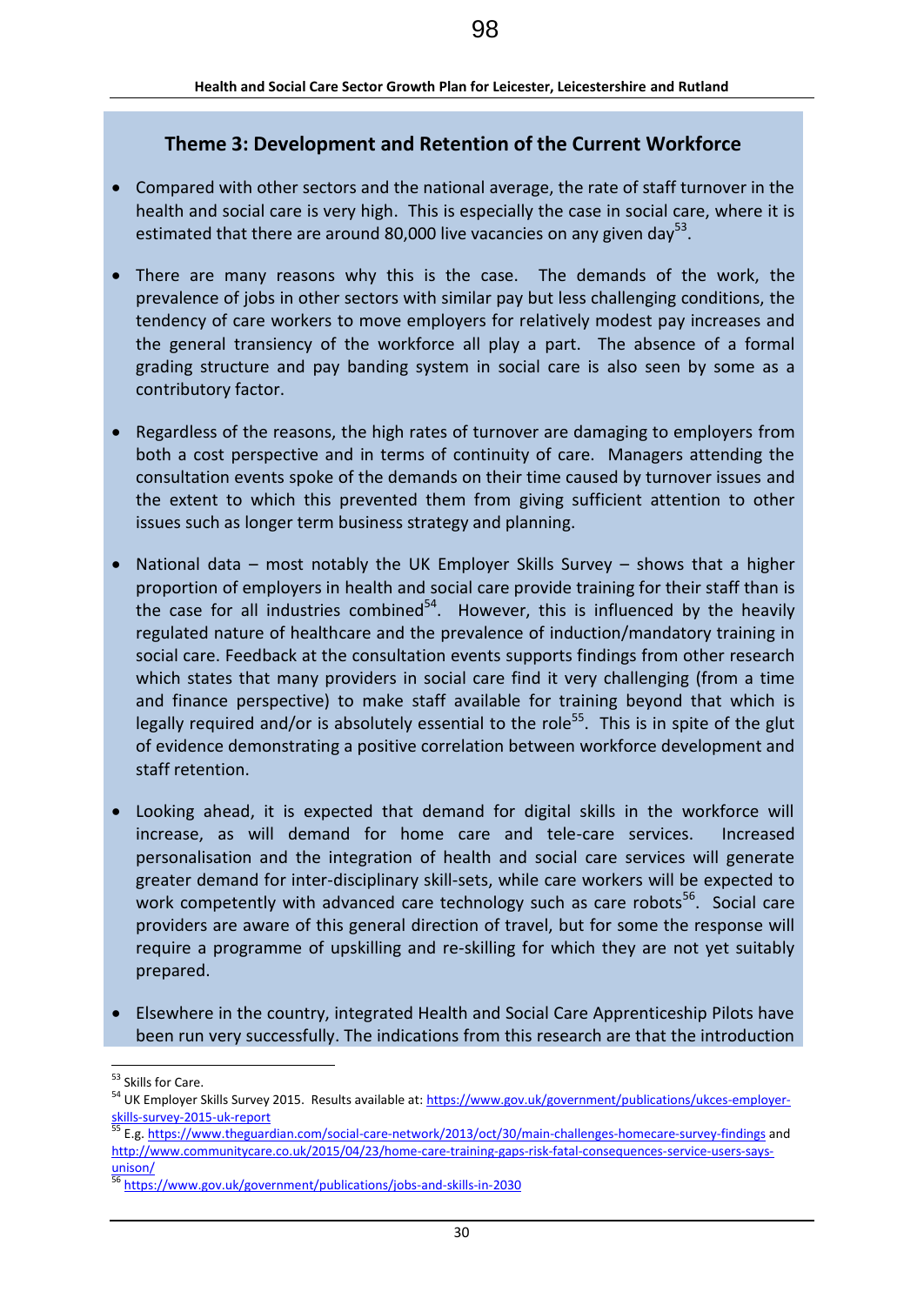of an equivalent scheme in LLR would have strong stakeholder support.

 More broadly, the consultation events undertaken for this plan, together with other literature<sup>57</sup> suggest that employers' knowledge of the Apprenticeship Levy and its consequences remains incomplete in many cases. It appears that the sector locally could benefit from concerted efforts to promote apprenticeships and to clarify the opportunities offered by the Levy.

<sup>&</sup>lt;sup>57</sup> E.g[. http://www.cityandguilds.com/news/February-](http://www.cityandguilds.com/news/February-2017/Employers%20still%20in%20the%20dark%20about%20forthcoming%20apprenticeship%20changes#.WQMbg0n6uUk)

[<sup>2017/</sup>Employers%20still%20in%20the%20dark%20about%20forthcoming%20apprenticeship%20changes#.WQMbg0n6uUk](http://www.cityandguilds.com/news/February-2017/Employers%20still%20in%20the%20dark%20about%20forthcoming%20apprenticeship%20changes#.WQMbg0n6uUk)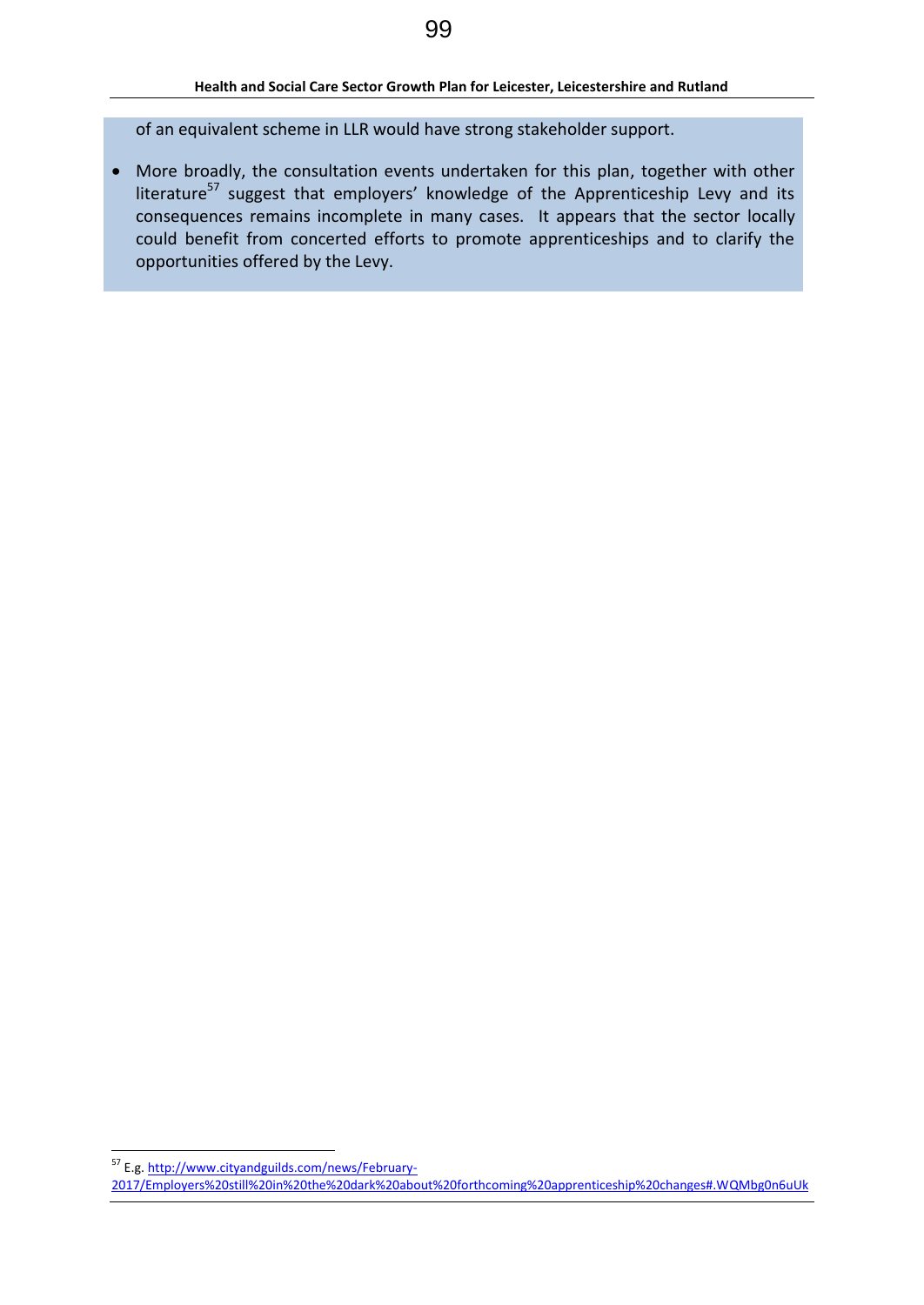# **Theme 4: Attracting a High Quality Future Workforce**

- Although difficult to prove objectively, the message from the primary research undertaken for this plan was clear: the full array of jobs and careers in health and social care sector and the progression opportunities they offer are not being accurately conveyed to young people in educational institutions, or at least not consistently. This is particularly felt to be the case for jobs and careers in social care.
- As a consequence, employers are concerned that they are missing out on good quality new entrants because advice and guidance is not enthusiastic or robust enough in making the case that social care can offer rewarding careers pathways.
- Employers also recognise that service redesign (e.g. through the STP) will, over time, have direct consequences for the definition of roles and responsibilities across the sector. They are very keen that educational institutions, young people and their parents, have access to up-to-date information on what the different roles in the sector entail as service redesign gathers pace across LLR.
- There is a risk, when discussing the future workforce, to focus solely on young people. Yet many employers at the consultation events said that they welcome older entrants as their life experiences, empathy and communication skills can make them more suited to some direct care giving roles<sup>58</sup>. They would like to see steps taken to promote the sector to those considering a career change later in their working lives.
- In 2015, the government introduced the Enterprise Advisor Network: business volunteers who support local schools and colleges to develop strategies to increase careers, enterprise and employer engagement based on 'what works'. Across the Leicester and Leicestershire area there are currently 32 Enterprise Advisors. One of these is from the health sector but as yet none is from social care. It is not straightforward to recruit Advisors from a sector that faces well-documented pressures, but it can only be to the detriment of the sector to have such limited representation compared with other sectors looking to recruit from the same labour pool.

### **In Summary**

- 3.4 **Theme 1:** LLR has a proud and committed health and care workforce, but more needs to be done to raise the public image of the sector, address misconceptions and to position jobs and careers in the sector in a more positive light. Activities designed to do this will receive strong backing from within the sector in LLR.
- 3.5 **Theme 2:** Participation in business support and business growth activities amongst health and care organisations in LLR appears to be limited. Eligibility issues of state-

<sup>&</sup>lt;sup>58</sup> Most employers at the consultation events rejected concerns over an ageing workforce and said instead, especially in social care, that they would welcome applications from more older workers.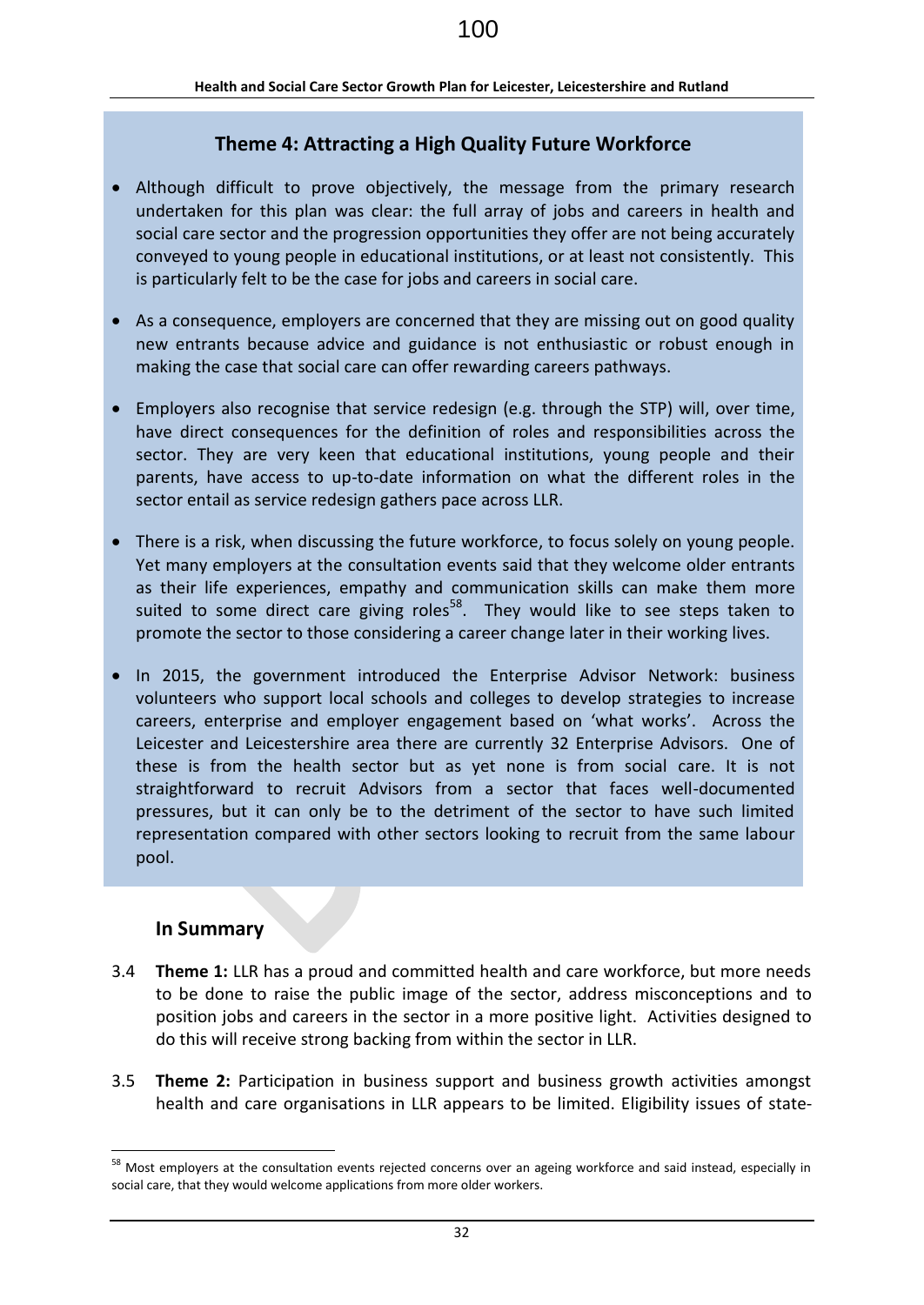funded healthcare providers aside, this seems to be influenced by relatively low levels of knowledge of available products and services coupled with the constraints of operating in a difficult market. Yet there are some excellent support services available in LLR which could doubtless be to the benefit of organisations in health and social care. Supporting the sector to explore and engage with these services is likely to be important.

- 3.6 **Theme 3:** The skills requirements of many care-giving roles in the sector will change as services are re-designed, further integration takes place and technological advancements continue to impact upon how services are delivered. Yet it is very difficult for many social care providers to participate in structured or forward-looking workforce development activities, with time and financial constraints regularly cited. Activities designed to make it easier for care providers to participate in workforce development will be welcomed, as will skills development programmes that straddle health and care (e.g. integrated apprenticeships).
- 3.7 **Theme 4:** linked to the image issues in Theme 1 is the strong view from providers that jobs and careers in the sector  $-$  and social care in particular  $-$  could be more accurately and enthusiastically conveyed to young people and potential career changers. Given the number of educational institutions and employment advisors in LLR, this will clearly take time to achieve. A good starting point, however, will be the recruitment of a social care professional(s) to the Leicester and Leicestershire Enterprise Advisor Network, as will ensuring that LLR residents have access to good quality and up-to-date information about the full spectrum of career opportunities in the sector.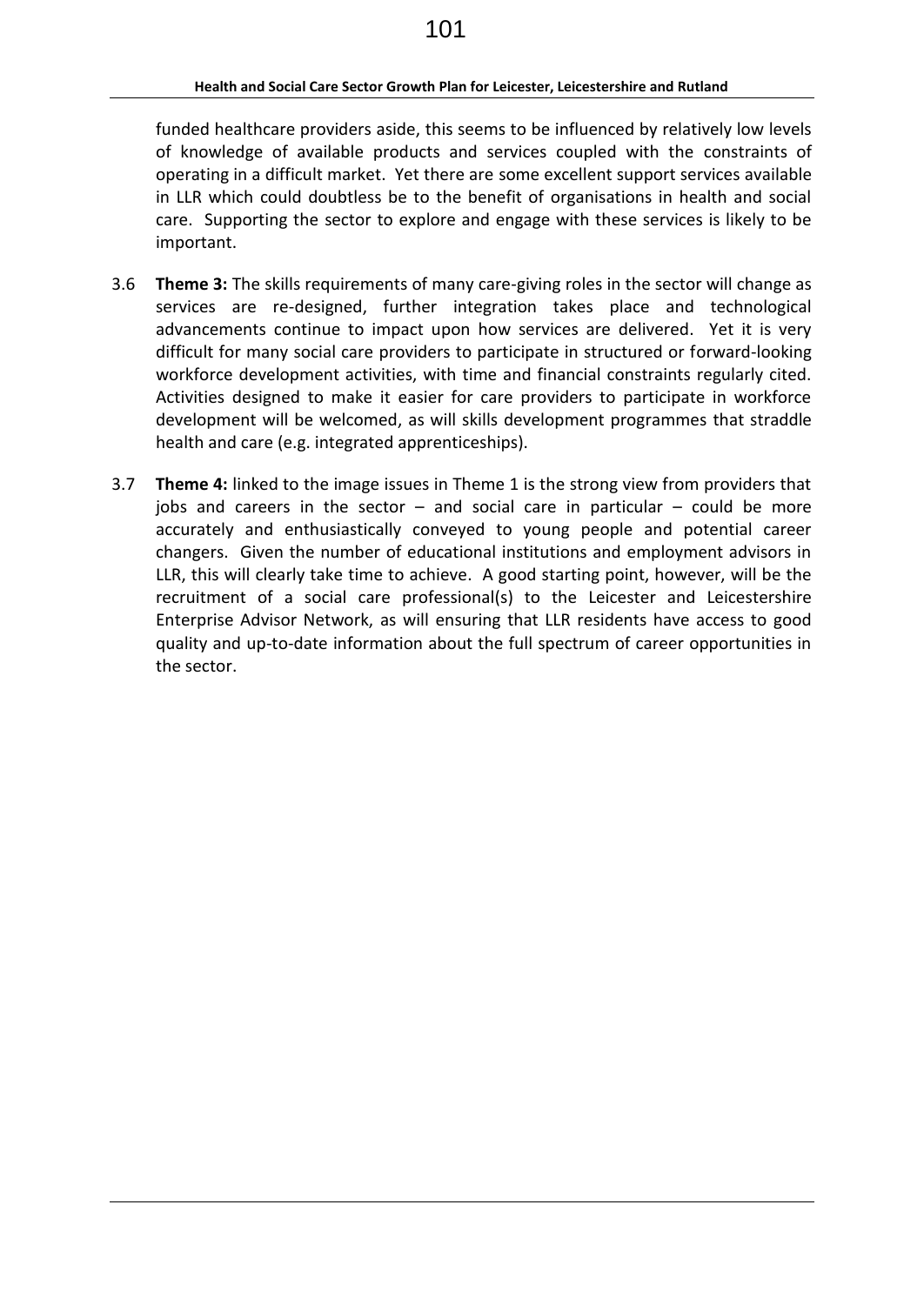# **4 Action Plan**

# **Introduction**

- 4.1 The actions below are structured under four Key Themes, each of which corresponds with a Key Theme from the previous section. They are:
	- 1. Improving the image of the sector.
	- 2. Supporting the sector with resilience and growth.
	- 3. Developing and retaining the current workforce.
	- 4. Attracting a high quality future workforce.
- 4.2 In reading and interpreting these actions, it is important to note the following:
	- **The majority have a social care focus.** This reflects the point in time at which the plan has been written and other current developments in the sector, including the STP. In short, the actions concentrate on those areas where the two LLR LEPs and their partners in the local authorities can realistically have the most influence in the short to medium term. Future iterations of the plan may include more actions with a healthcare focus, depending on local circumstances and need at that time.
	- **The actions typically refer to the sector in headline terms.** 'Health and social care' and 'social care' are referenced in the actions, rather than discrete service areas or types of provision. This is mainly to allow flexibility in the implementation of the actions. However, it does not imply that all parts of the sector are in equal need of support or are expected to grow at an equal rate. For example, at the time of writing the city of Leicester has an over-supply of residential care places and it seems unlikely that this part of the sector will expand over the next few years. By contrast, domiciliary care, community care services and support with independent living are more likely to grow, not least because of the LLR-wide push on preventative activities and reducing the burden on the area's hospitals.
	- **Each action has an indicative timeframe.** This refers to a period of elapsed time starting from when this plan is formally approved. The timeframes against the actions should be regularly reviewed, and where appropriate refined, by the group/parties responsible for the implementation of the plan.
	- **Each action has a lead organisation.** In many cases this reads 'local authority'. The group/parties responsible for the implementation of the plan will assign a specific authority to each action based on specialisms, available resources etc.

# **Further Development of an Implementation Plan**

4.3 For the implementation of this plan to be successful, a strong and collaborative partnership approach is required. This should be managed and driven by an Implementation Group (or equivalent) with responsibility for the delivery, monitoring and evaluation of the plan.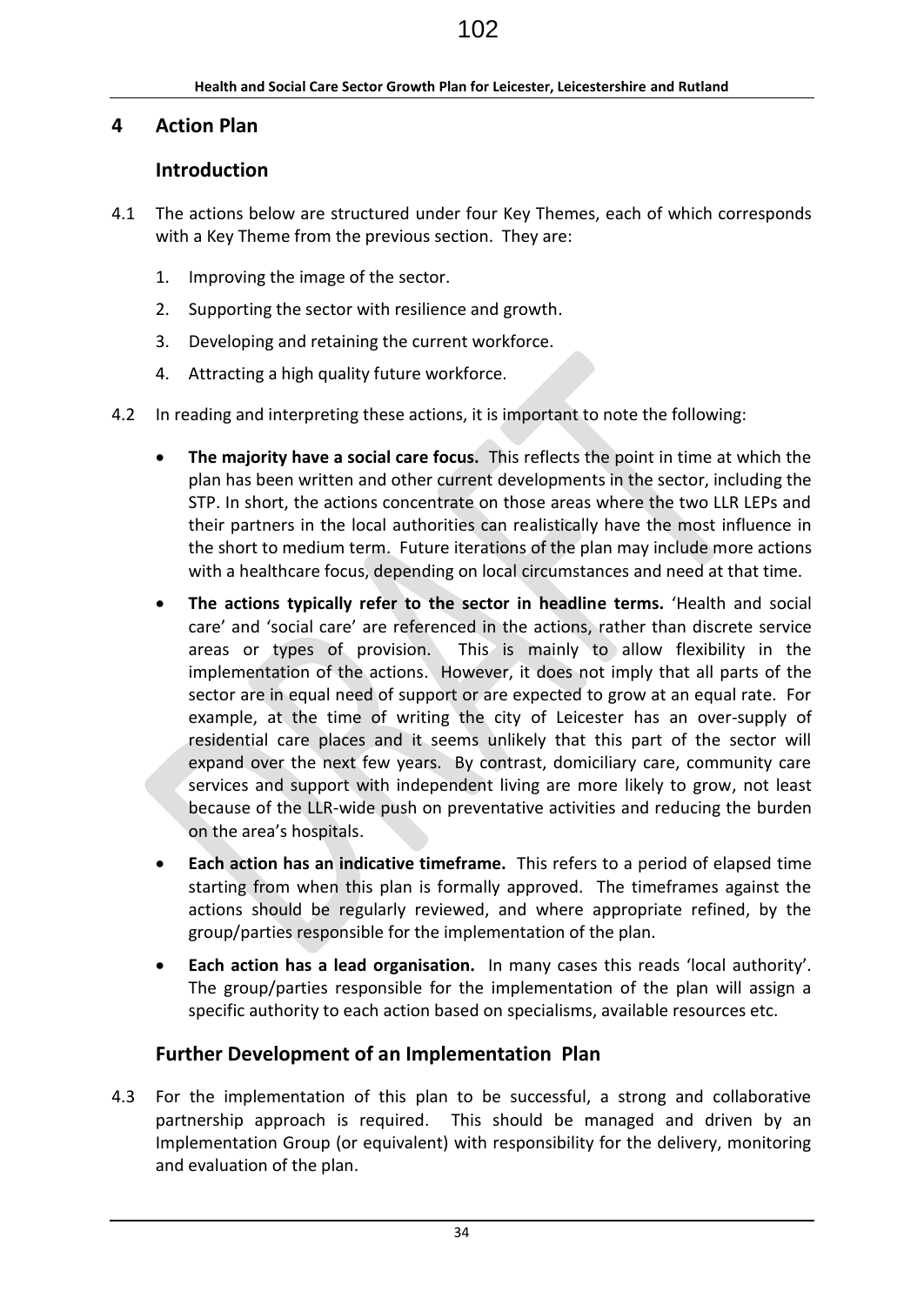- 4.4 The Implementation Group should include senior representation from:
	- **Leicester City Council, Leicestershire County Council and Rutland County Council:** in their role as lead organisations for the majority of the actions in the plan and, in the case of Leicestershire County Council, the accountable body for the Leicestershire Social Care Development Group.
	- **LLEP:** in their role as lead or co-lead on selected actions within Themes 2, 4 and 5.
		- **The LLR Attraction and Retention Group:** to share progress, plans and joint working opportunities across Themes 1, 3 and 4.
		- **The STP Workforce workstream:** the service re-design proposed in the STP has direct implications for the implementation of this plan. Likewise, the actions in this plan can be of benefit to the workforce related activities in the STP. It is therefore important that regular and clear channels of communication exist between the two.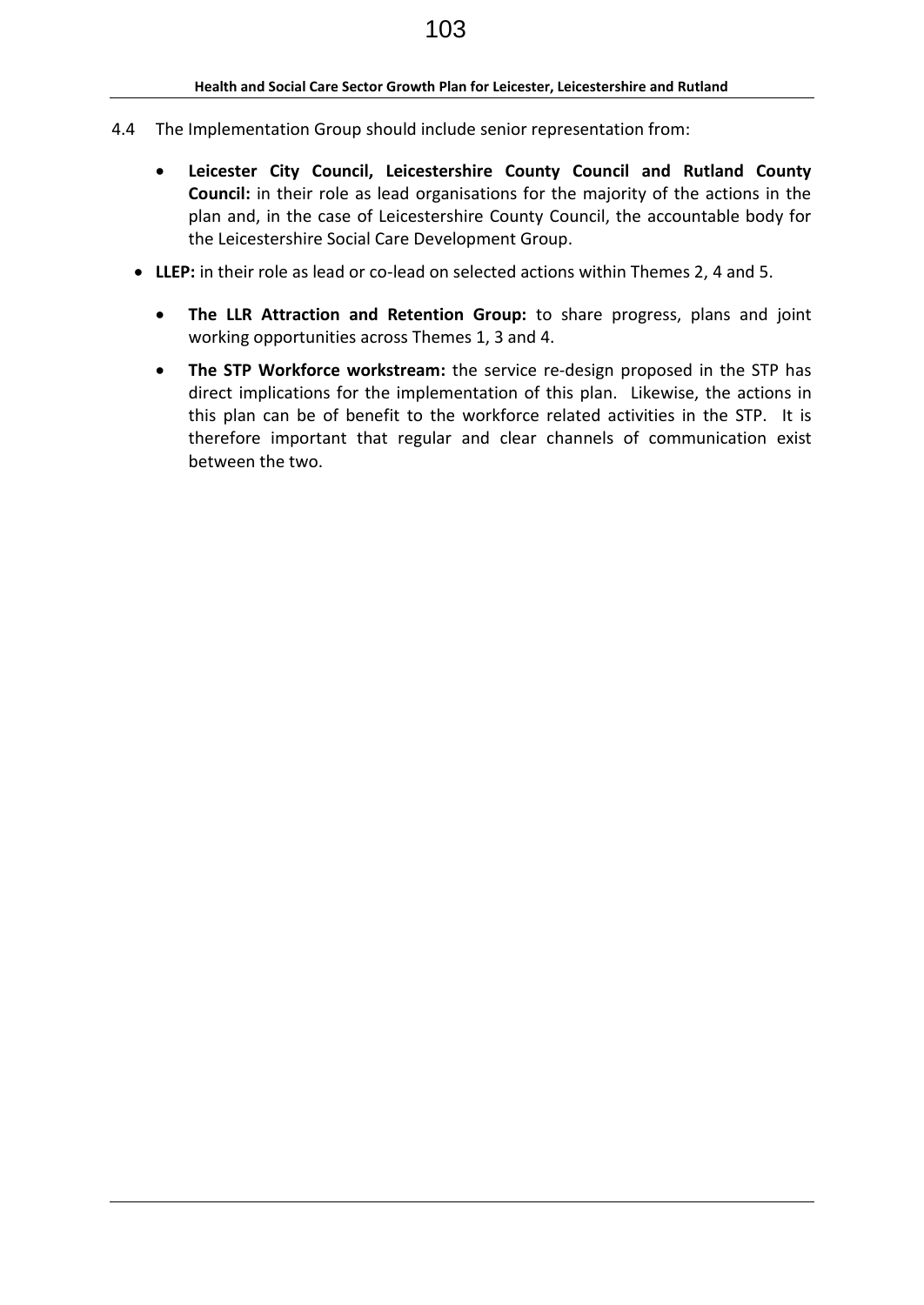# **Key Theme 1: Improve the image of the sector**

Action: LLR-wide multi-media campaign to improve the image of the sector – especially social care – and increase the **number of quality individuals recruited.**

| Ref. | <b>Activity</b>                                                                                                                                                                    | Lead Partner (s) and Others to<br>involve                                                                                                                                                                                                                 |
|------|------------------------------------------------------------------------------------------------------------------------------------------------------------------------------------|-----------------------------------------------------------------------------------------------------------------------------------------------------------------------------------------------------------------------------------------------------------|
| 1.   | Work with local media (e.g. written press and radio) to develop<br>and publicise a series of positive news items about the health<br>and care sector.                              | - Local authority<br>- Care providers (to source<br>stories/ case studies)<br>- NHS (as above)<br>- Local media outlets                                                                                                                                   |
| 2.   | Recruit publicly recognised/celebrity 'Care Champions' to raise<br>public awareness of the value of social care and the careers it<br>offers.                                      | - Local authority<br>PR/marketing specialists (to<br>design the campaign)<br>Local media outlets (to<br>publicise/ promote the<br>campaign)                                                                                                               |
| 3.   | Develop case studies of older entrants to the sector and<br>promote these through local media to reach potential 'career<br>changers' and through JC+ to reach unemployed workers. | <b>NHS and local authority</b><br>- Health and care provides (to<br>source information/examples<br>for the case studies).<br>- Local media (to promote the<br>case studies<br>- JC+ (to use the case studies with<br>older people who are out of<br>work) |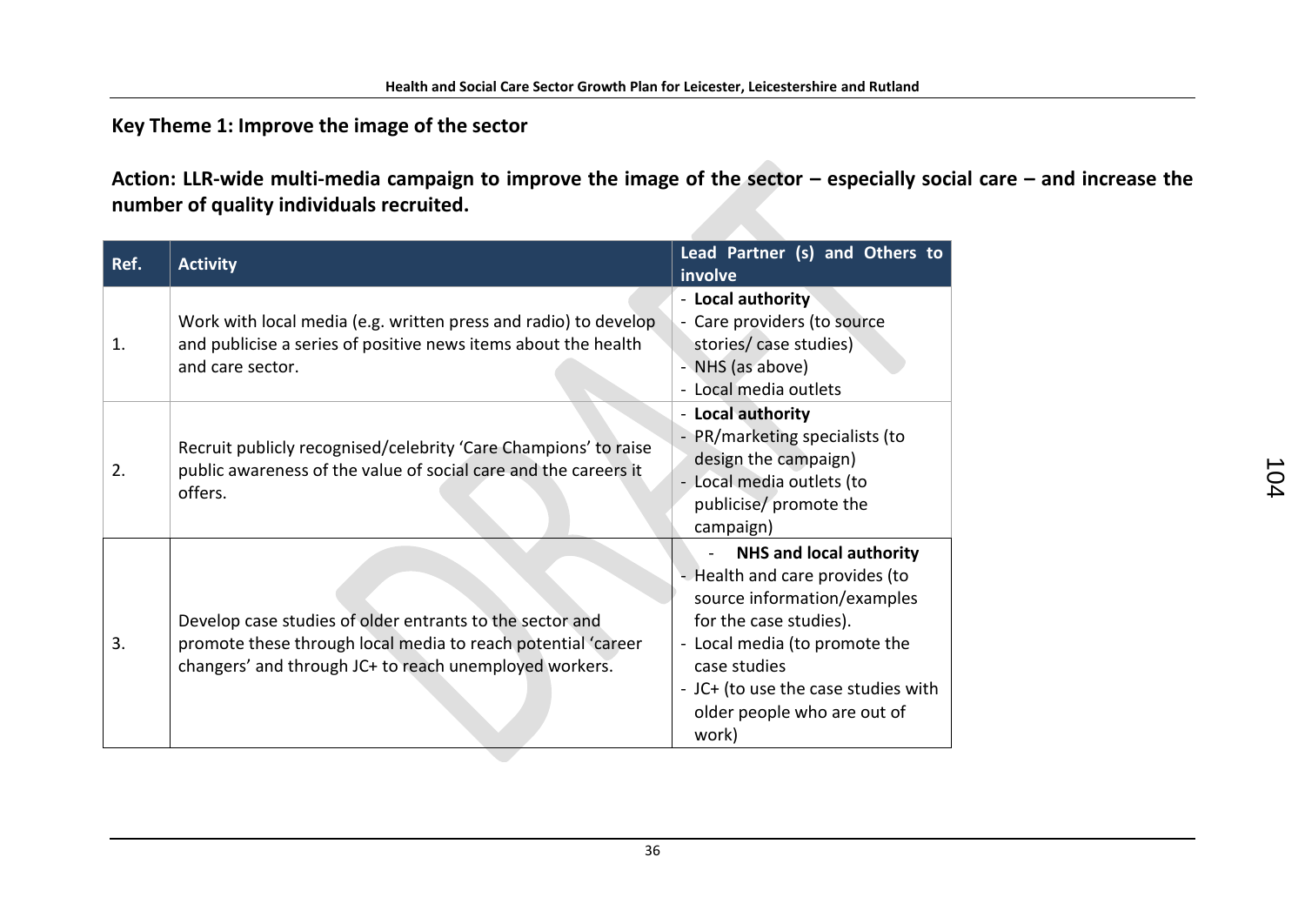**Key Theme 2: Support the sector with resilience and growth**

**Action: Enable and encourage more health and social care organisations in LLR to access business support services that can help them grow, expand into new/emerging market areas or become more resilient to current operating conditions.**

| Ref. | <b>Activity</b>                                                                                                                                                                                                                                                             | Lead Partner(s) and Others to<br>involve                                                                                                                                               |
|------|-----------------------------------------------------------------------------------------------------------------------------------------------------------------------------------------------------------------------------------------------------------------------------|----------------------------------------------------------------------------------------------------------------------------------------------------------------------------------------|
| 4.   | Develop a 'local authority contractors pack' for social care<br>providers containing information/signposting to business<br>support services, workforce development support, recruitment<br>and retention resources etc.                                                    | - Local authorities (*3)<br>- LLEP and GCGP LEP (for details/<br>factsheets on business support<br>services<br>- Skills for Care (for details/<br>factsheets on relevant<br>resources) |
| 5.   | Active promotion of the LLEP's 'Business Gateway' and the<br>Greater Cambridge Greater Peterborough LEP's 'Signpost 2<br>Grow' services to health and social care businesses,<br>emphasising the availability of growth/expansion advice and<br>access-to-finance services. | <b>LLEP GCGP LEP</b><br>- Local authorities (to provide<br>distribution lists of health and<br>care organisations)                                                                     |
| 6.   | Ensure, where possible, that 'health and social care' be included<br>within the list of eligible sectors for business support and<br>workforce development programmes in LLR.                                                                                               | <b>LLEP GCGP LEP</b>                                                                                                                                                                   |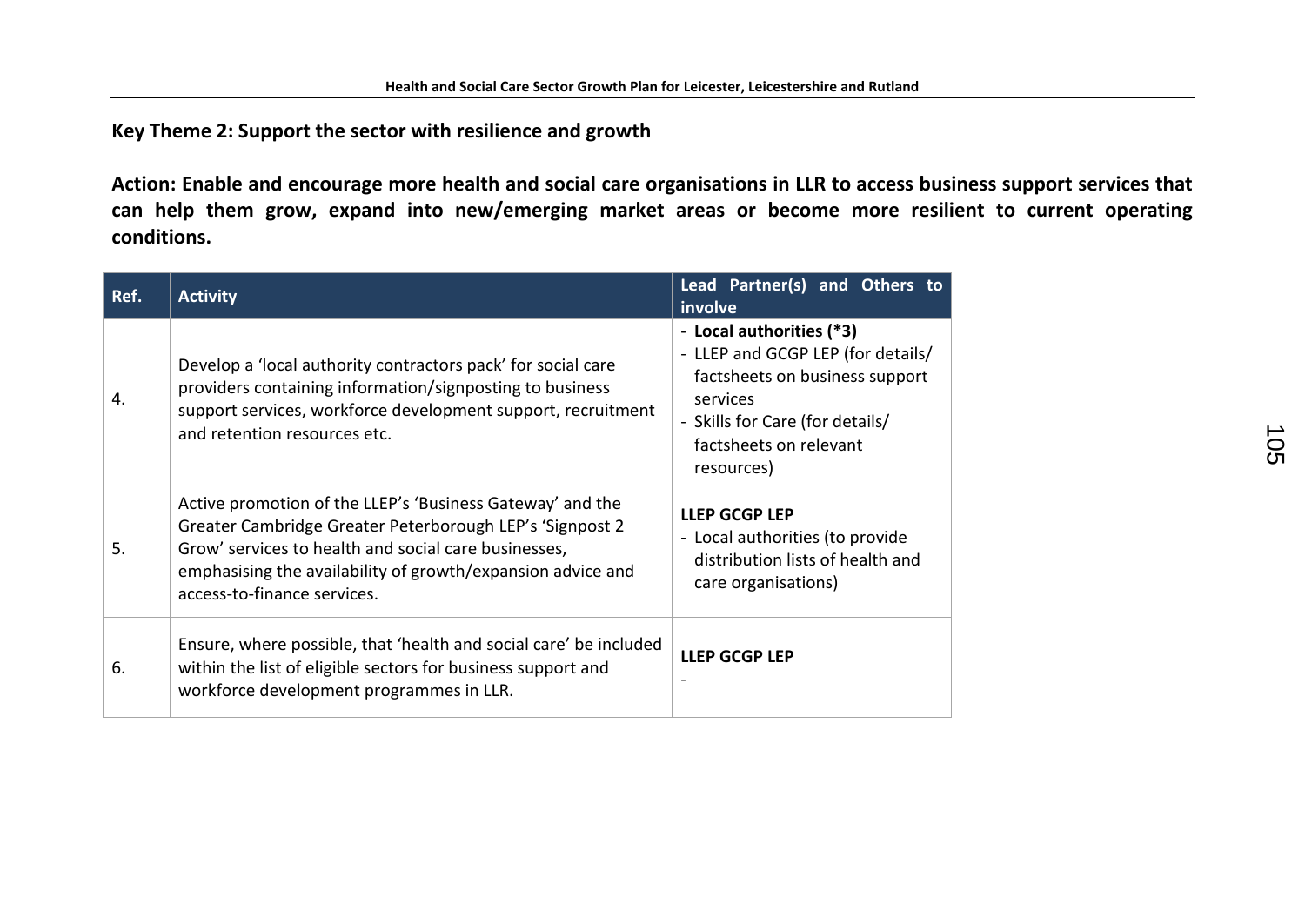| Ref. | <b>Activity</b>                                                                                                                                                                                                                                                                                                                                             | Lead Partner(s) and Others to<br>involve                                                                                                                                                                                                                                                                                     |
|------|-------------------------------------------------------------------------------------------------------------------------------------------------------------------------------------------------------------------------------------------------------------------------------------------------------------------------------------------------------------|------------------------------------------------------------------------------------------------------------------------------------------------------------------------------------------------------------------------------------------------------------------------------------------------------------------------------|
| 7.   | Introduce an LLR-wide workstream with a remit to consider<br>how local authorities could invest in the social care sector with<br>maximum impact/effectiveness. This may involve researching<br>national and international examples of good practice and<br>considering how the services and skills base of the private<br>sector can be further developed. | - Local authority<br>- Local Government Association<br>(to assist in identifying examples<br>of good practice)<br>- Association of Directors of Adult<br>Social Services (as above)<br>- Social Care Institute for<br>Excellence (as above)<br>- Social care providers in LLR (to<br>explore/validate emerging<br>proposals) |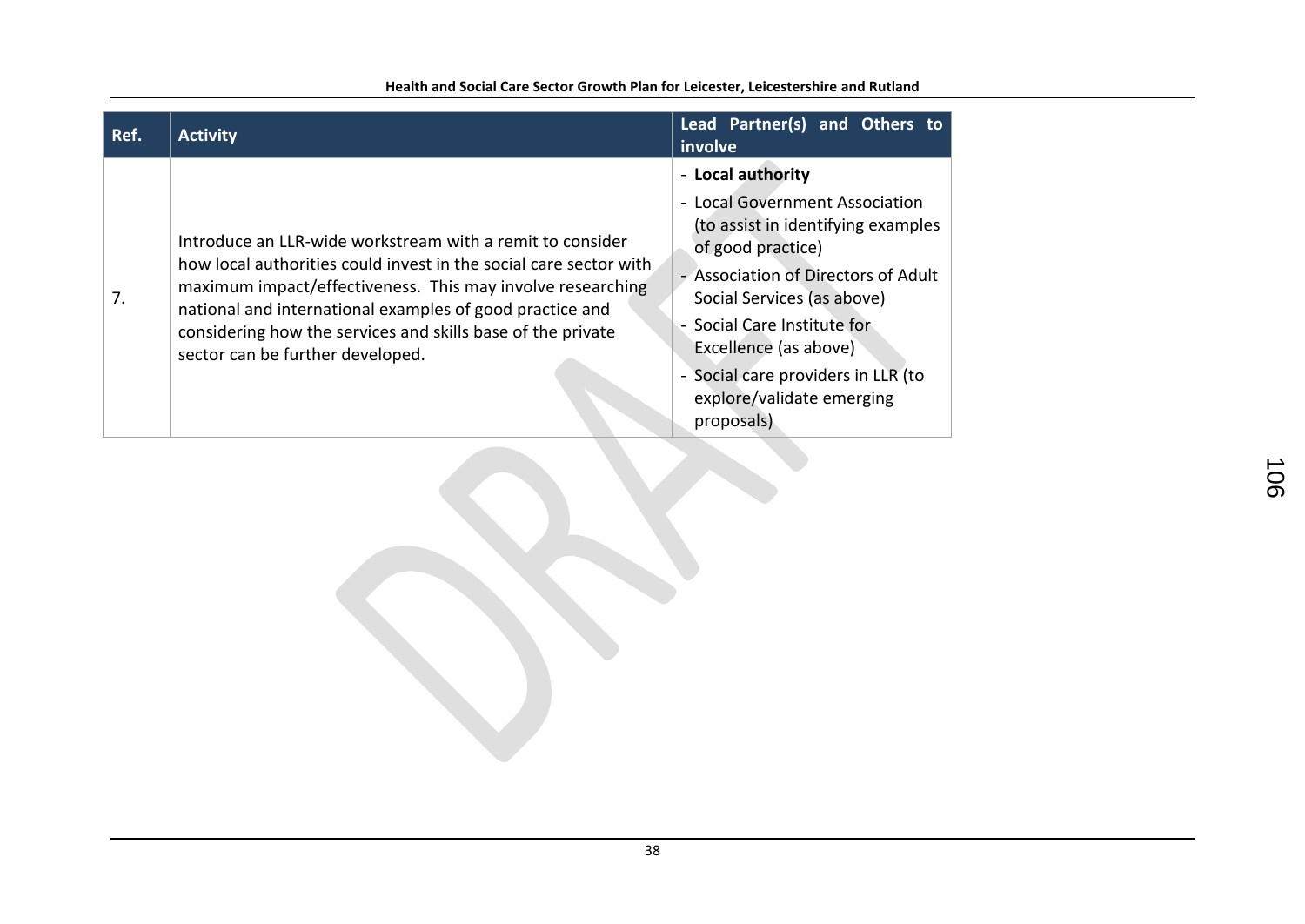**Key Theme 3: Develop and retain the current workforce**

**Action: Support and stimulate high quality workforce development activity in the health and social care sector across LLR.**

| Ref. | <b>Activity</b>                                                                                                                                                                                                                                                       | Lead Partner(s) and Others to<br>involve                                                                                                                                 |
|------|-----------------------------------------------------------------------------------------------------------------------------------------------------------------------------------------------------------------------------------------------------------------------|--------------------------------------------------------------------------------------------------------------------------------------------------------------------------|
| 8.   | Develop and implement a business case for the introduction<br>and ongoing operation of an 'LLR Integrated Health and Social<br>Care Apprenticeship' project, drawing on learning from<br>successful schemes in other parts of the country (e.g. Kent and<br>Norfolk). | - Local authority<br>- NHS (as participants in the<br>project)<br>- Social care providers (as above)<br>- Post-16 skills providers (for the<br>knowledge based elements) |
| 9.   | Deliver a sector-wide promotional campaign to promote the<br>workforce development potential of apprenticeships, the<br>different levels of apprenticeship now available and the 90%<br>funding available to SMEs under the new levy arrangements.                    | - Local authority<br>- LLR Attraction and Retention<br>Group (to ensure alignment with<br>their own work on<br>apprenticeships)<br>- LLEP and GCGP LEP (as above)        |
| 10.  | Seek to establish an 'LLR lifelong learning pilot for health and<br>social care' under the government's 2017 Spring Budget<br>announcement on lifelong learning funding.                                                                                              | - TBC when further details<br>available from government.                                                                                                                 |
| 11.  | Establish a 'workforce and training planning' network to<br>encourage social care providers to share workforce plans and<br>joint training opportunities.                                                                                                             | - Local authority<br>- Leicestershire Social Care<br>Development Group (the LSCDG<br>may be best placed to take the<br>lead partner role)                                |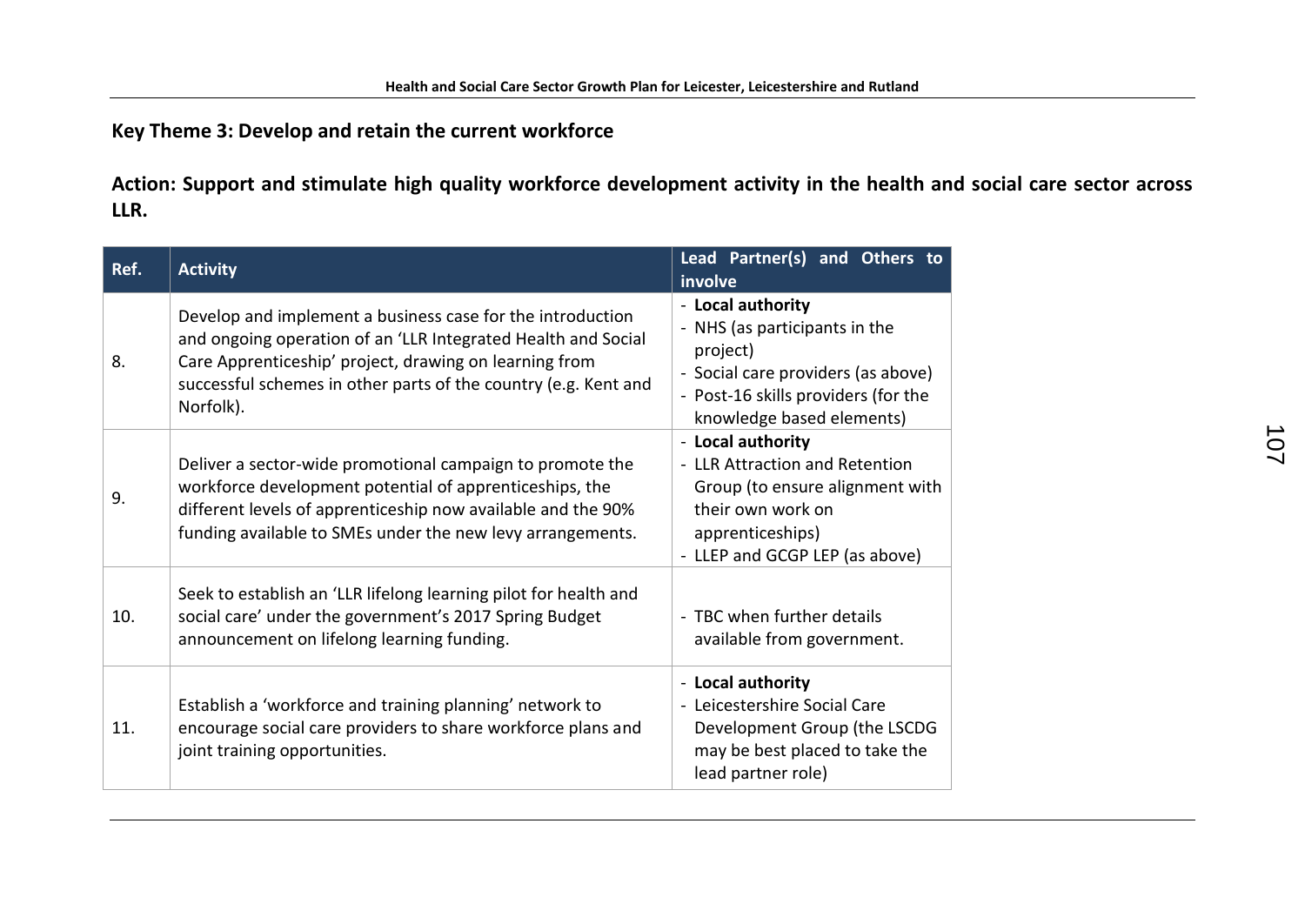| Ref. | <b>Activity</b>                                                                                                                                                                                                                                                                         | Lead Partner(s) and Others to<br>involve                                                                                                                                      |
|------|-----------------------------------------------------------------------------------------------------------------------------------------------------------------------------------------------------------------------------------------------------------------------------------------|-------------------------------------------------------------------------------------------------------------------------------------------------------------------------------|
| 12.  | Work with partners to help ensure that (health and) social care<br>is appropriately supported through discretionary funding for<br>skills development (e.g. ESF and post-Brexit equivalents).                                                                                           | - LLEP and GCGP LEP<br>- Local authorities (to raise<br>awareness of funding<br>opportunities via their<br>networks)<br>- Skills for Health and Skills for<br>Care (as above) |
| 13.  | Engage in discussions with partners in other LEP areas that have<br>stated an interest in/preference for a formal care worker<br>grading structure (e.g. $D2N2^{59}$ ) to explore the feasibility of a<br>cross-boundary programme to raise aspirations and promote<br>career pathways. | - Local authority<br>- D2N2 local authorities                                                                                                                                 |

<u>.</u>

#### **Health and Social Care Sector Growth Plan for Leicester, Leicestershire and Rutland**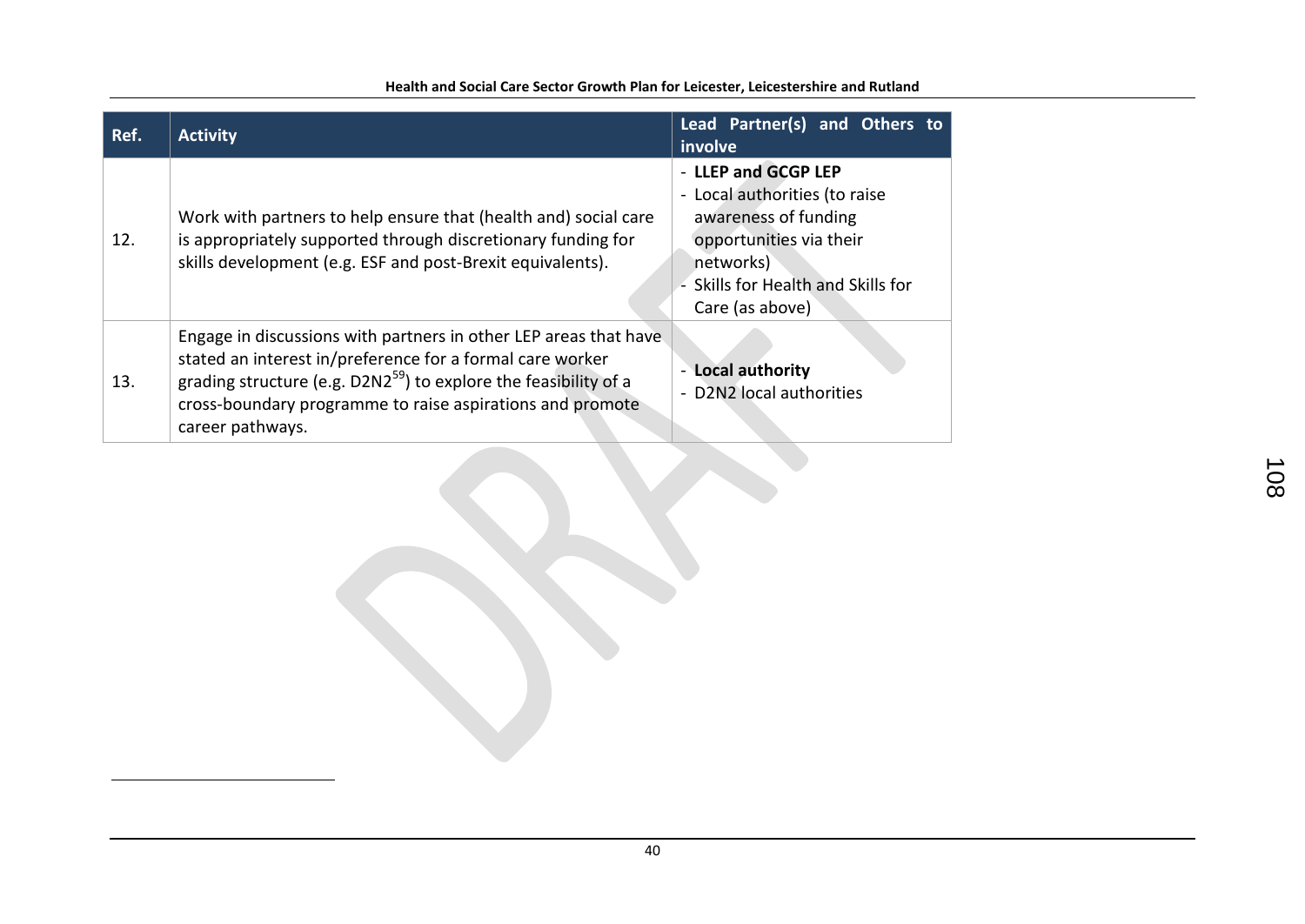# **Key Theme 4: Attract a high quality future workforce**

<u>.</u>

**Action: Better promotion of job and career opportunities in the health and social care sector to young people in schools and other skills providers.**

| Ref. | <b>Activity</b>                                                                                                                                                                                                  | <b>Others to involve</b>                                                                                                                                                                                                                                                                                                |
|------|------------------------------------------------------------------------------------------------------------------------------------------------------------------------------------------------------------------|-------------------------------------------------------------------------------------------------------------------------------------------------------------------------------------------------------------------------------------------------------------------------------------------------------------------------|
| 14.  | Recruit Enterprise Advisors from social care to raise the visibility<br>of the sector and improve careers insights.                                                                                              | - LLEP<br>- Social care providers (to<br>nominate Enterprise Advisors)                                                                                                                                                                                                                                                  |
| 15.  | Develop/adapt/promote a 'careers pathway' tool for care (or<br>health and care) to demonstrate routeways through the sector<br>and career progression opportunities <sup>60</sup> .                              | - Local authority<br>- Skills for Health and Skills for<br>Care (to assist with the<br>development of accurate and<br>up-to-date careers pathways)<br>- Hospitality Guild (as the owner<br>of an existing good practice<br>example in this area) <sup>61</sup><br>- Technical specialist (to develop<br>an online tool) |
| 16.  | Ensure that communication channels exist to keep education<br>and skills providers abreast of service re-design (e.g. through<br>the STP) and what that means for job and career opportunities<br>in the sector. | - NHS<br>- Education and skills providers<br>(as the recipients of the<br>information)                                                                                                                                                                                                                                  |